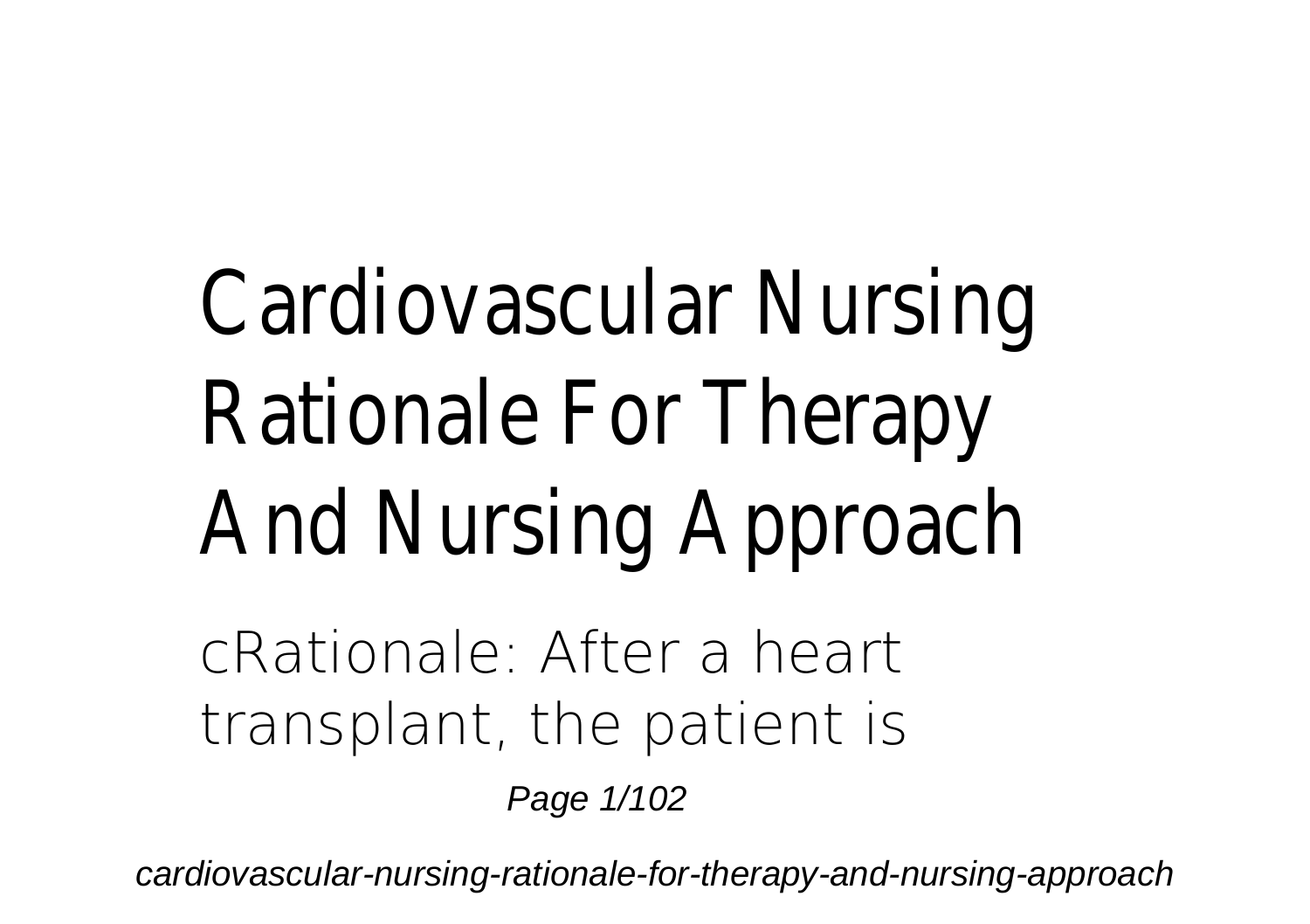treated with potent immunosuppressants. The resulting immunosuppression puts him at risk for lifethreatening infection. 16. aRationale: Atropine is standard drug therapy for

Page 2/102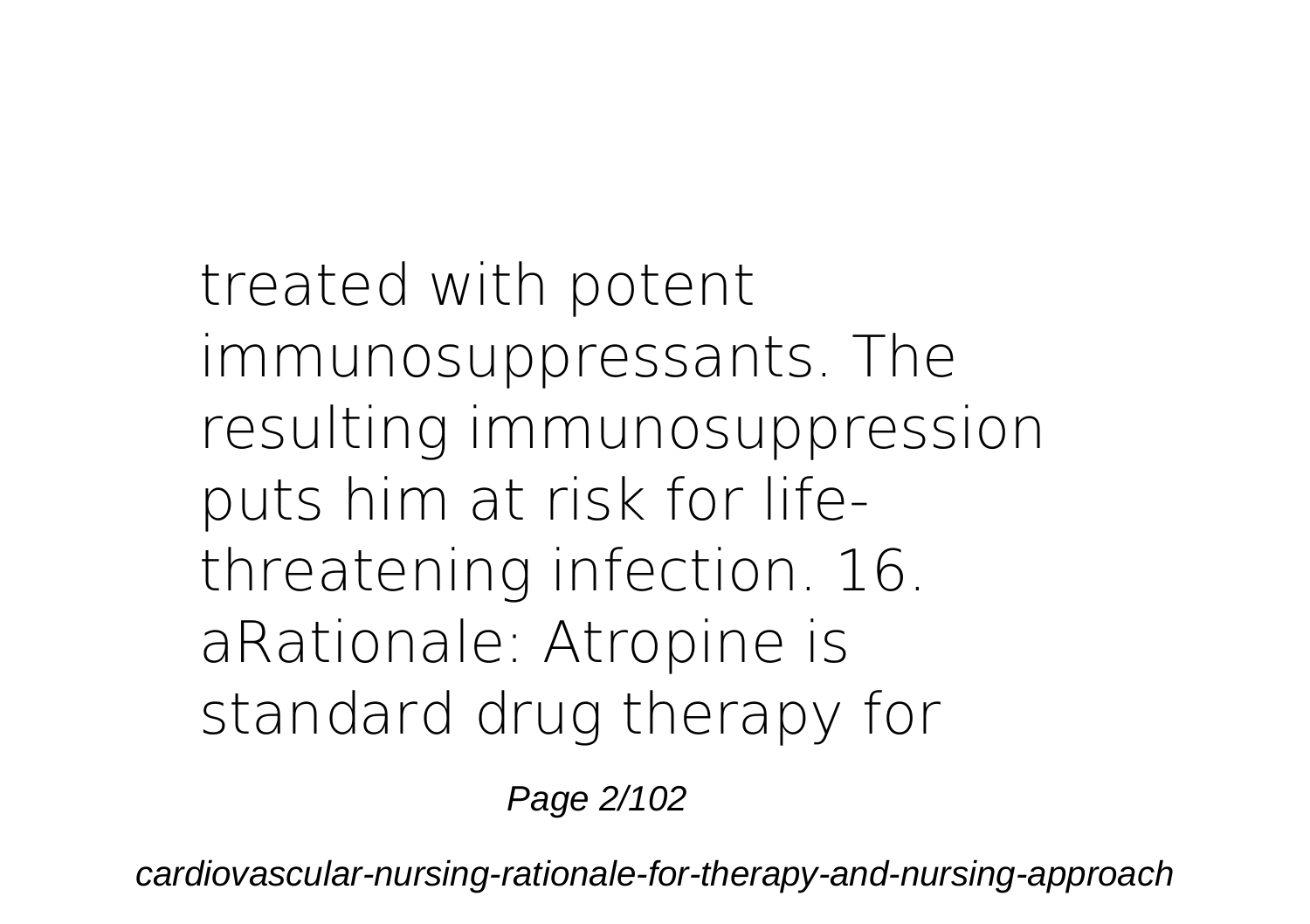symptomatic bradycardia. 17. aRationale: Patients with ventricular fibrillation are in cardiac arrest and require defibrillation.

4. Anxiety related to tissue oxygenation disorders, stress

Page 3/102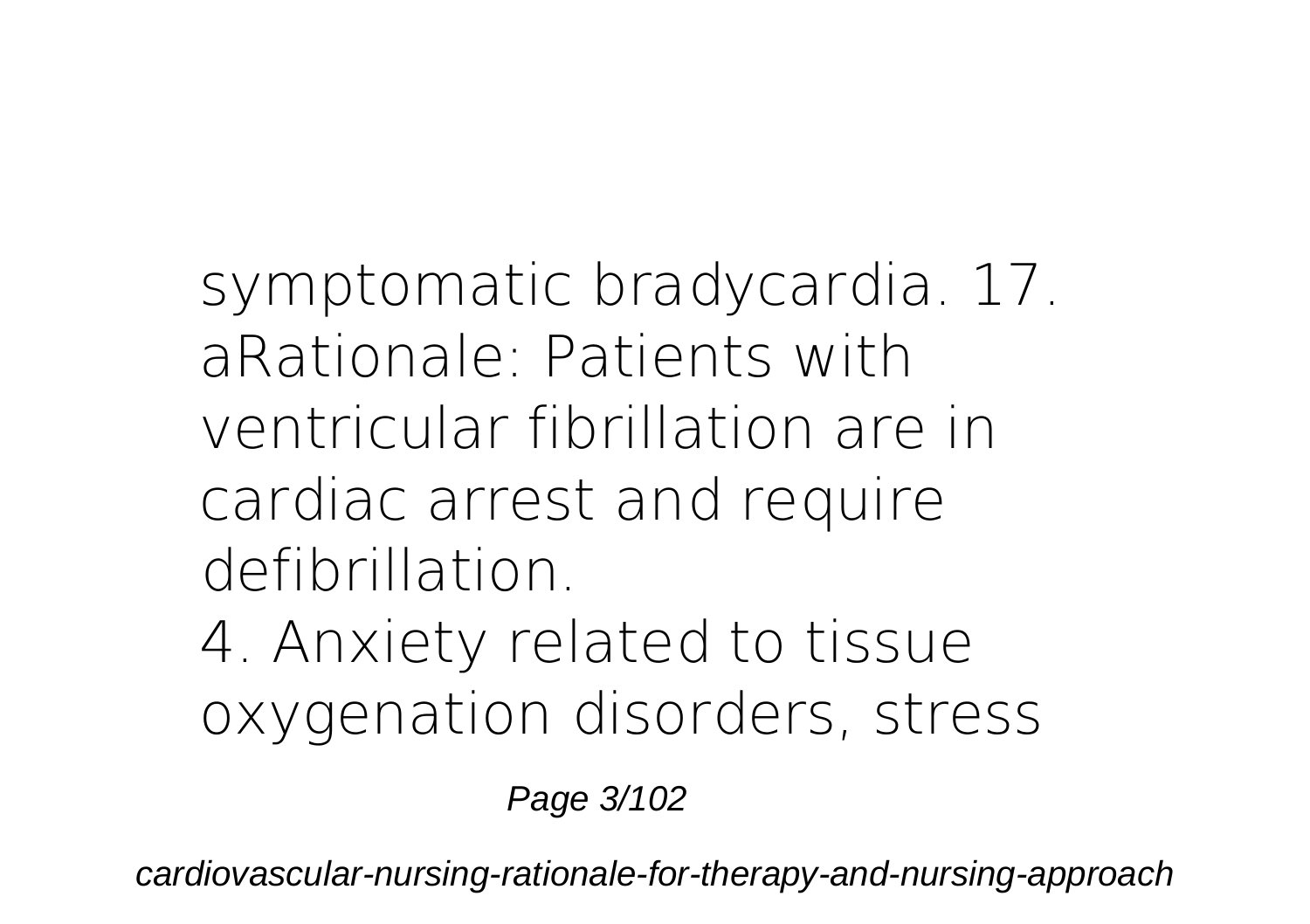due to difficulty in breathing and the knowledge that the heart is not functioning properly. characterized by; anxiety, fear, worry, stressrelated illness, anxiety, anger, irritability. Goal: The patient

Page 4/102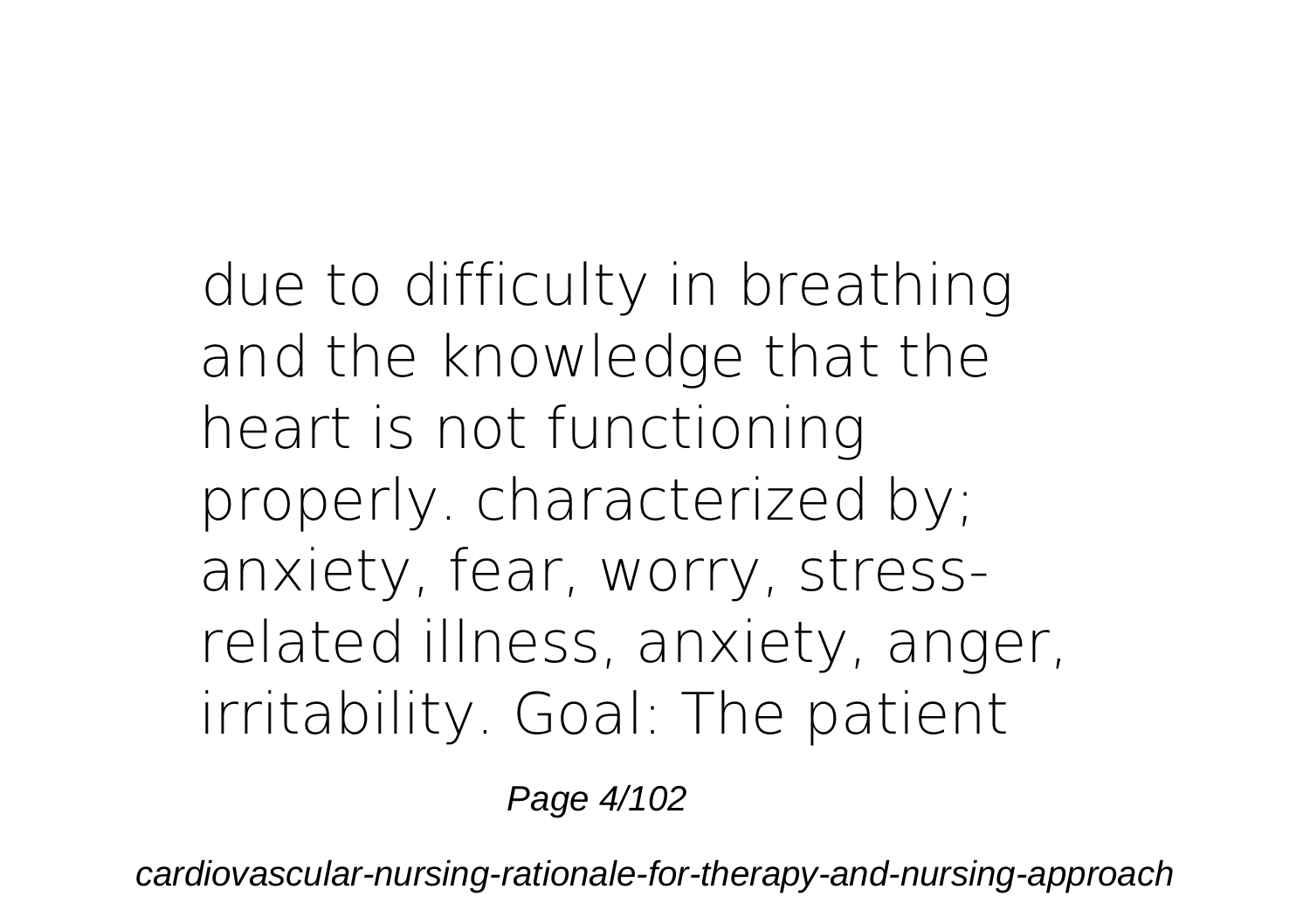does not feel anxious. Aspirin therapy is wellaccepted as an agent for the secondary prevention of cardiovascular events and current guidelines also define a role for aspirin in primary

Page 5/102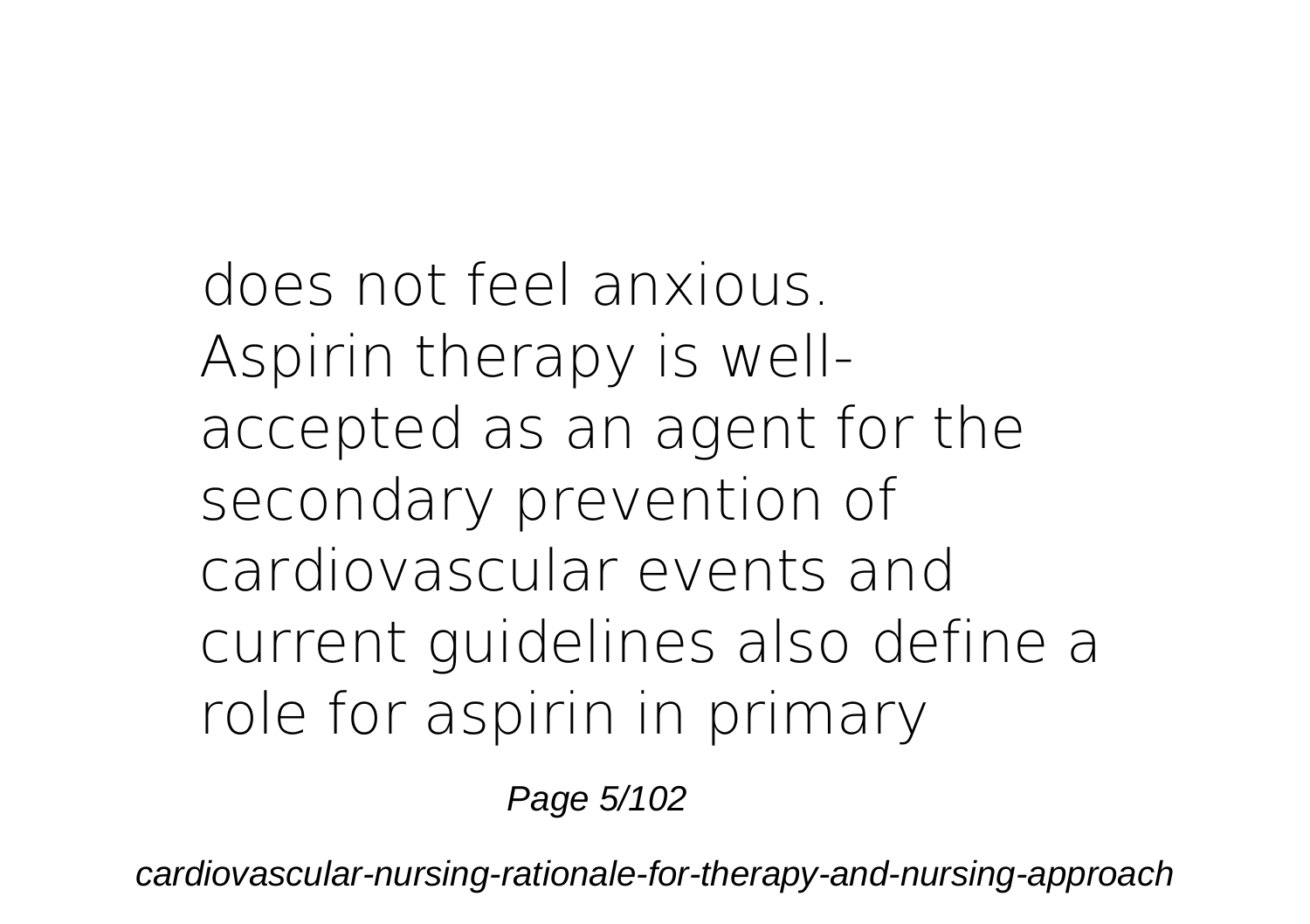prevention. In this review, we describe the seminal trials of aspirin use in the context of current guidelines, discuss factors that may ... NCLEX reviews on the Cardiovascular system: These

Page 6/102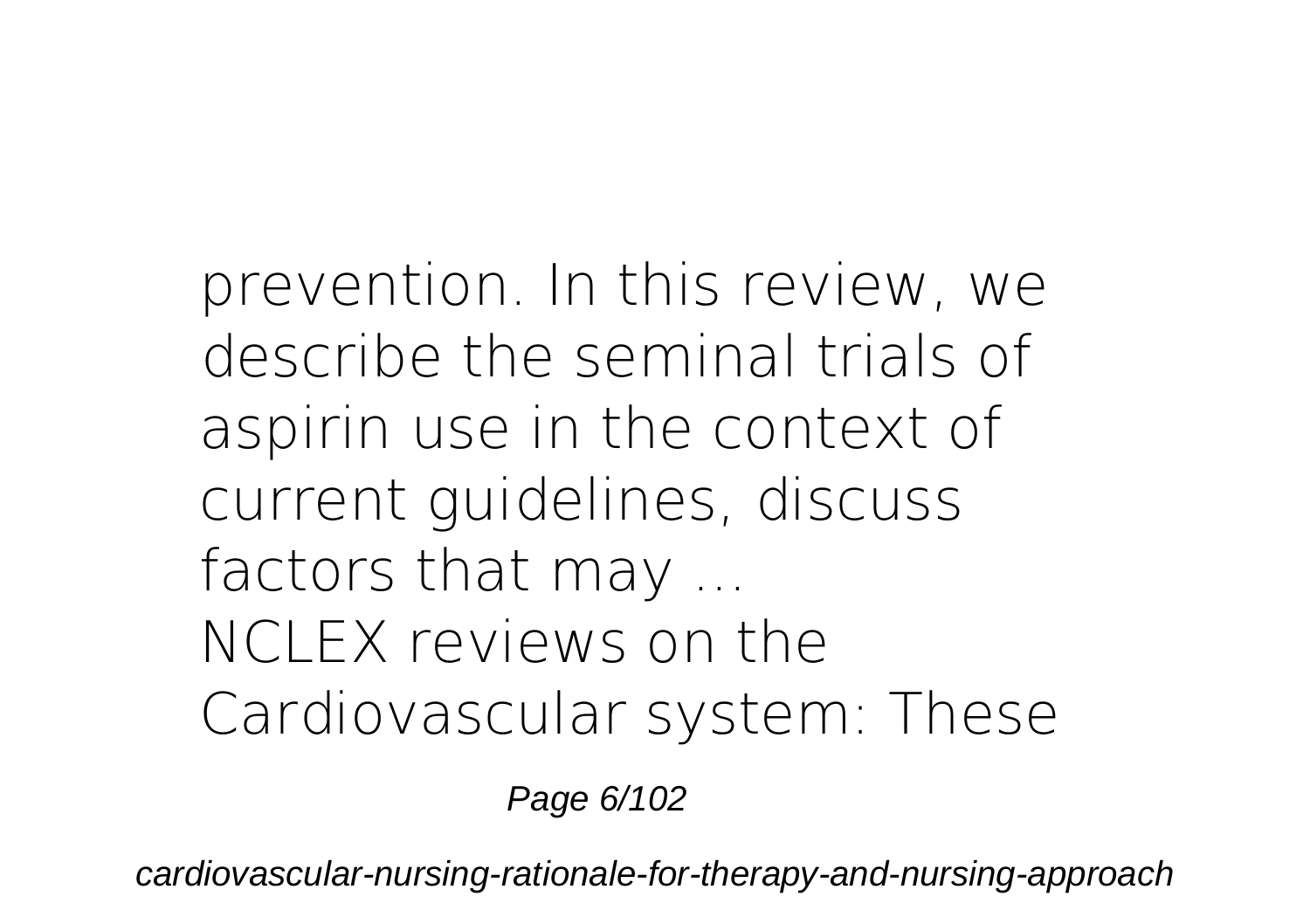videos will help you prep for the NCLEX exam on various cardiac disorders. Don't forget the quizzes: http:/... Cardiovascular Nursing: Rationale for Therapy and Nursing Approach [Jeanette.

Page 7/102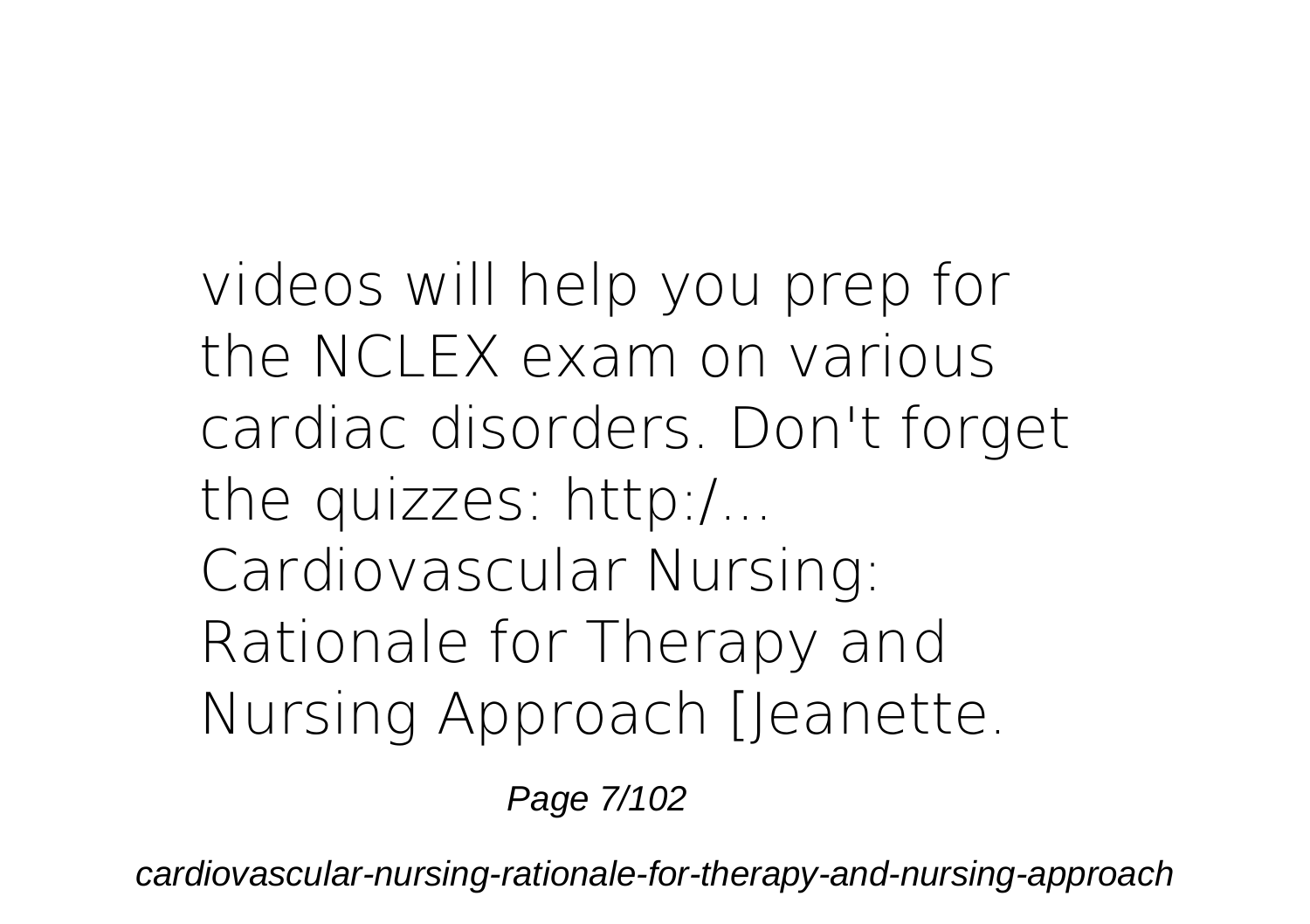Kernicki] on Amazon.com. \*FREE\* shipping on qualifying offers. A medical book for nurses. **Cardiovascular Nursing Rationale For Therapy** Cardiovascular nursing:

Page 8/102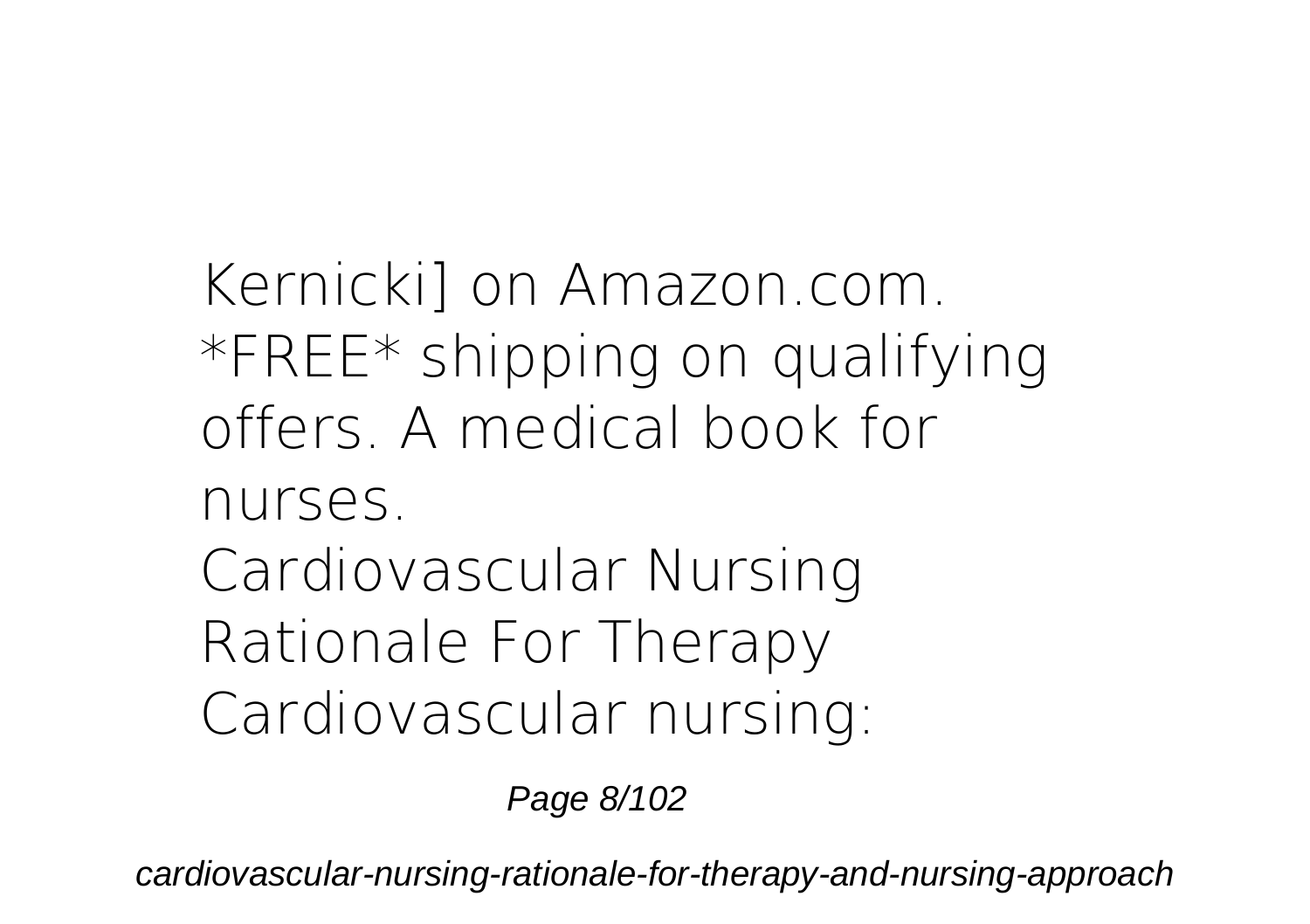rationale for therapy and nursing approach. Patricia Sigrist RN. Houston, Tex. Search for more papers by this author. Patricia Sigrist RN.

**Cardiovascular nursing:**

Page 9/102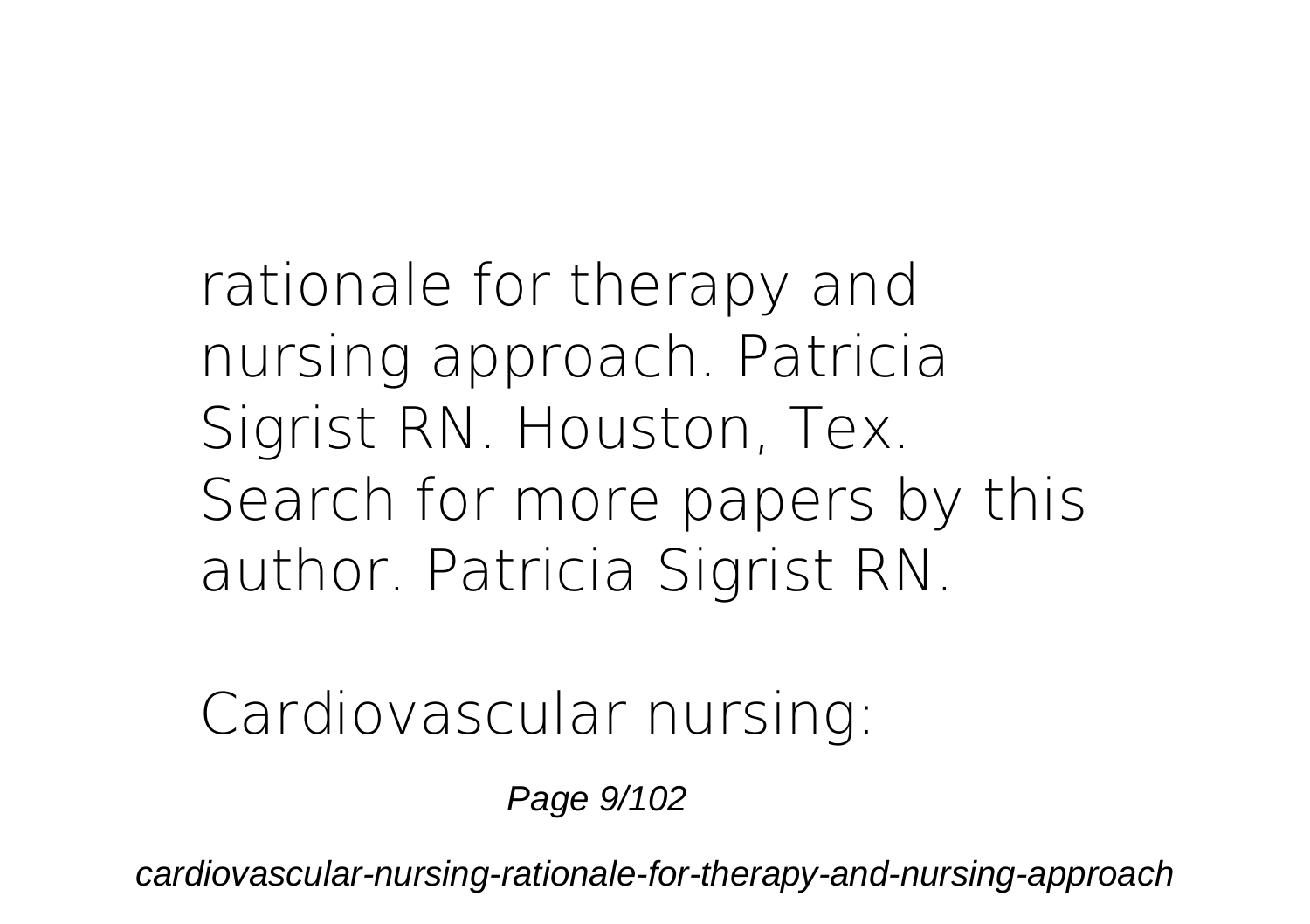**rationale for therapy and nursing ...** Cardiovascular Nursing: Rationale for Therapy and Nursing Approach [Jeanette. Kernicki] on Amazon.com. \*FREE\* shipping on qualifying

Page 10/102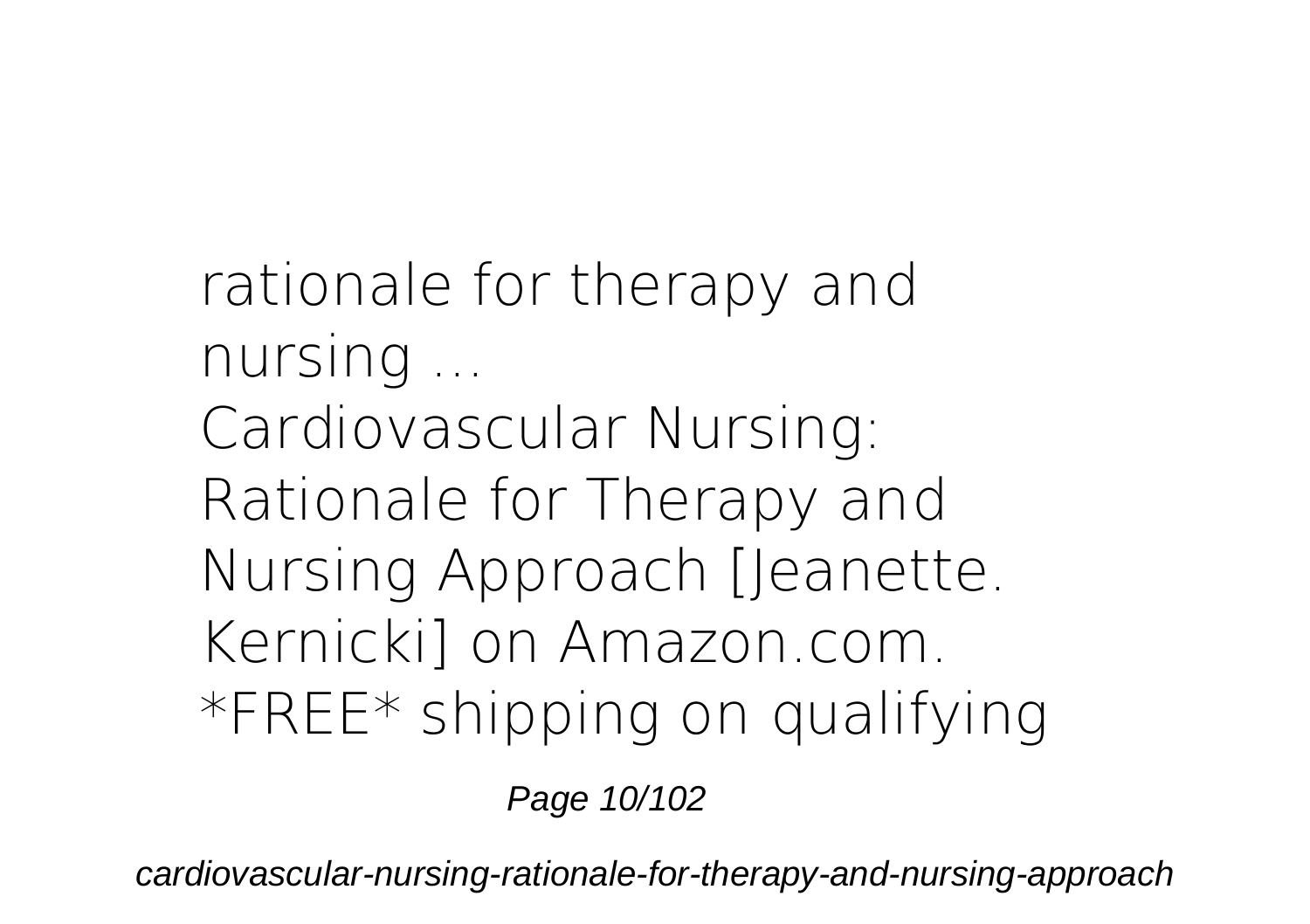## offers. A medical book for nurses.

**Cardiovascular Nursing: Rationale for Therapy and Nursing ...** Add tags for "Cardiovascular

Page 11/102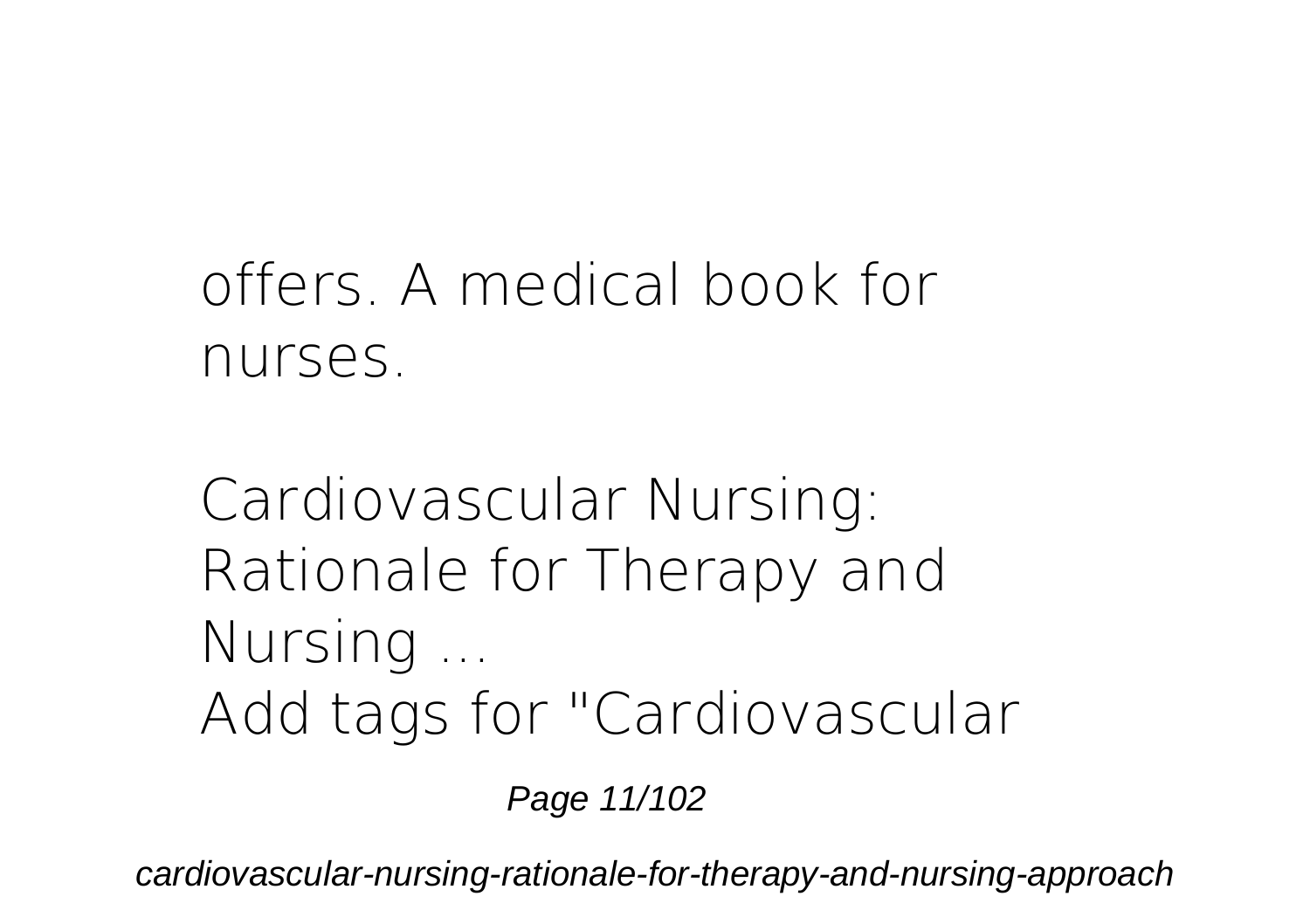nursing; rationale for therapy and nursing approach". Be the first. Similar Items. Related Subjects: (5) Cardiovascular system -- Diseases -- Nursing. Cardiovascular Diseases - nursing. Cardiovascular

Page 12/102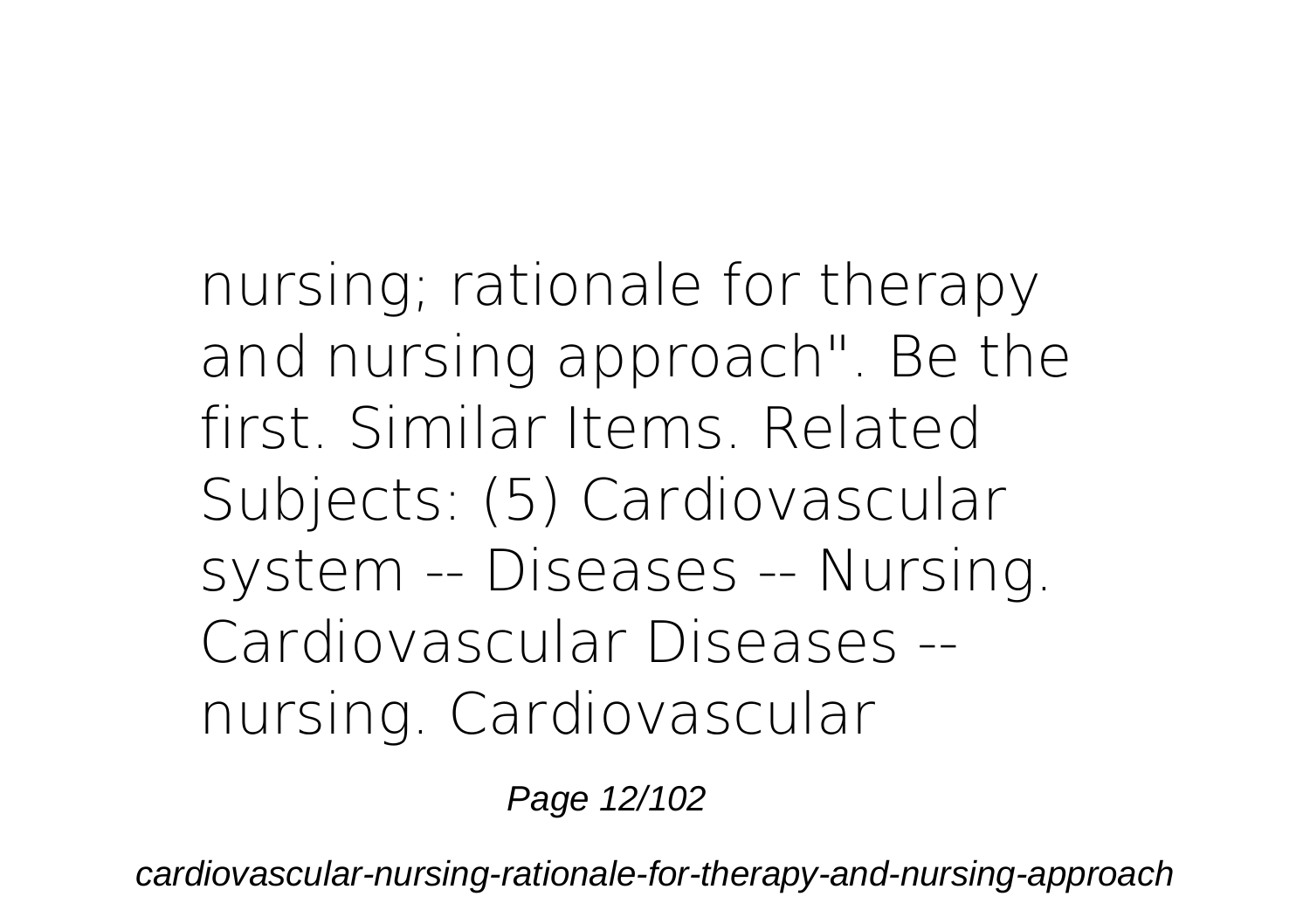Diseases -- therapy. Appareil cardiovasculaire -- Maladies -- Soins infirmiers.

**Cardiovascular nursing; rationale for therapy and nursing ...**

Page 13/102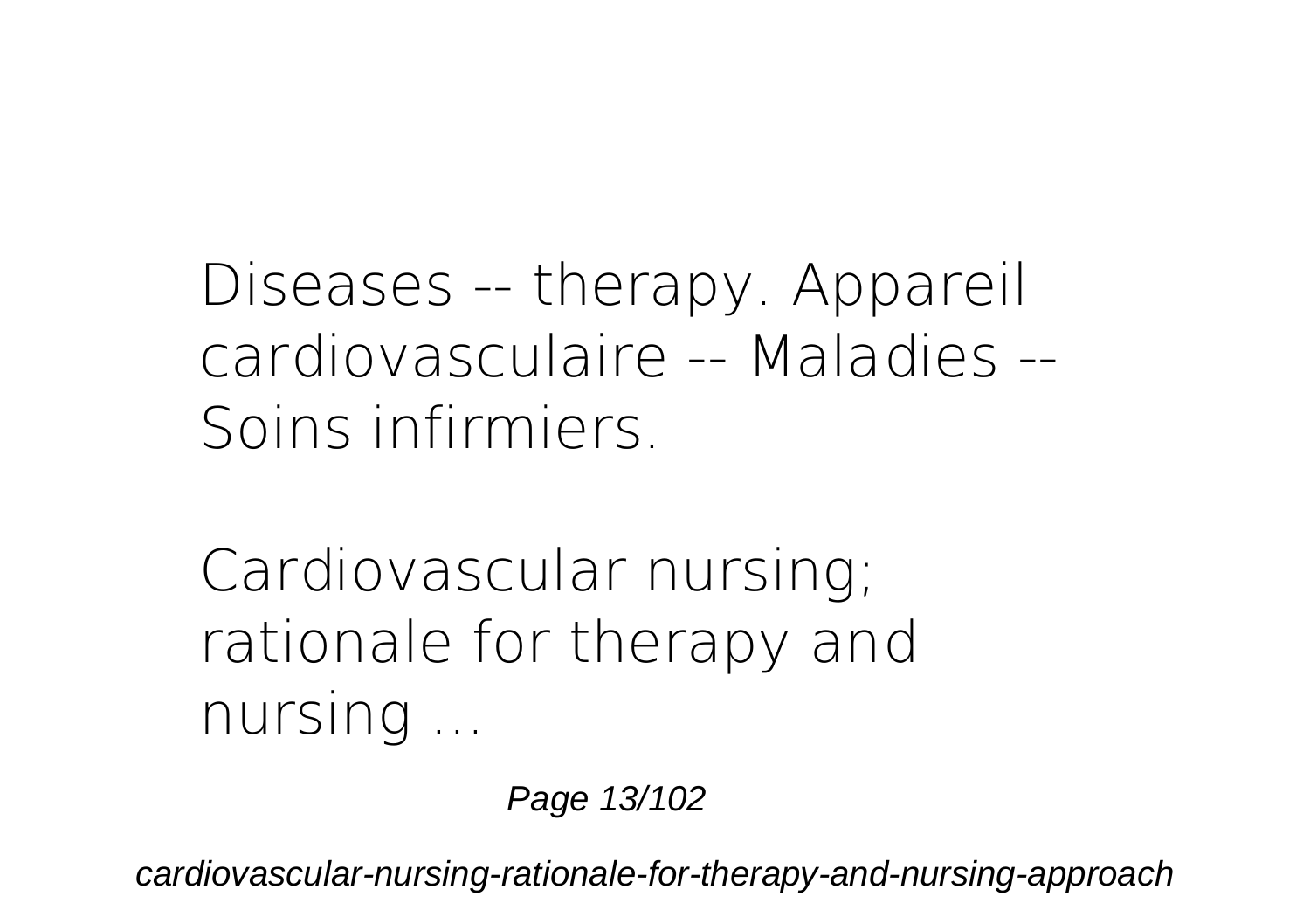Here are 15 nursing care plans (NCP) and nursing diagnosis for patients with Heart Failure: Decreased Cardiac Output. Activity Intolerance. Excess Fluid Volume. Risk for Impaired Gas Exchange. Risk for

Page 14/102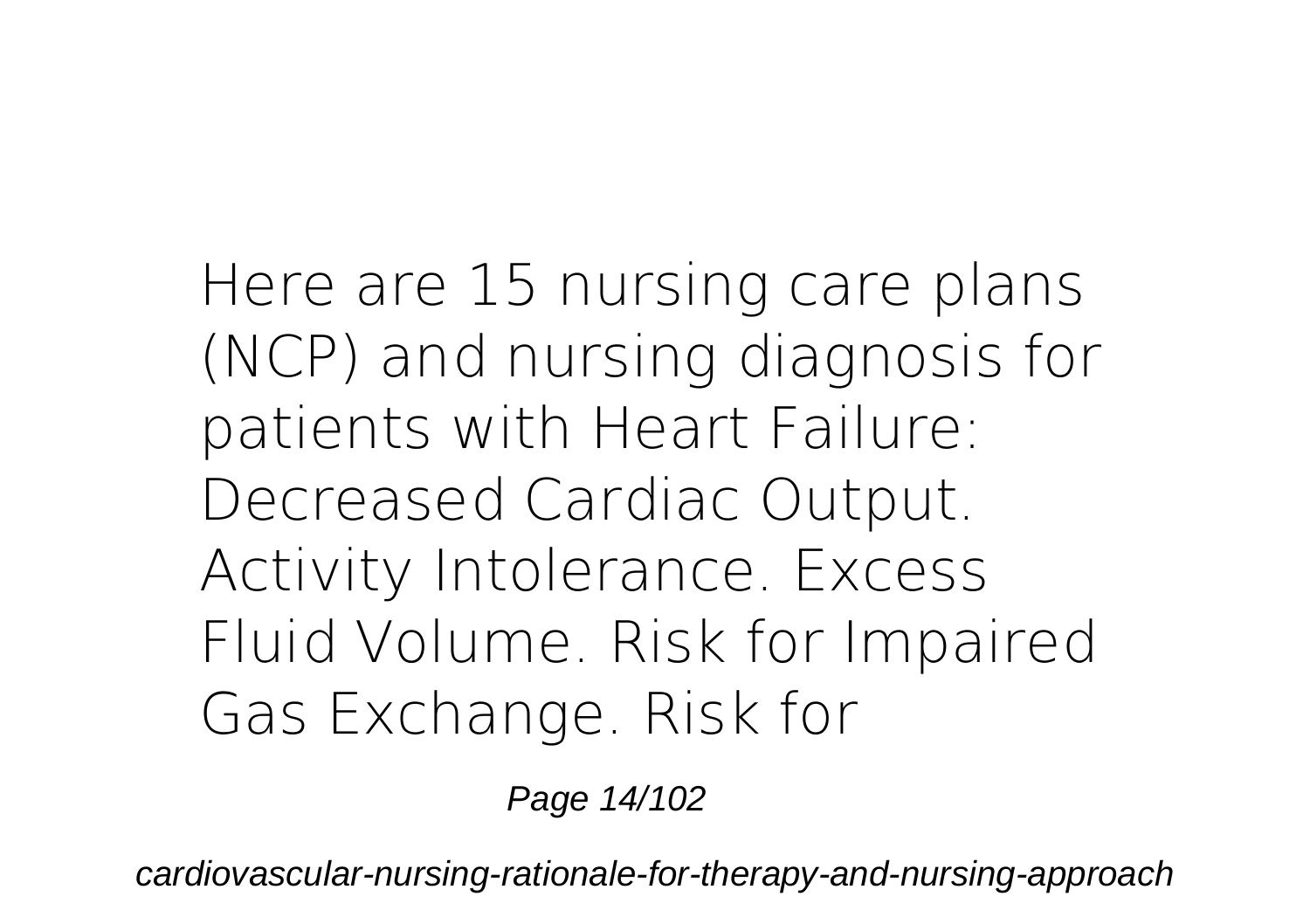Impaired Skin Integrity. Deficient Knowledge. Acute Pain.

**Heart Failure Nursing Care Plans: 15 Nursing Diagnosis ...** Home > November 1966 -

Page 15/102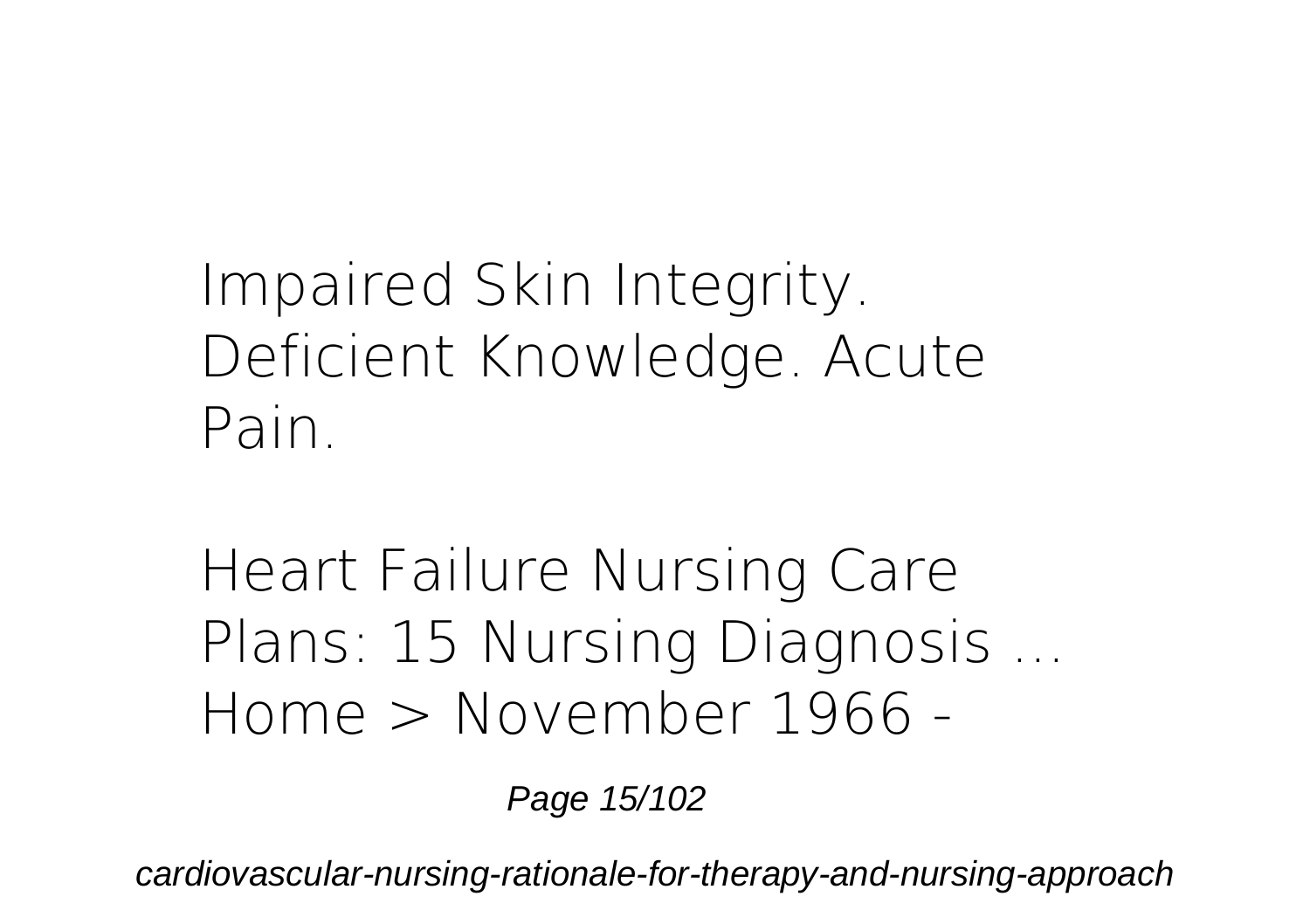Volume  $66$  - Issue  $11 > A$ RATIONALE FOR NURSING INTERVENTION. Log in to view full text. If you're not a subscriber, you can: You can read the full text of this article if you:-- Select an option -- Log

Page 16/102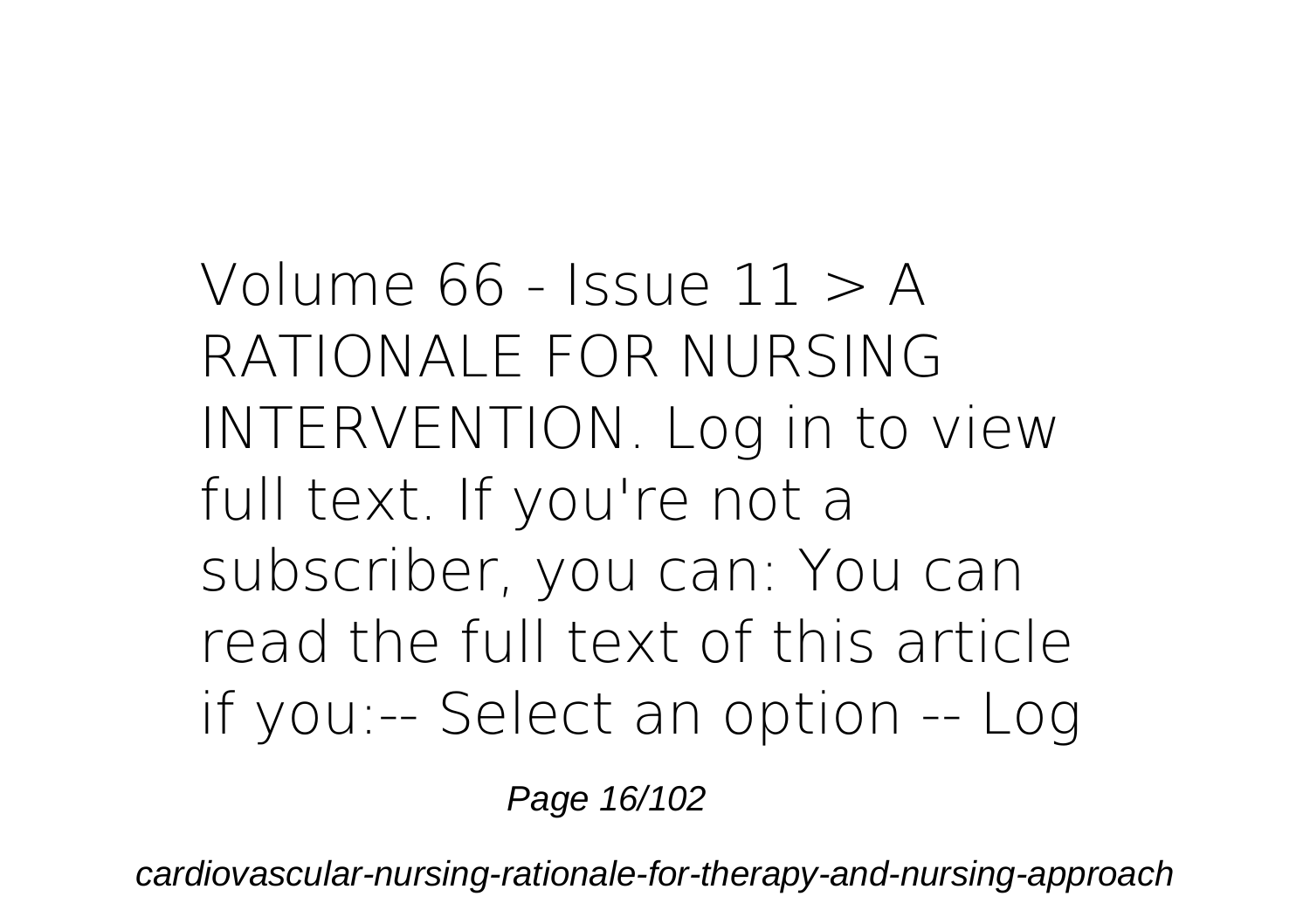$In > B$ uy This Article  $>$  Become a Subscriber > Get Content & Permissions >

**A RATIONALE FOR NURSING INTERVENTION : AJN The American ...**

Page 17/102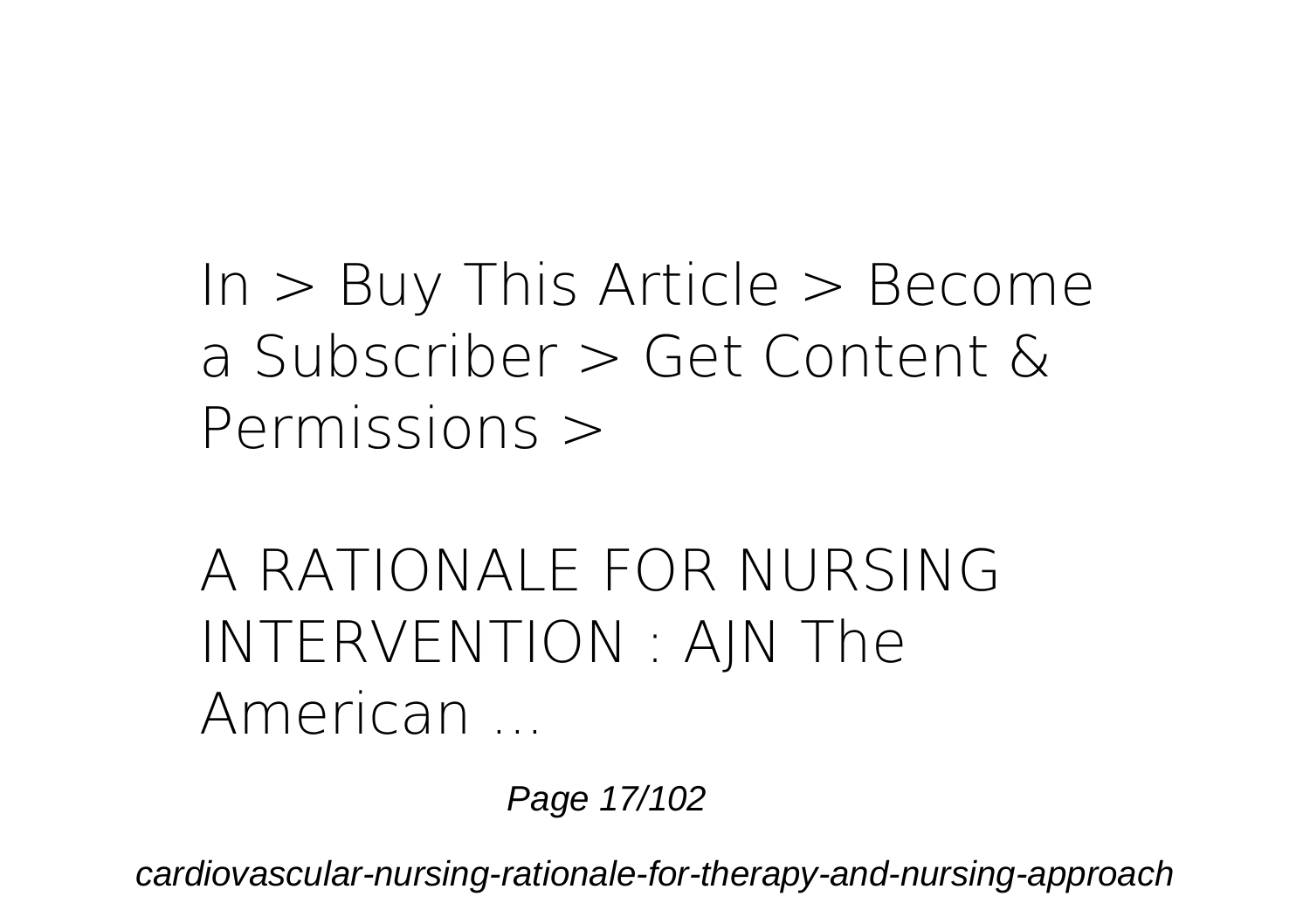Cardiac-Vascular Nursing Exam Sample Questions The following sample questions are similar to those on the examination but do not represent the full range of content or levels of difficulty.

Page 18/102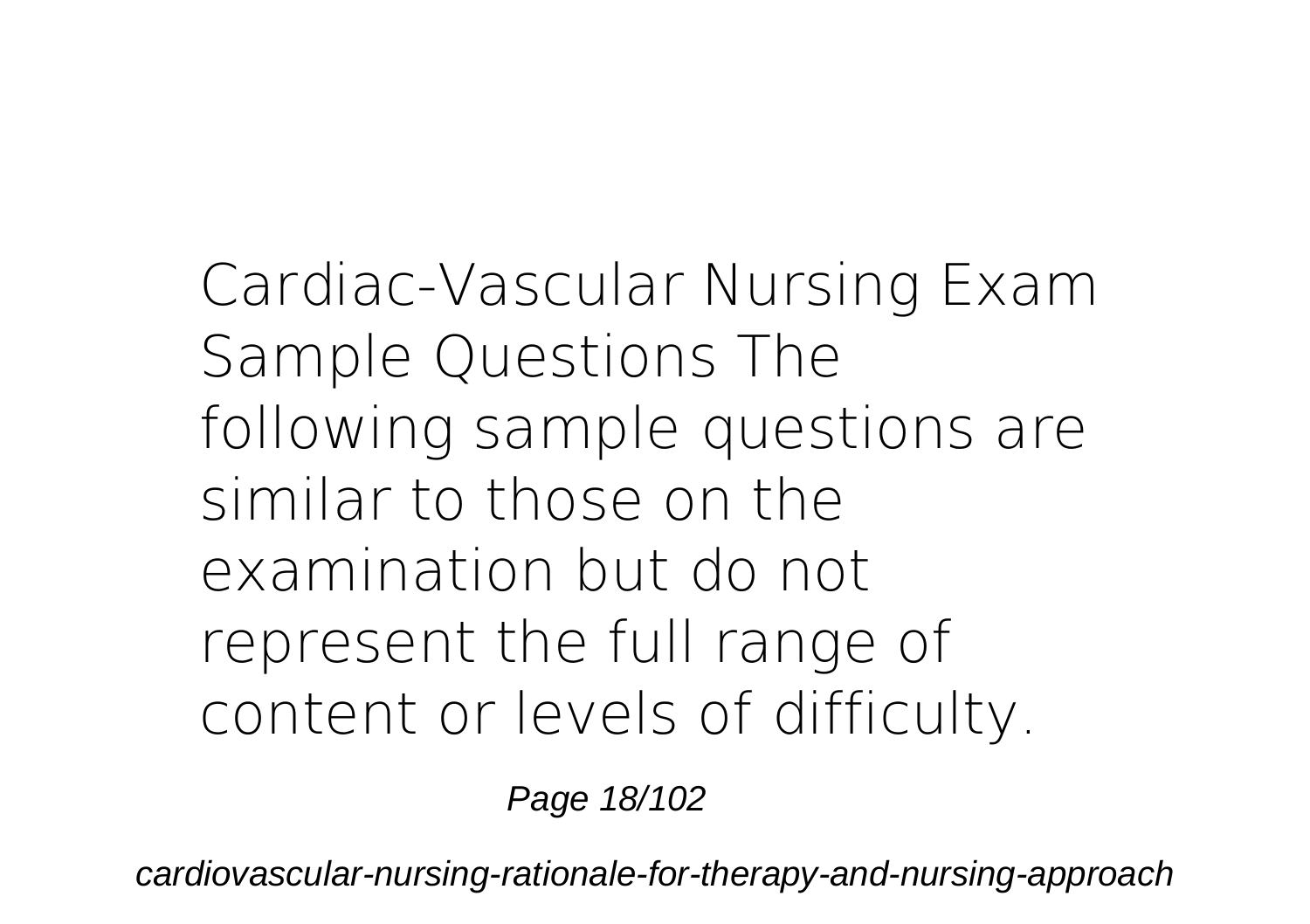The answers to the sample questions are provided after the last question.

**Cardiac-Vascular Nursing Exam Sample Questions** THERAPY Goals  $\Pi$  Prevent HF

Page 19/102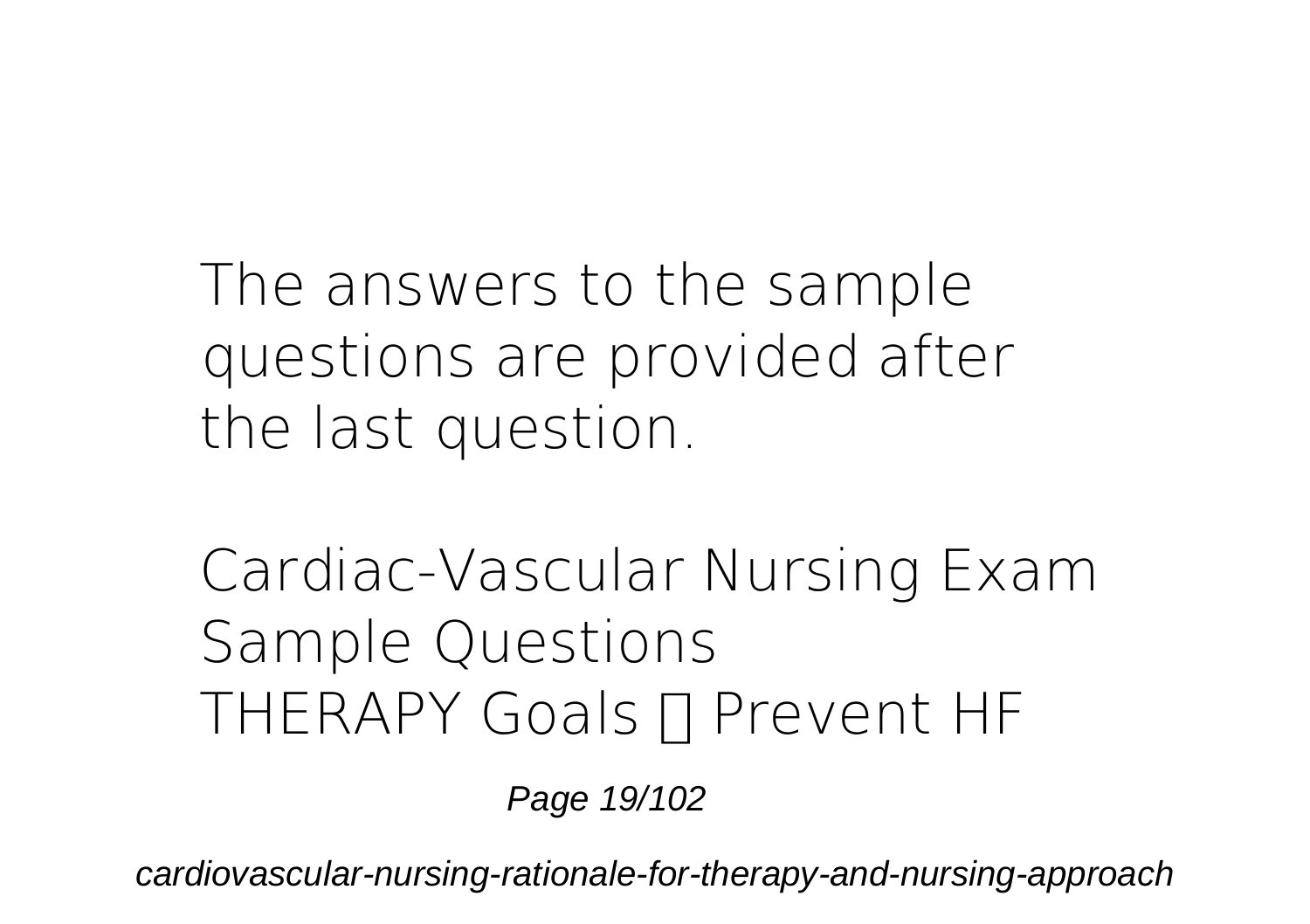symptoms  $\Box$ Prevent further cardiac remodeling Drugs TACEI or ARB as appropriate Beta blockers as appropriate In selected patients **FICD** •Revascularization or valvular surgery as appropriate e.g.,

Page 20/102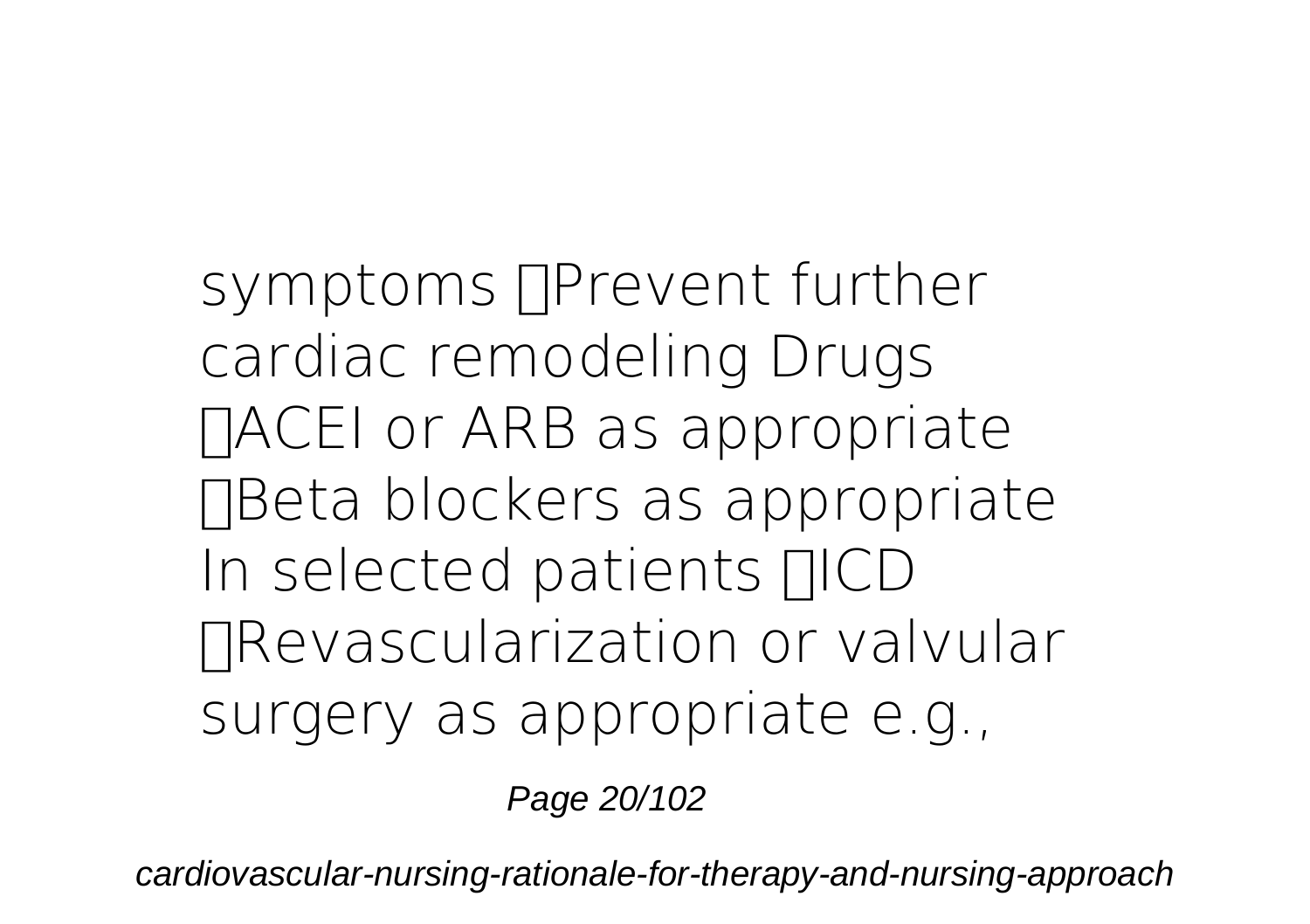Patients with:  $\prod$  Known structural heart disease and •LVH and low EF HF signs and symptoms HF p EF HF r EF THERAPY Goals

## **STATE OF GET WITH THE**

Page 21/102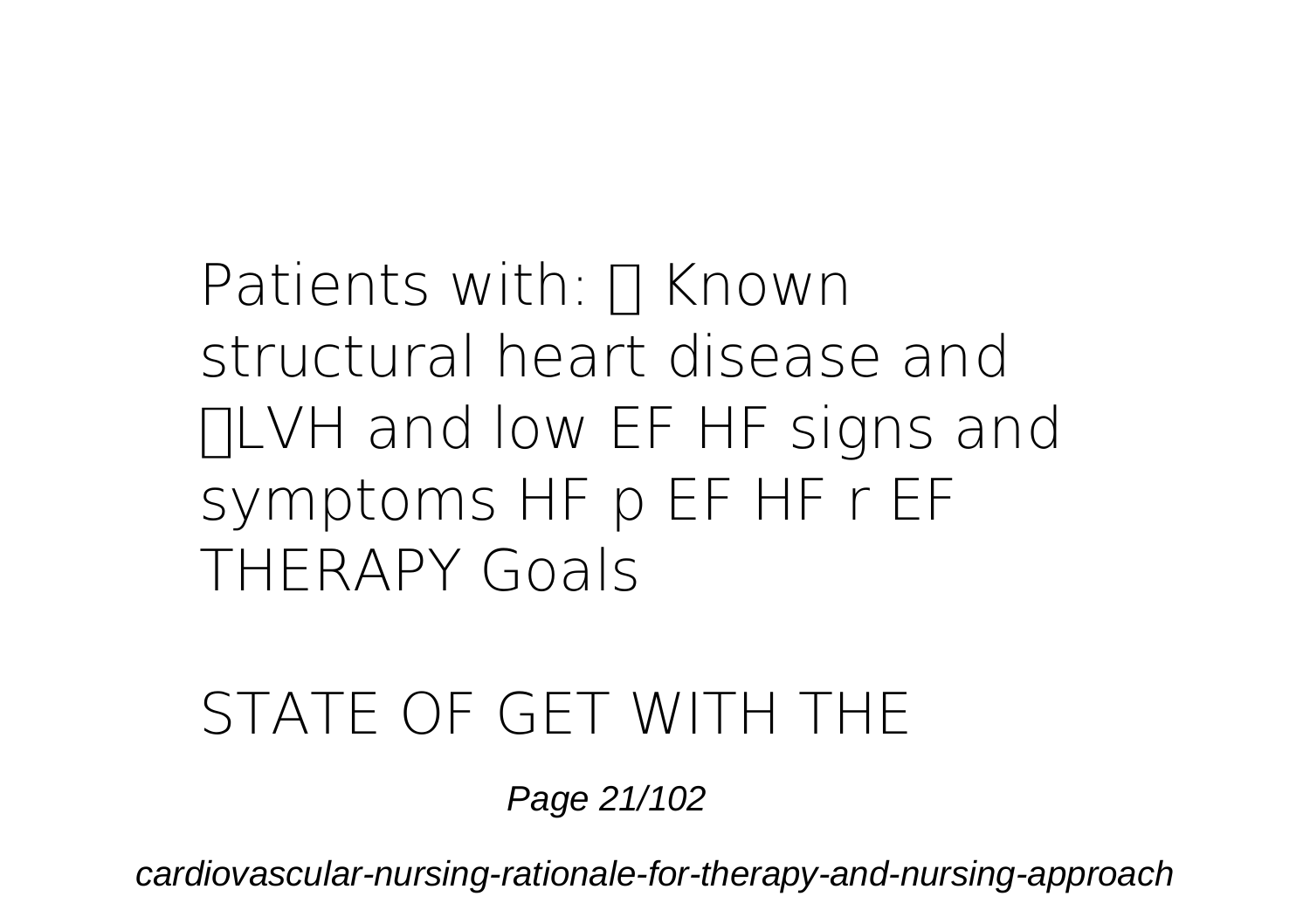**GUIDELINES-HEART FAILURE 2019** The nursing care plan is a written document that outlines how a patient will be cared for. A typical nursing care plan includes nursing diagnoses,

Page 22/102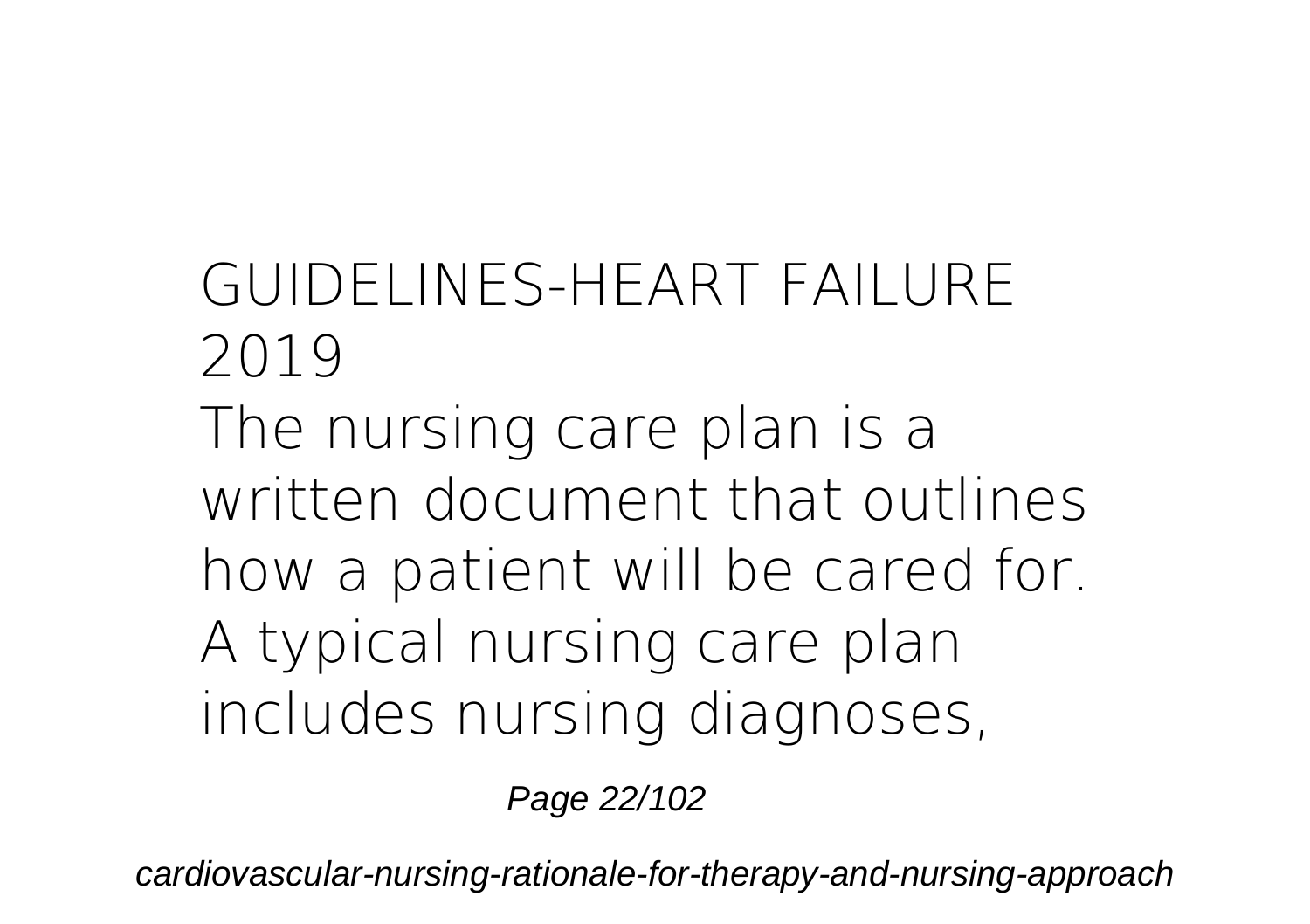expected outcomes, interventions, rationales and an evaluation. A nursing rationale is a stated purpose for carrying out a nursing intervention.

Page 23/102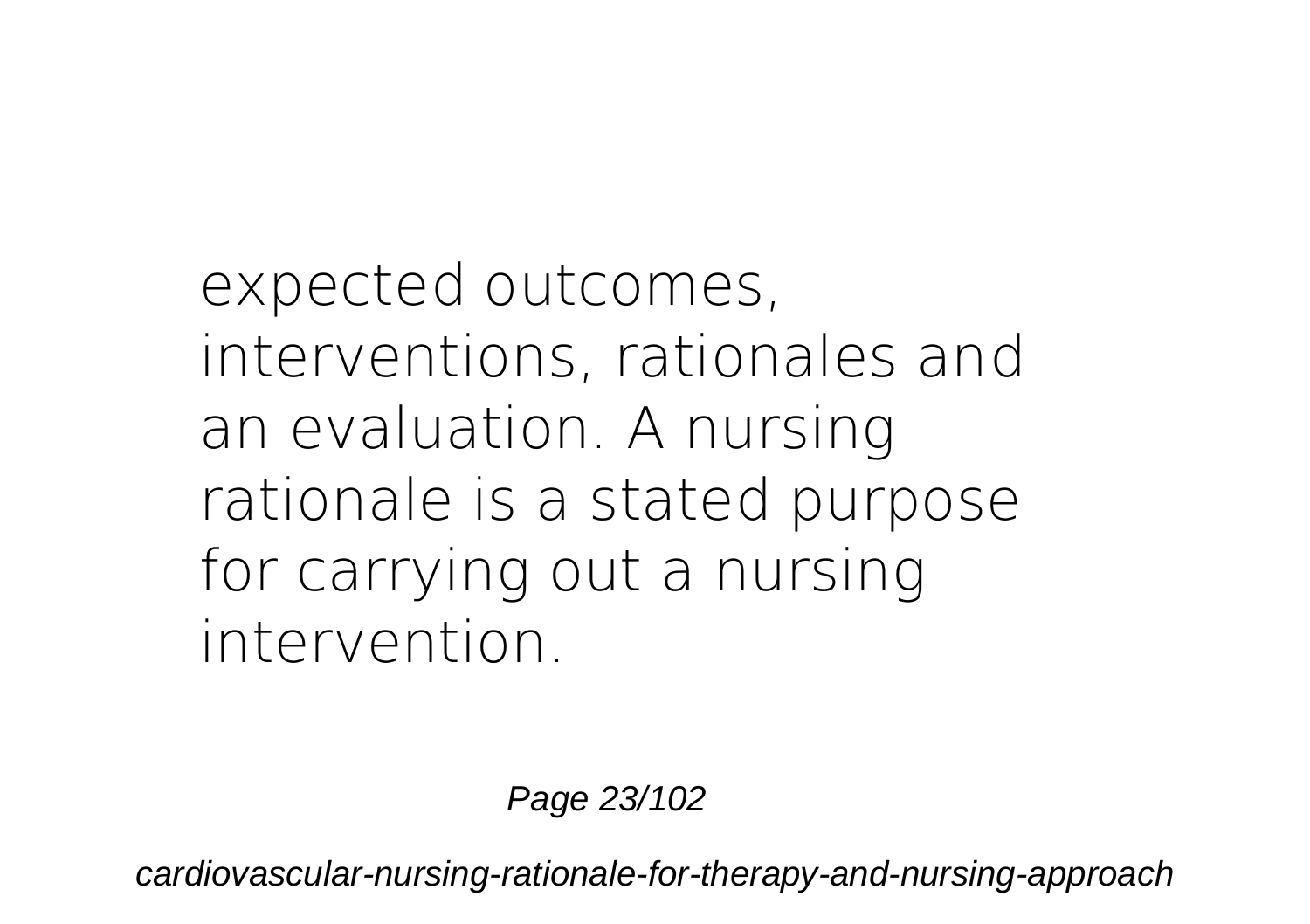**How to Write a Nursing Rationale | Career Trend** cRationale: After a heart transplant, the patient is treated with potent immunosuppressants. The resulting immunosuppression

Page 24/102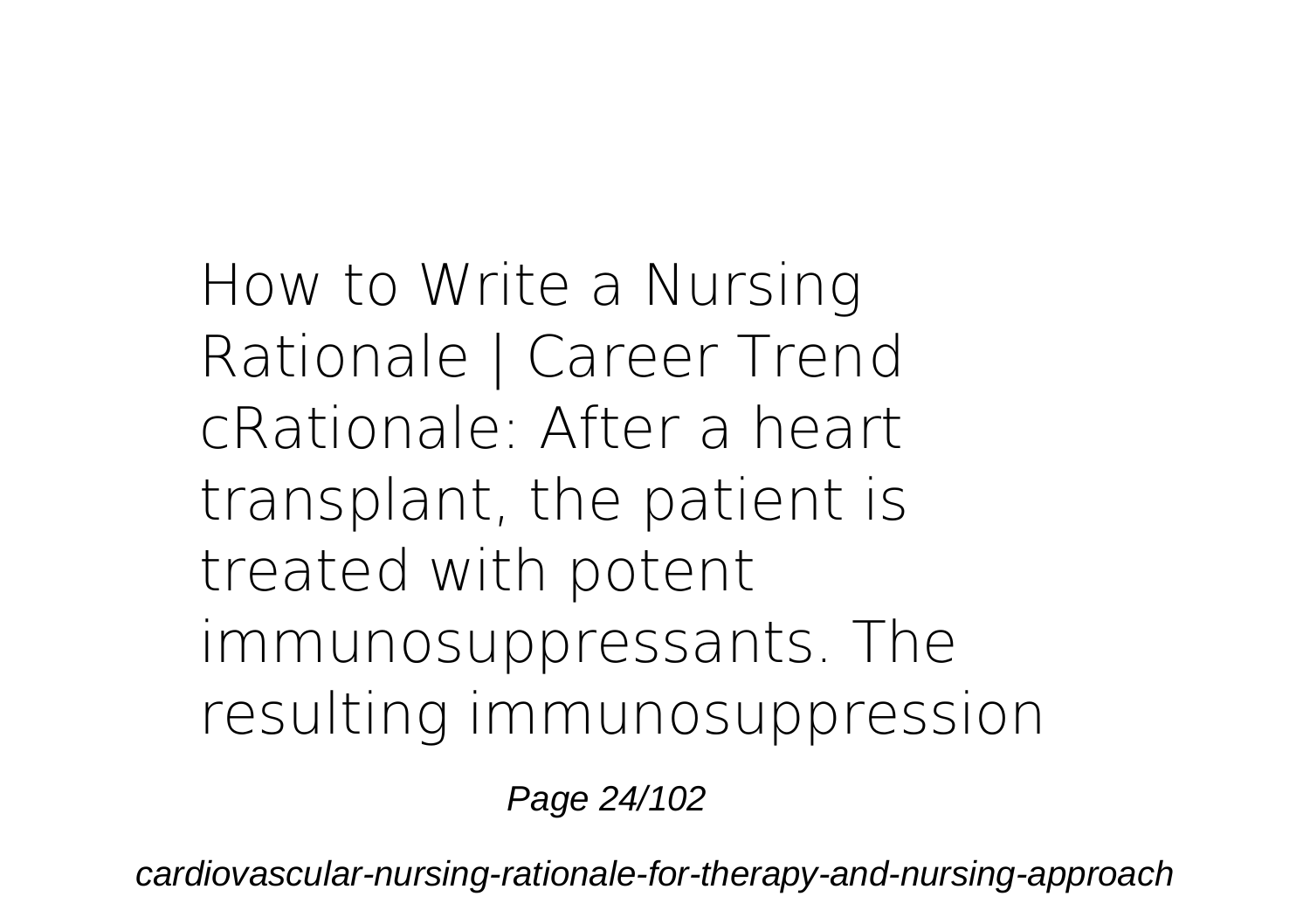puts him at risk for lifethreatening infection. 16. aRationale: Atropine is standard drug therapy for symptomatic bradycardia. 17. aRationale: Patients with ventricular fibrillation are in

Page 25/102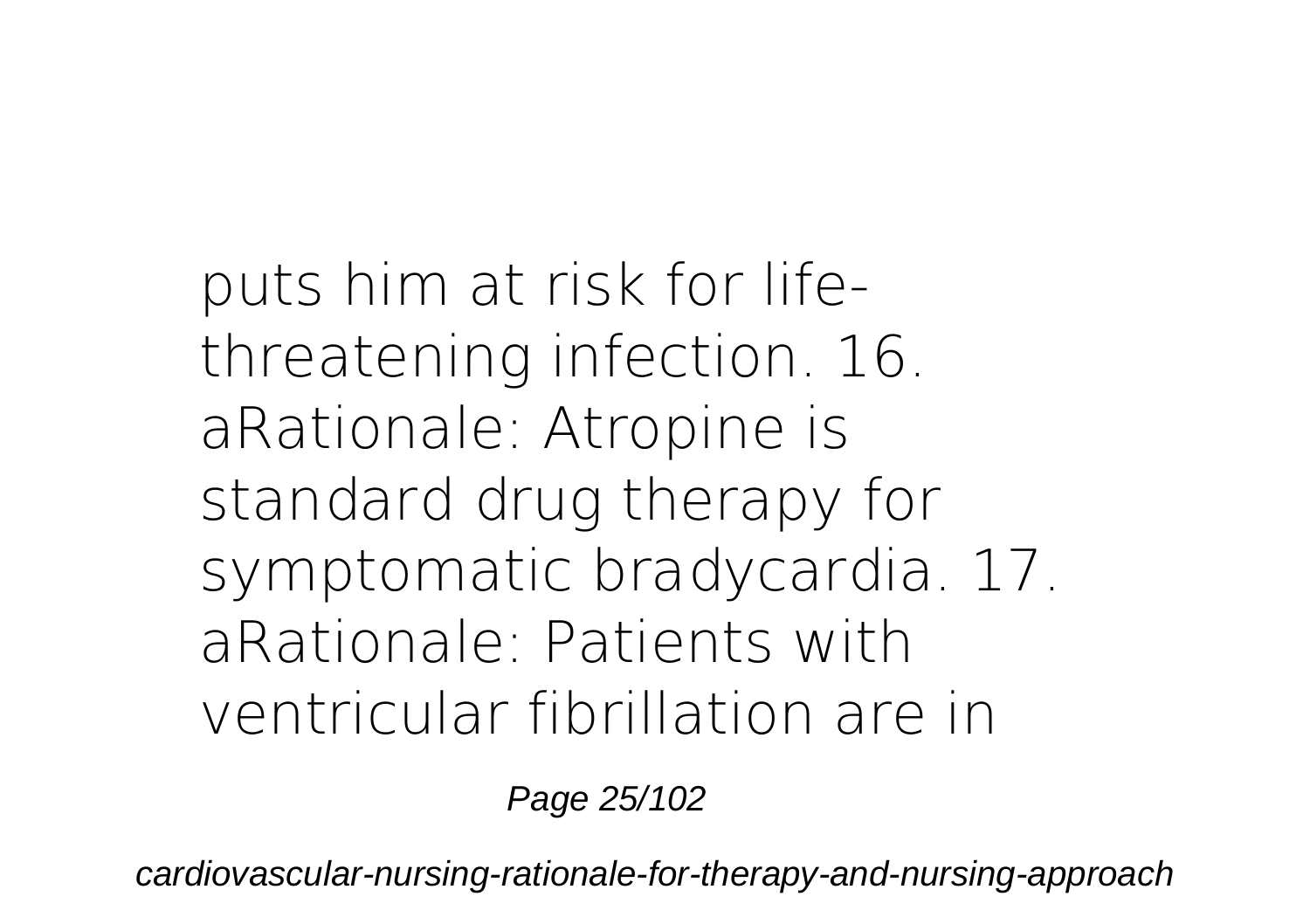cardiac arrest and require defibrillation.

**Self Test: Cardiac quiz | Article | NursingCenter** Rationale: Hypertension is a major risk factor for other

Page 26/102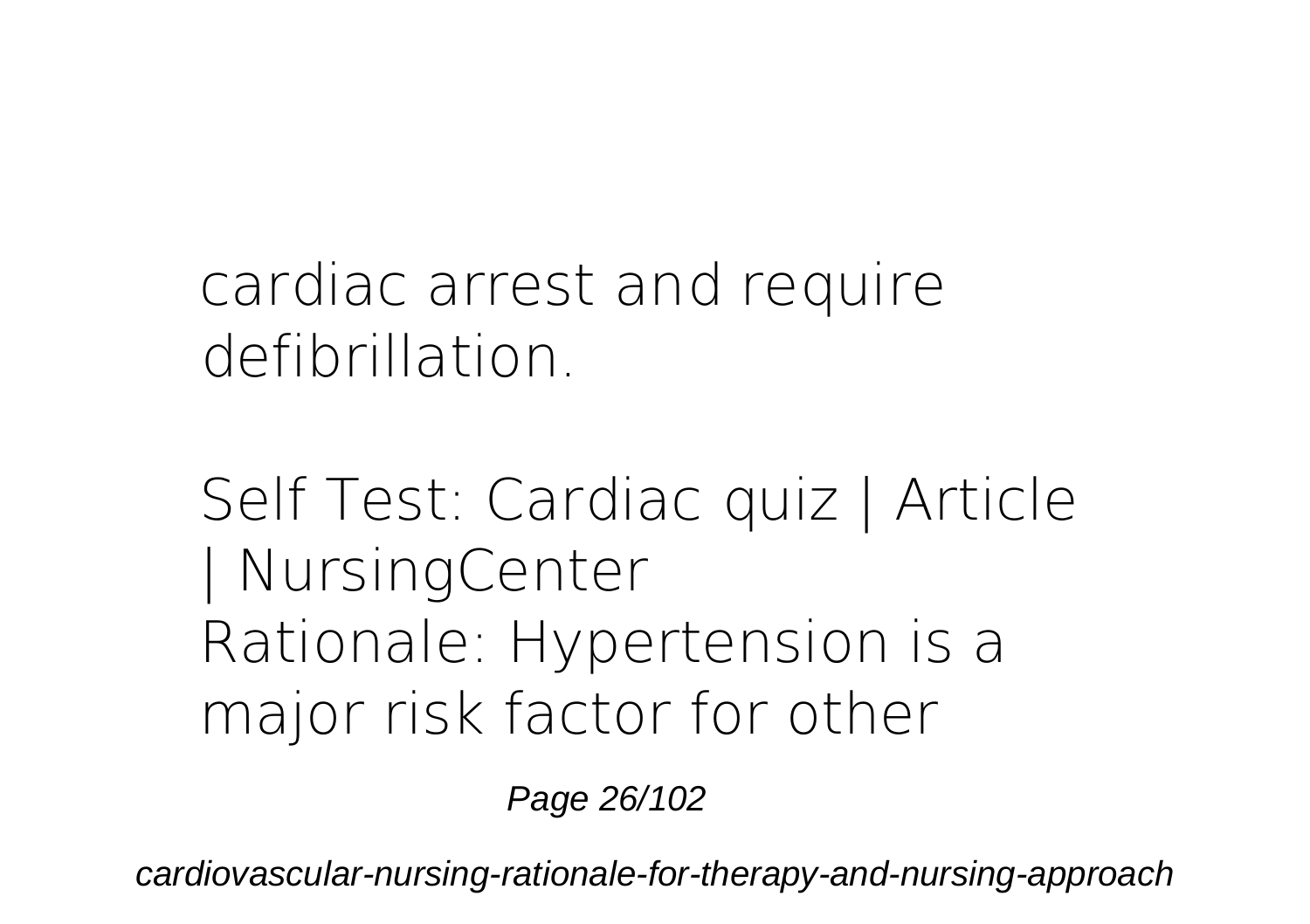cardiovascular conditions. In persons older than 50, systolic blood pressure greater than 140 mm Hg is a much more important cardiovascular disease risk factor than is diastolic blood pressure.

Page 27/102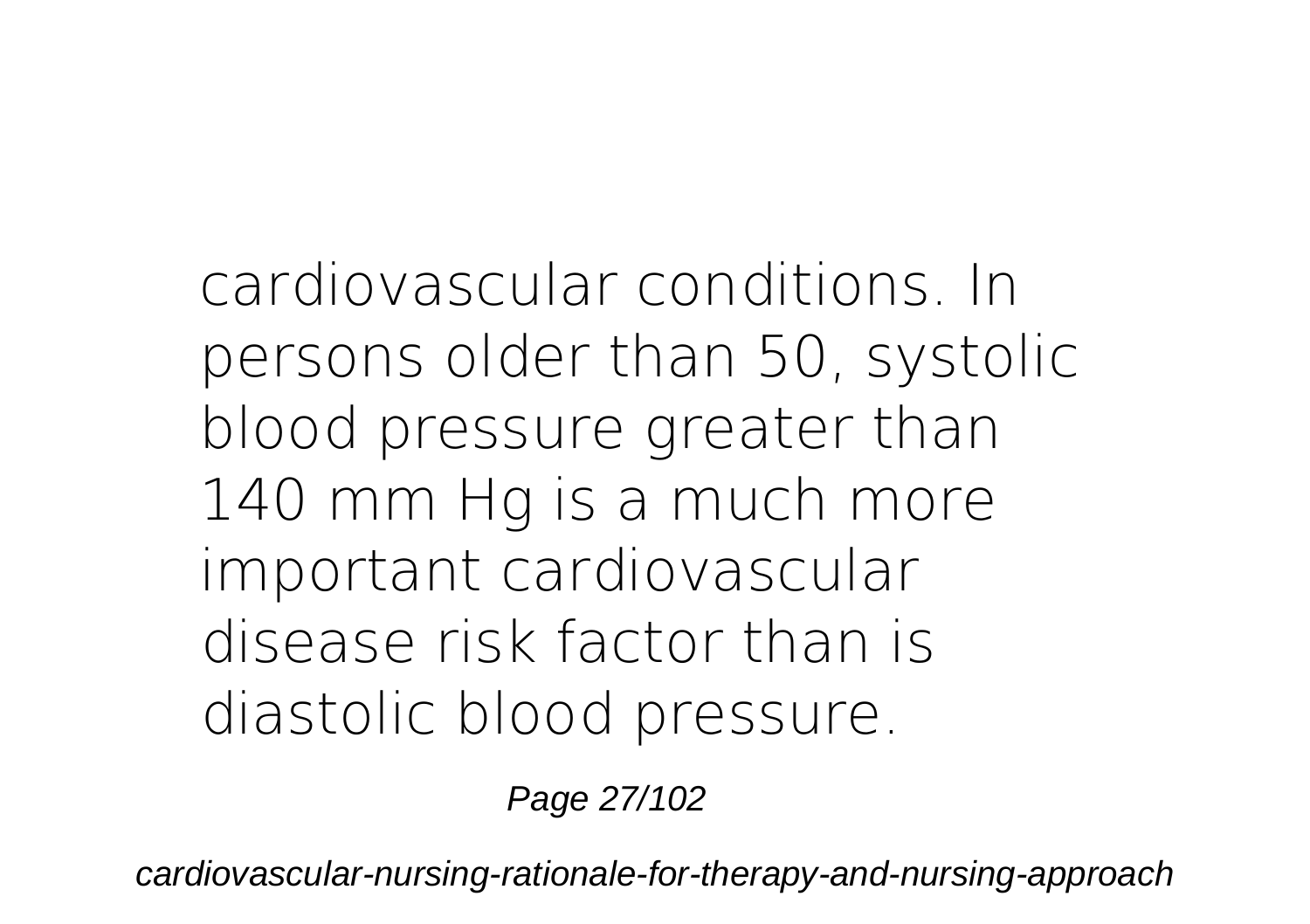**Cardiovascular NCLEX questions Flashcards | Quizlet** CHAPTER 2 Selected Nursing Diagnoses, Interventions, Rationales, and Documentation Nursing Diagnosis ACTIVITY

Page 28/102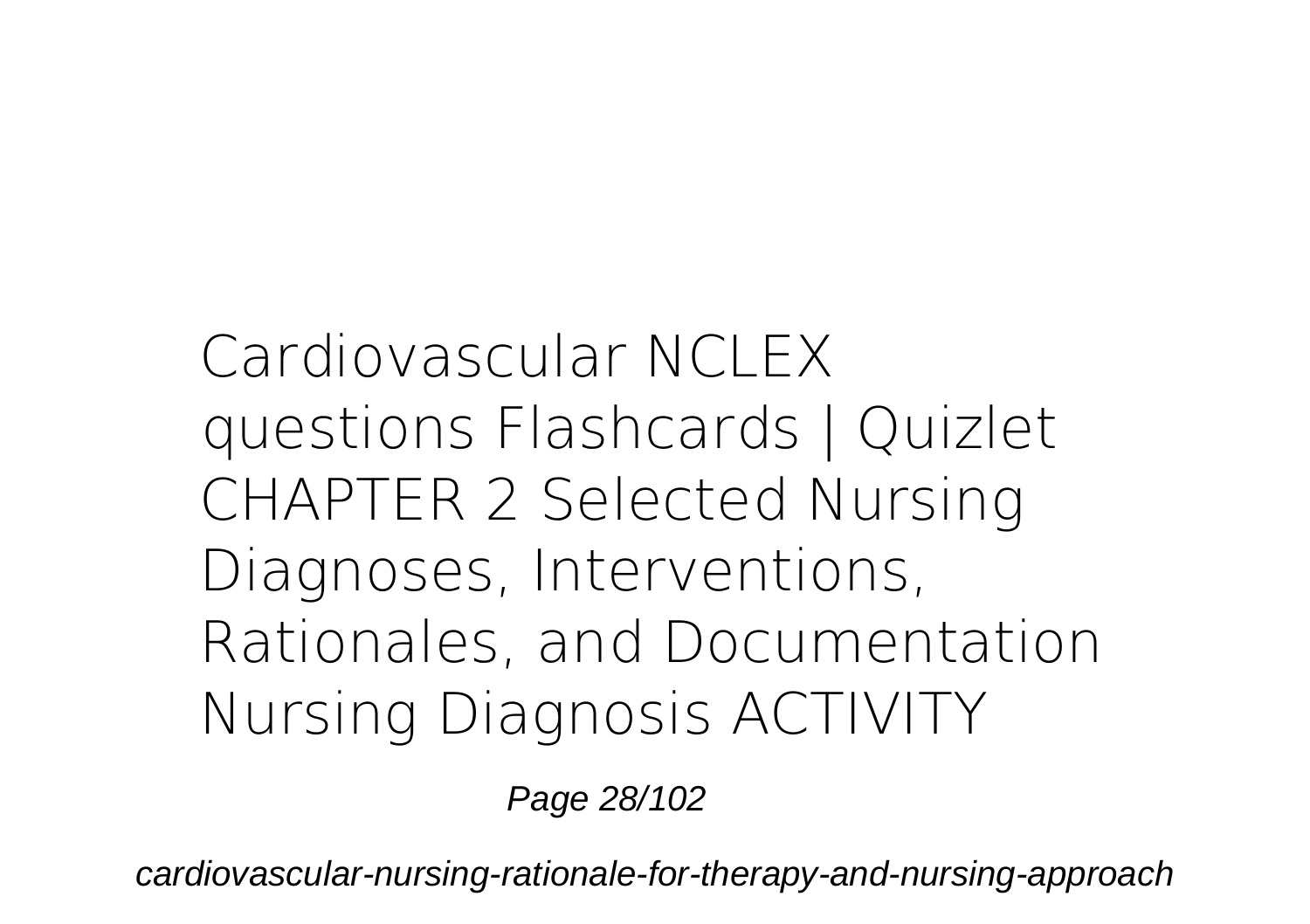INTOLERANCE NDx Definition: Insufficient physiological or psychological energy to endure or complete required or desired daily activities CLINICAL MANIFESTATIONS: Subjective Objective Verbal

Page 29/102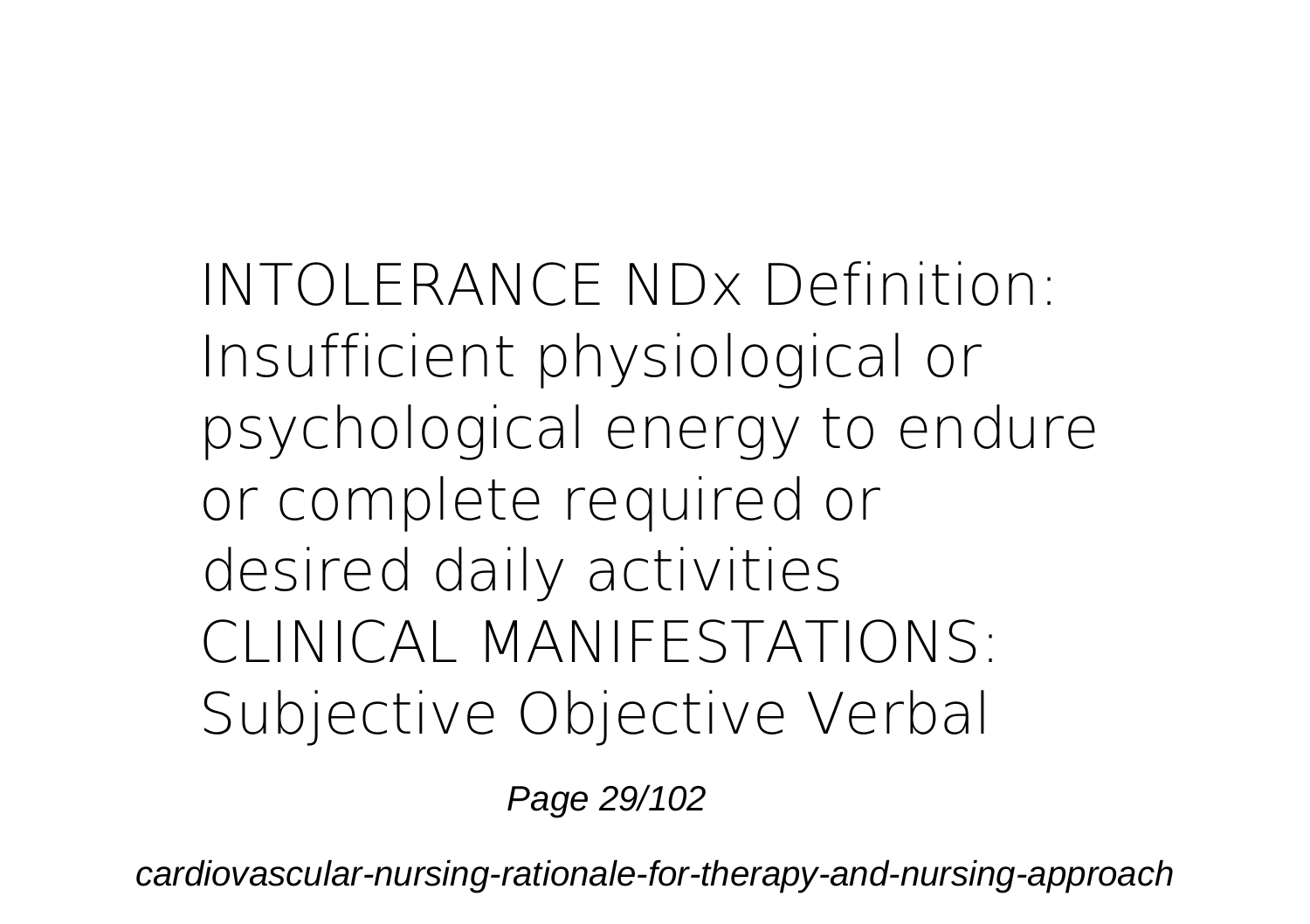report of fatigue or weakness Abnormal heart rate or blood pressure response to activity ...

**Selected Nursing Diagnoses, Interventions, Rationales, and**

Page 30/102

**...**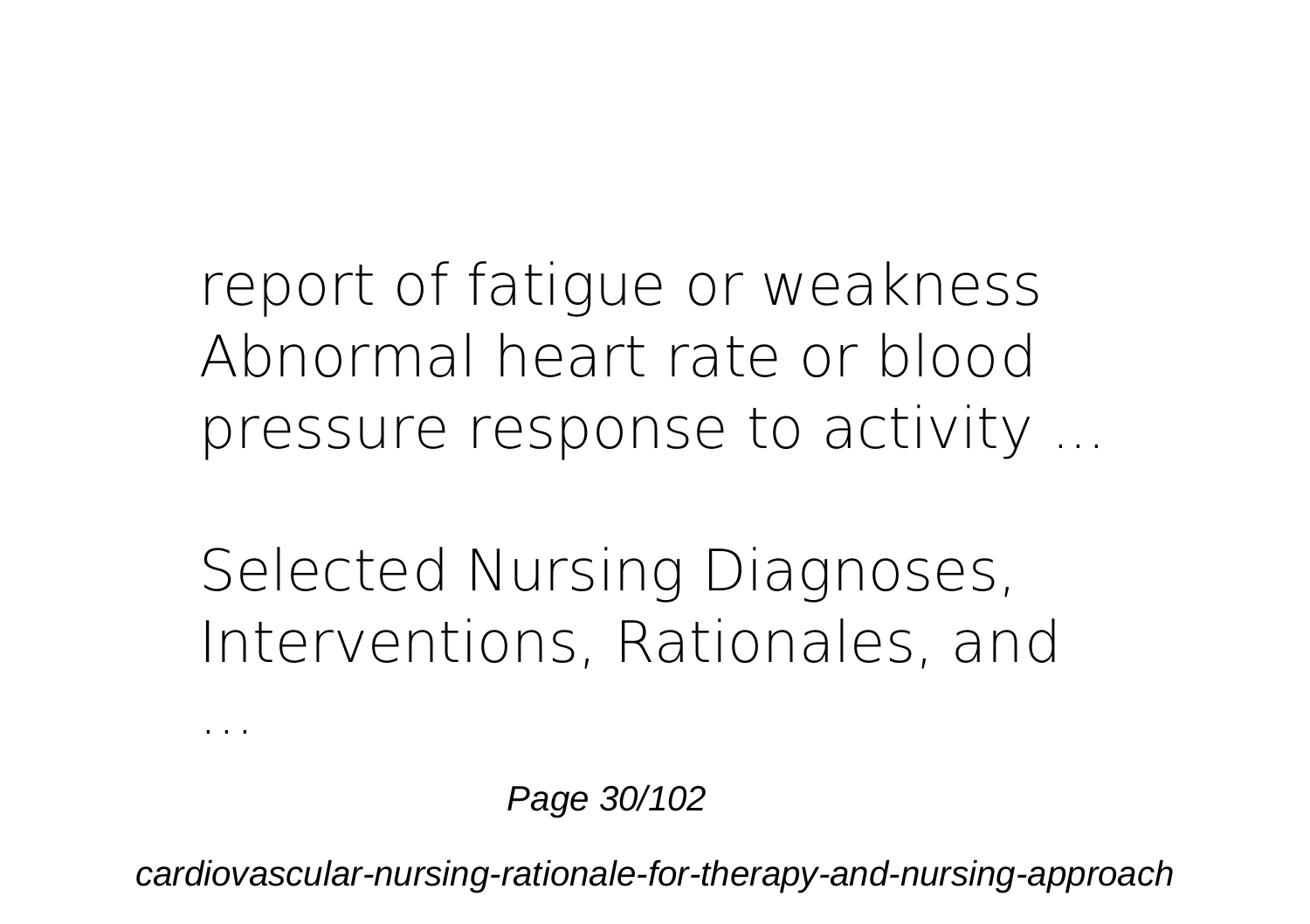The heart or the cardiovascular system is the one responsible in providing normal blood circulation all throughout the body. In order for all the systems and organs to function, it needs blood which

Page 31/102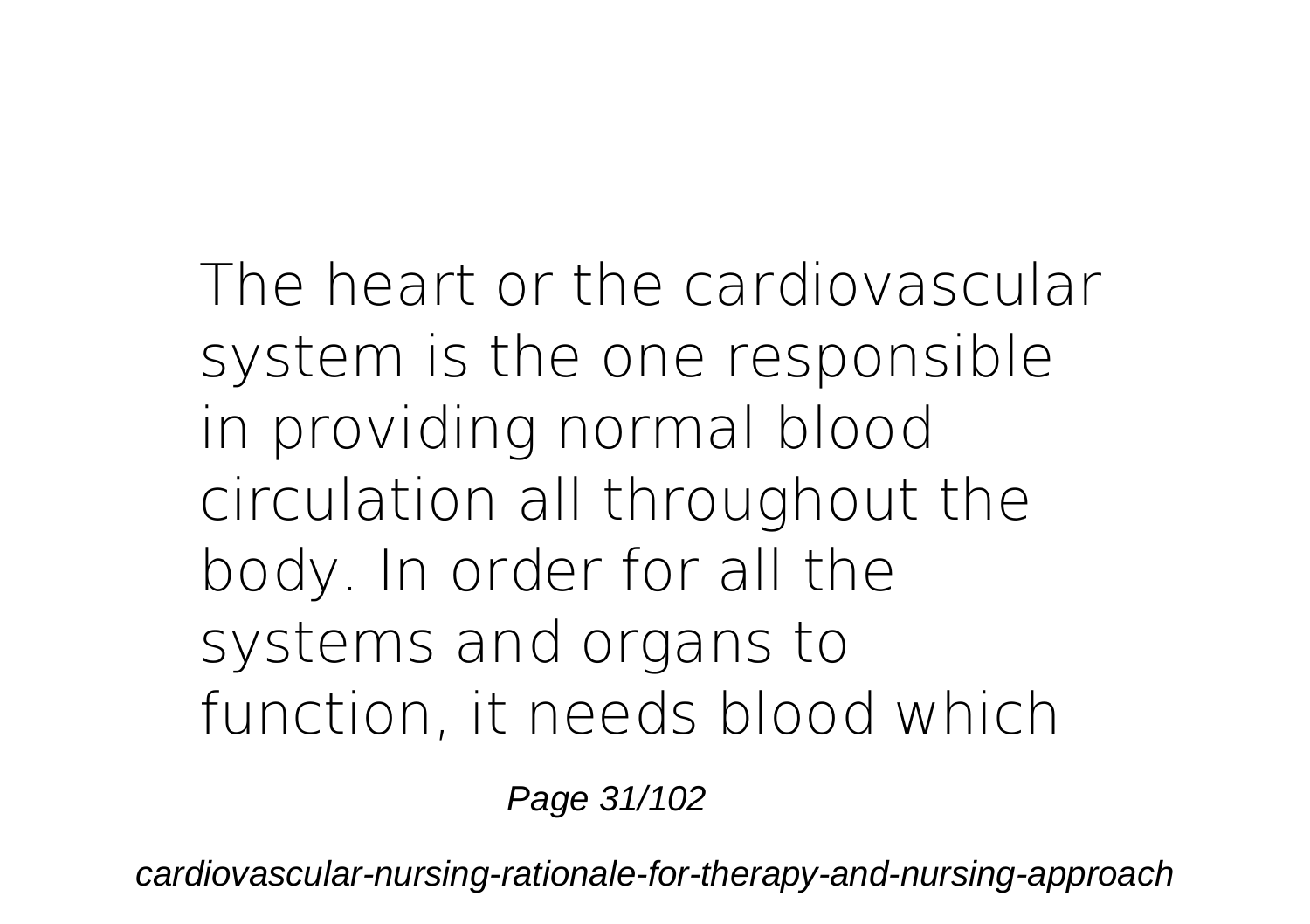carries oxygen to have a better functioning of all the body systems.

**Decreased Cardiac Output - Nursing Diagnosis & Care Plan**

Page 32/102

**...**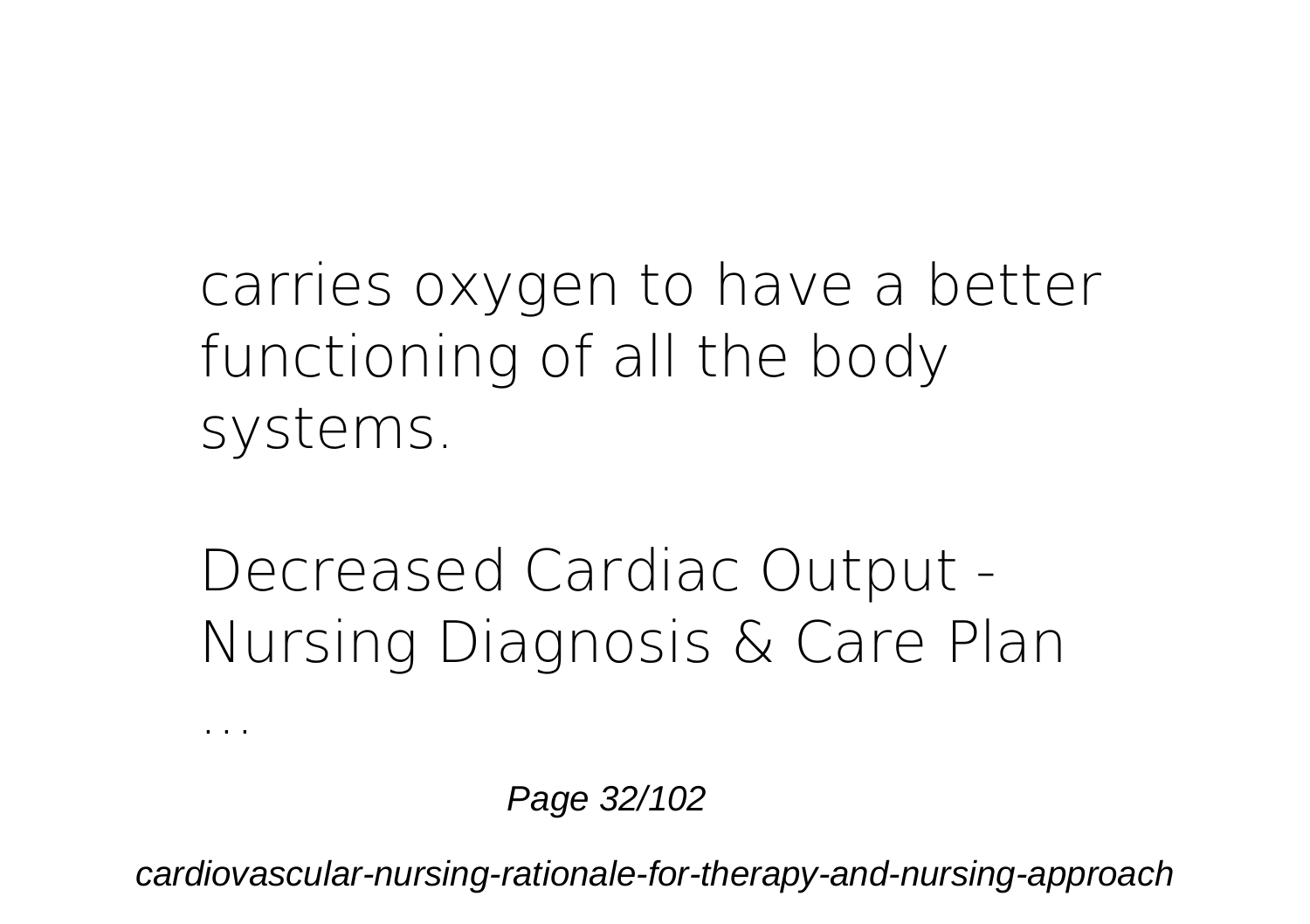Although the importance of nursing in providing patient education is understood, at least one study indicated that 55% of nurses involved in the study spent only 15 min or less time to provide patient with

Page 33/102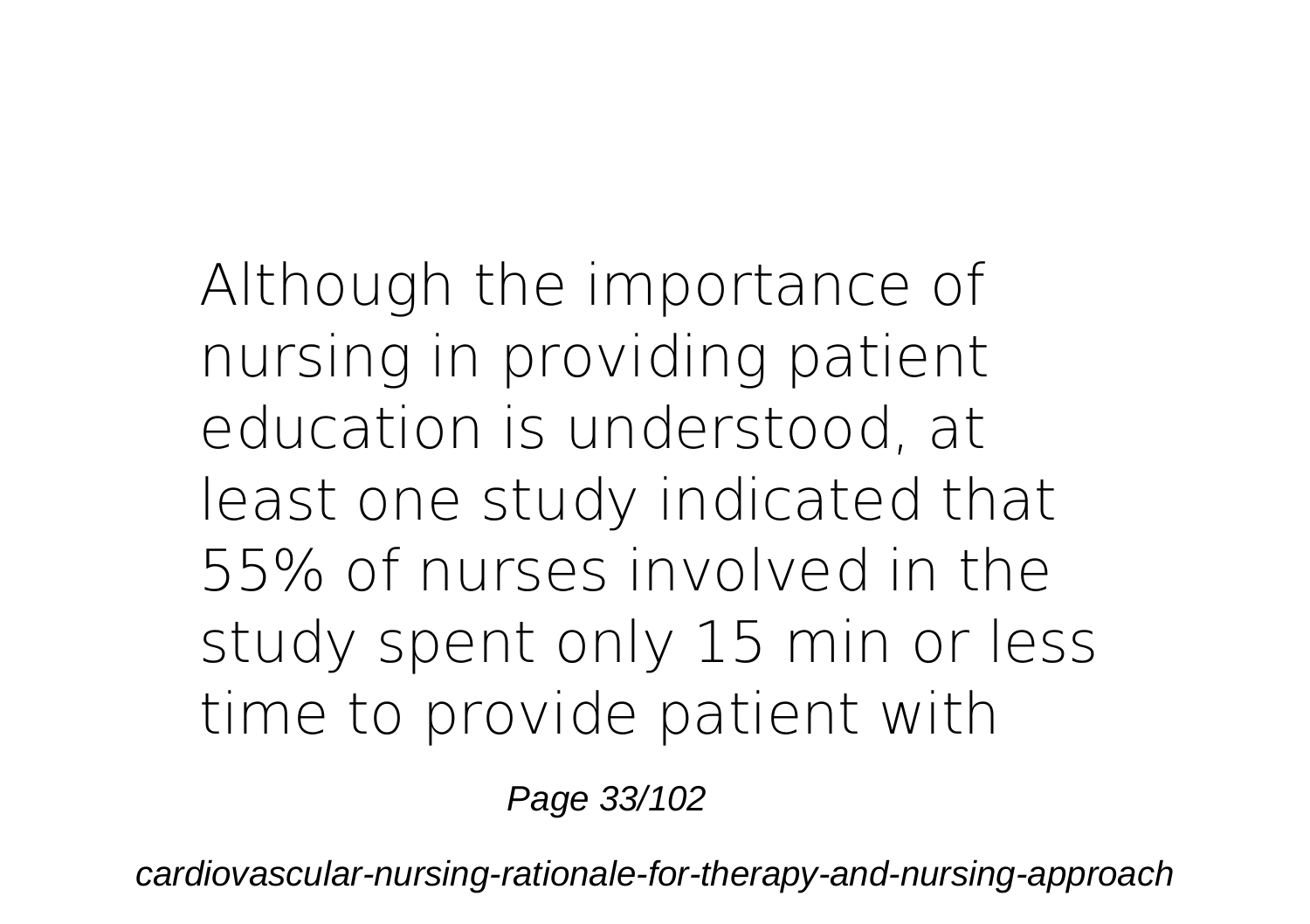related education of medications, diet, and activity. Nursing also should play a primary role in the ongoing assessment of HF patient.

**Nursing care in old patients**

Page 34/102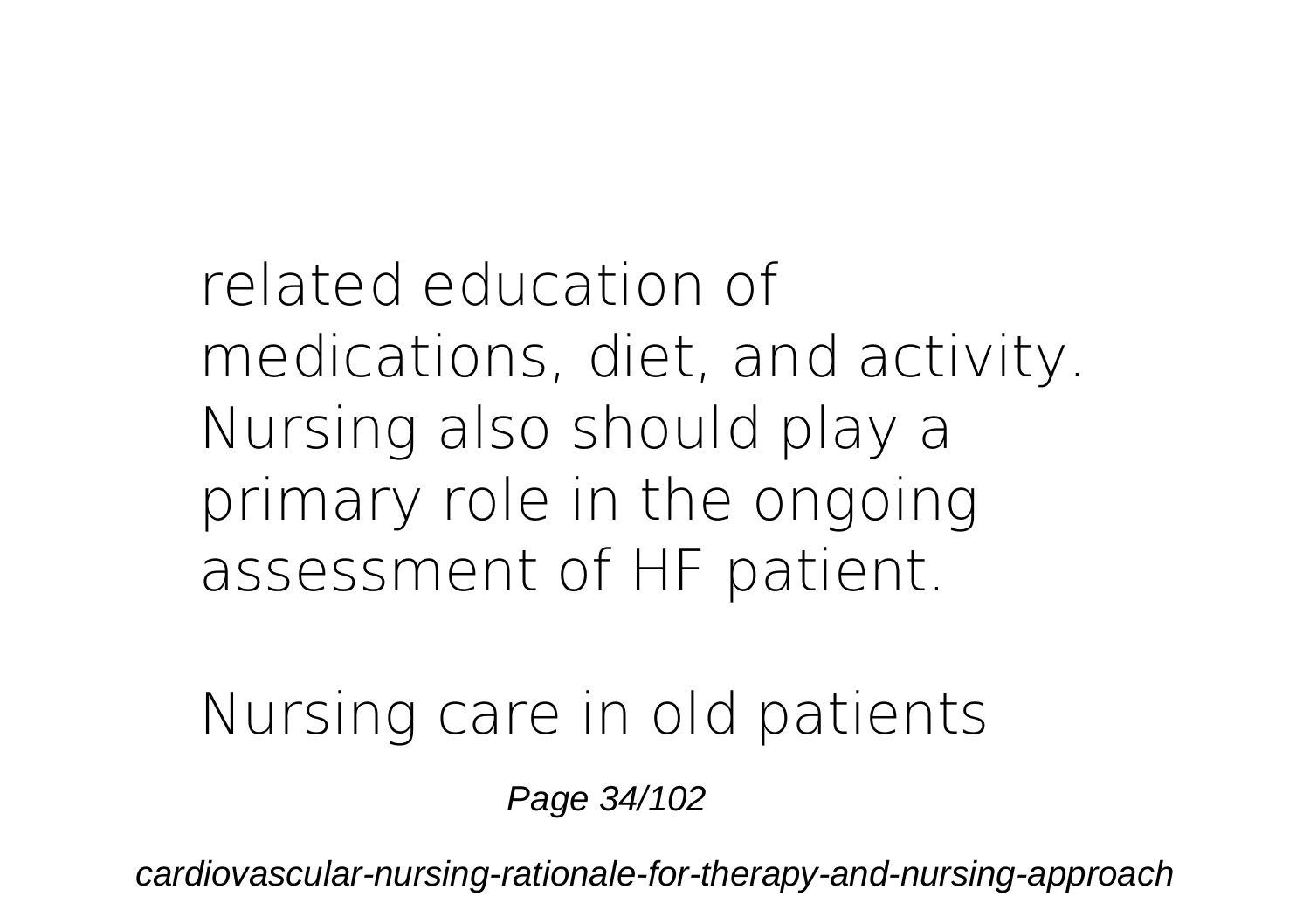**with heart failure: current ...** Aspirin therapy is wellaccepted as an agent for the secondary prevention of cardiovascular events and current guidelines also define a role for aspirin in primary

Page 35/102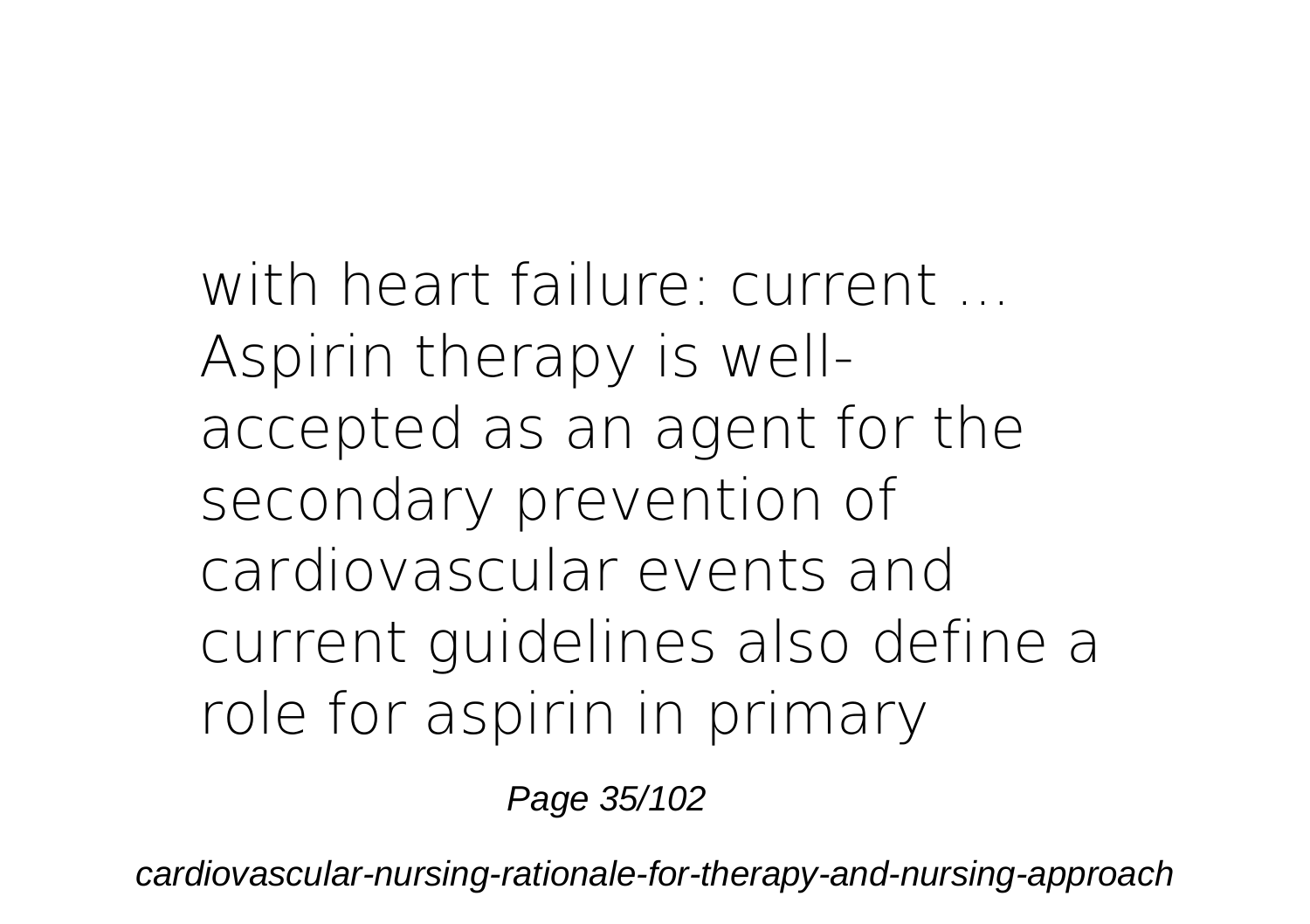prevention. In this review, we describe the seminal trials of aspirin use in the context of current guidelines, discuss factors that may ...

**The Role of Aspirin in the**

Page 36/102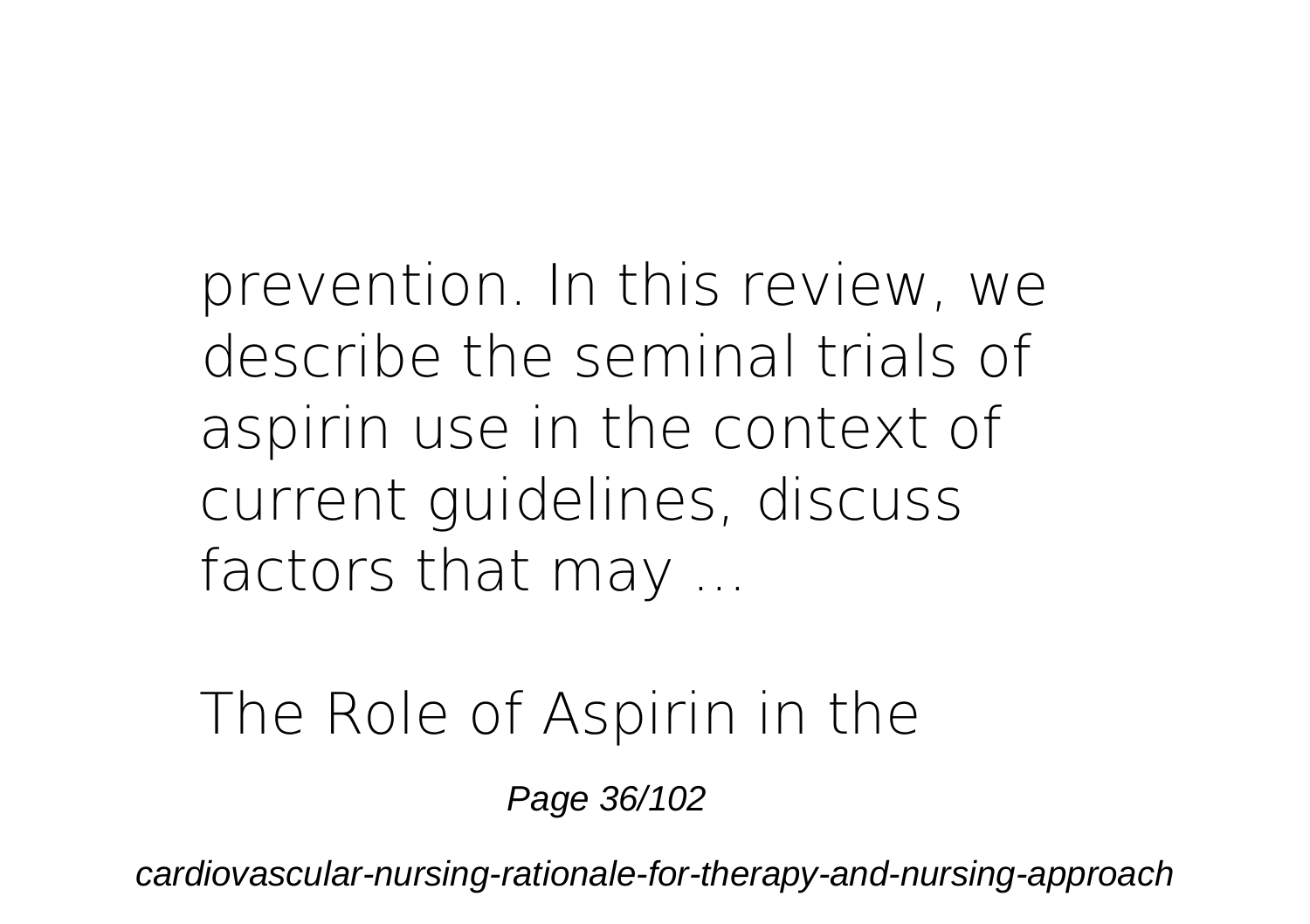**Prevention of Cardiovascular ...** Congestive Heart Failure or CHF is a severe circulatory congestion due to decreased myocardial contractility, which results in the heart's inability to pump sufficient blood to

Page 37/102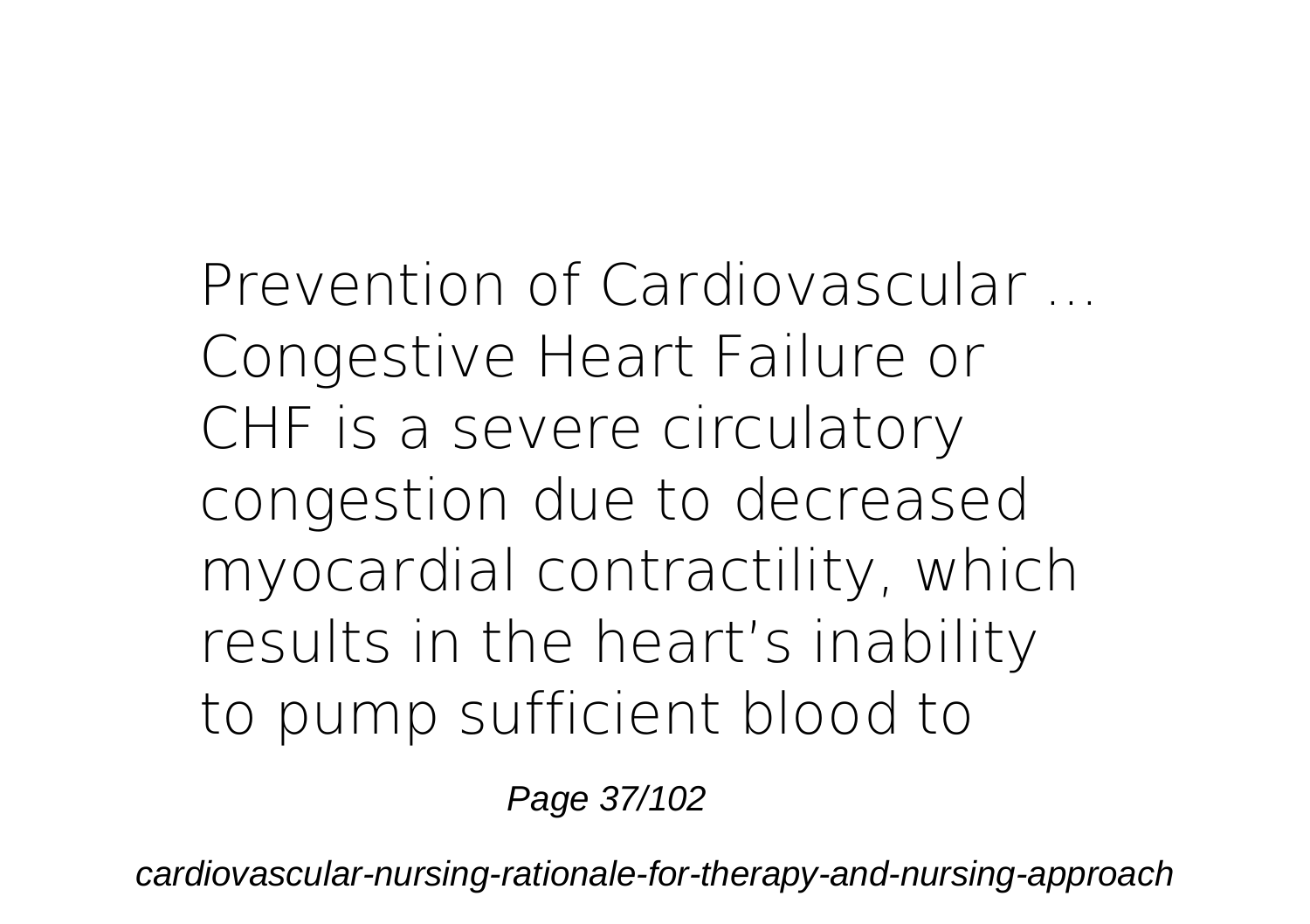meet the body's needs.

**Congestive Heart Failure (CHF) Nursing Care Plan & Management** 4. Anxiety related to tissue oxygenation disorders, stress

Page 38/102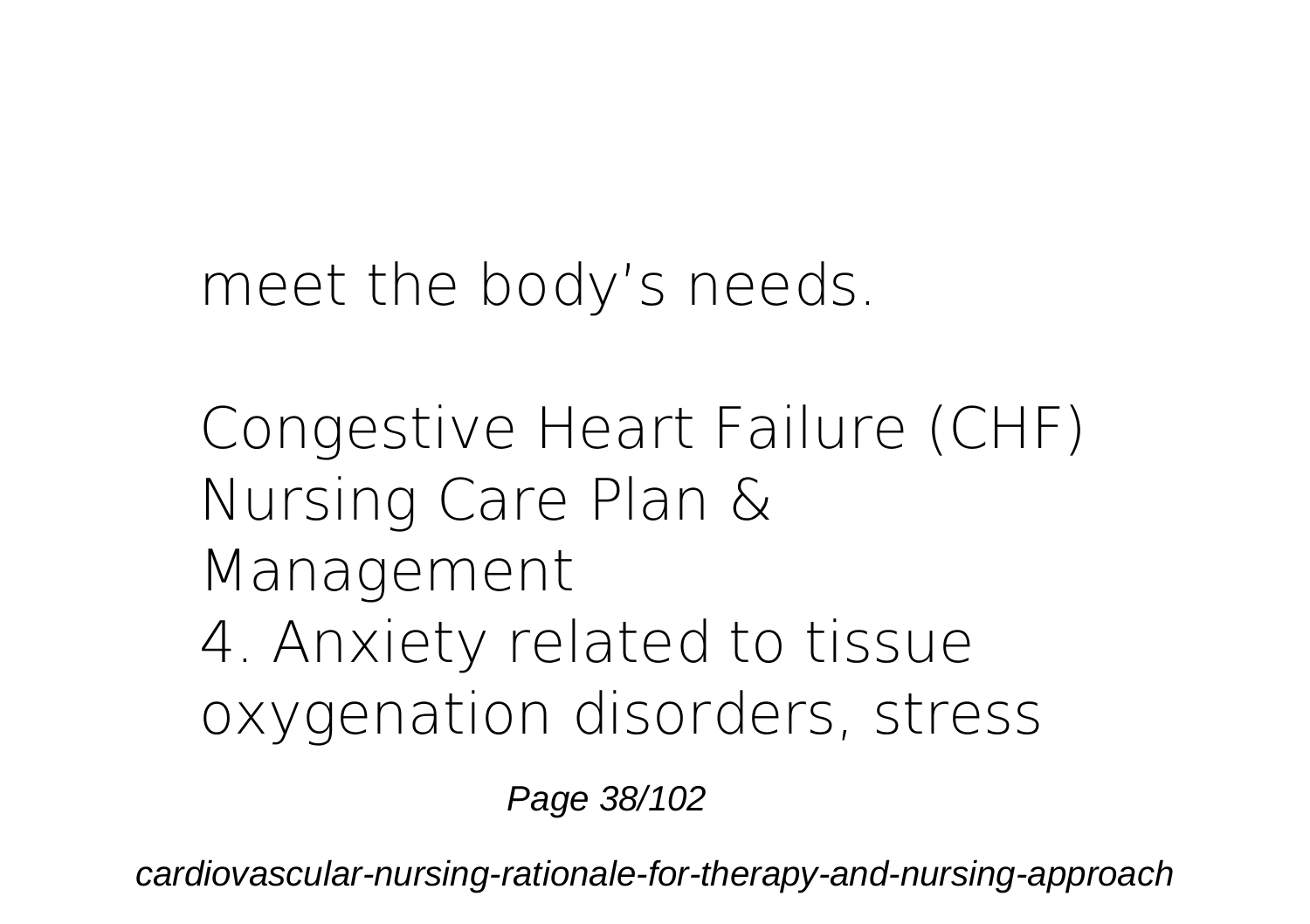due to difficulty in breathing and the knowledge that the heart is not functioning properly. characterized by; anxiety, fear, worry, stressrelated illness, anxiety, anger, irritability. Goal: The patient

Page 39/102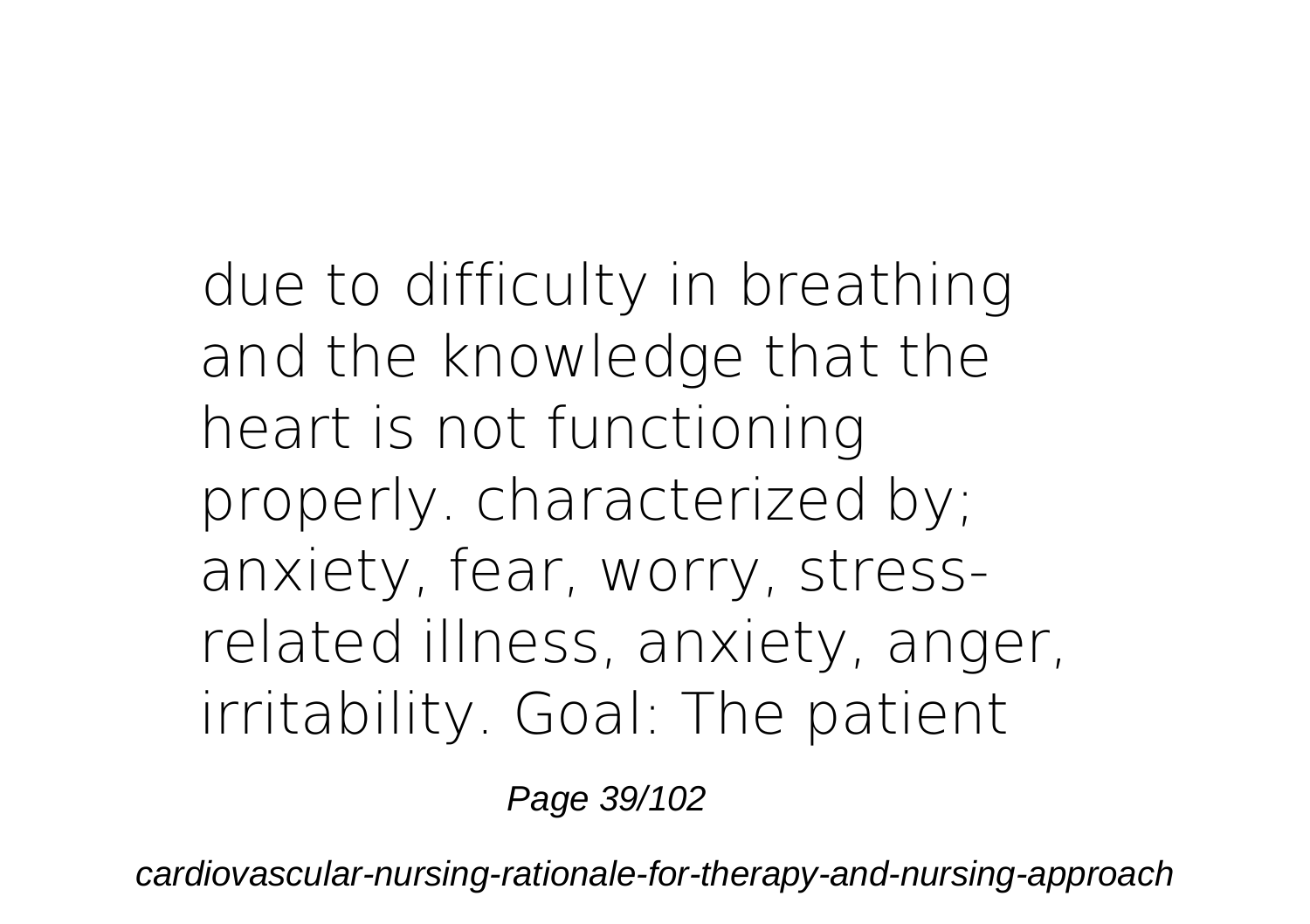does not feel anxious.

**Heart Failure - 5 Nursing Diagnosis and Intervention ...** Used with therapy for cardiac arrhythmias (abnormal heart rhythms) and in treating chest

Page 40/102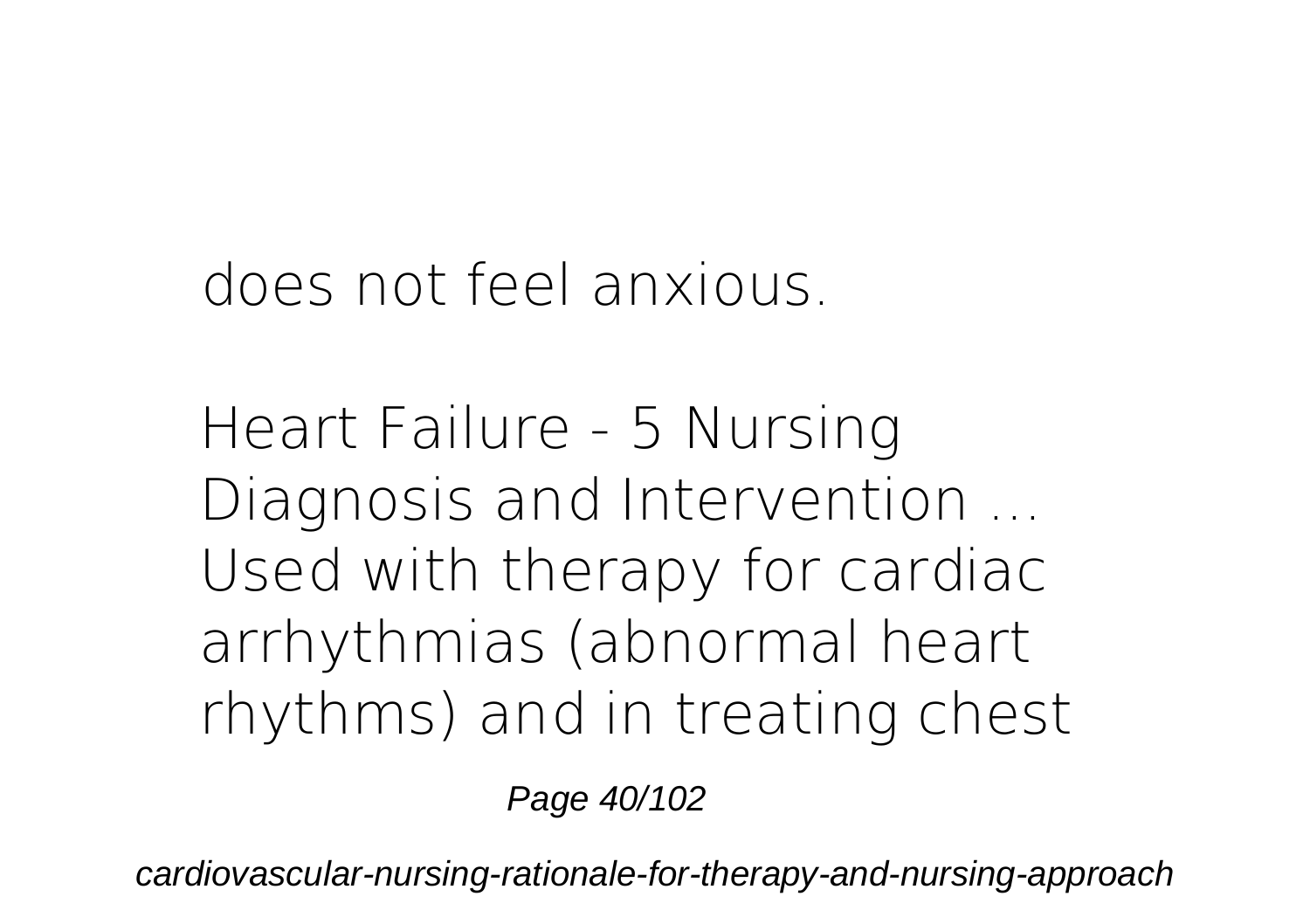pain (angina). Used to prevent future heart attacks in patients who have had a heart attack. Combined alpha and betablockers. Combined alpha and beta-blockers are used as an IV drip for those patients

Page 41/102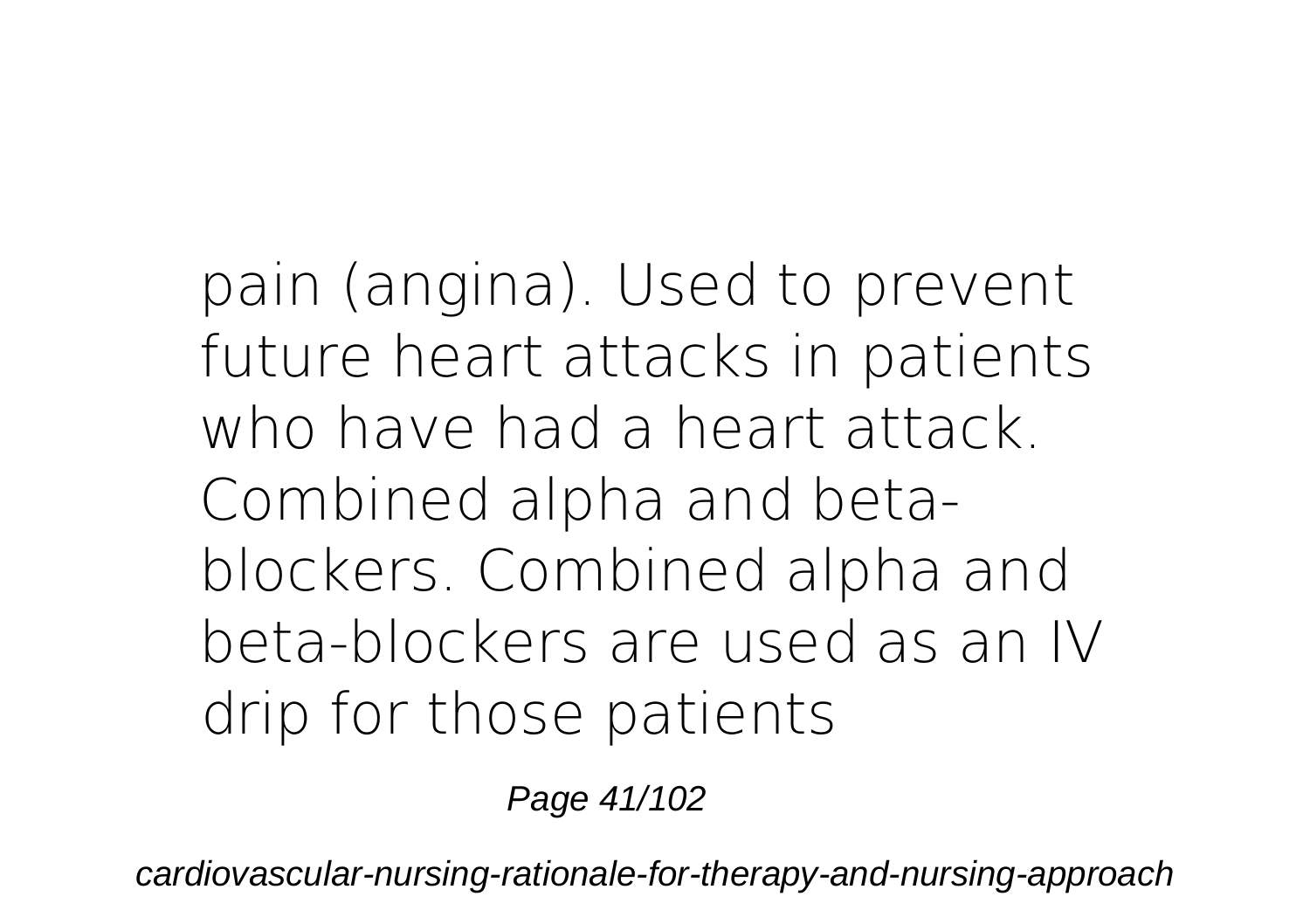## experiencing a hypertensive crisis.

# **Cardiac Medications | American Heart Association** NCLEX reviews on the Cardiovascular system: These

Page 42/102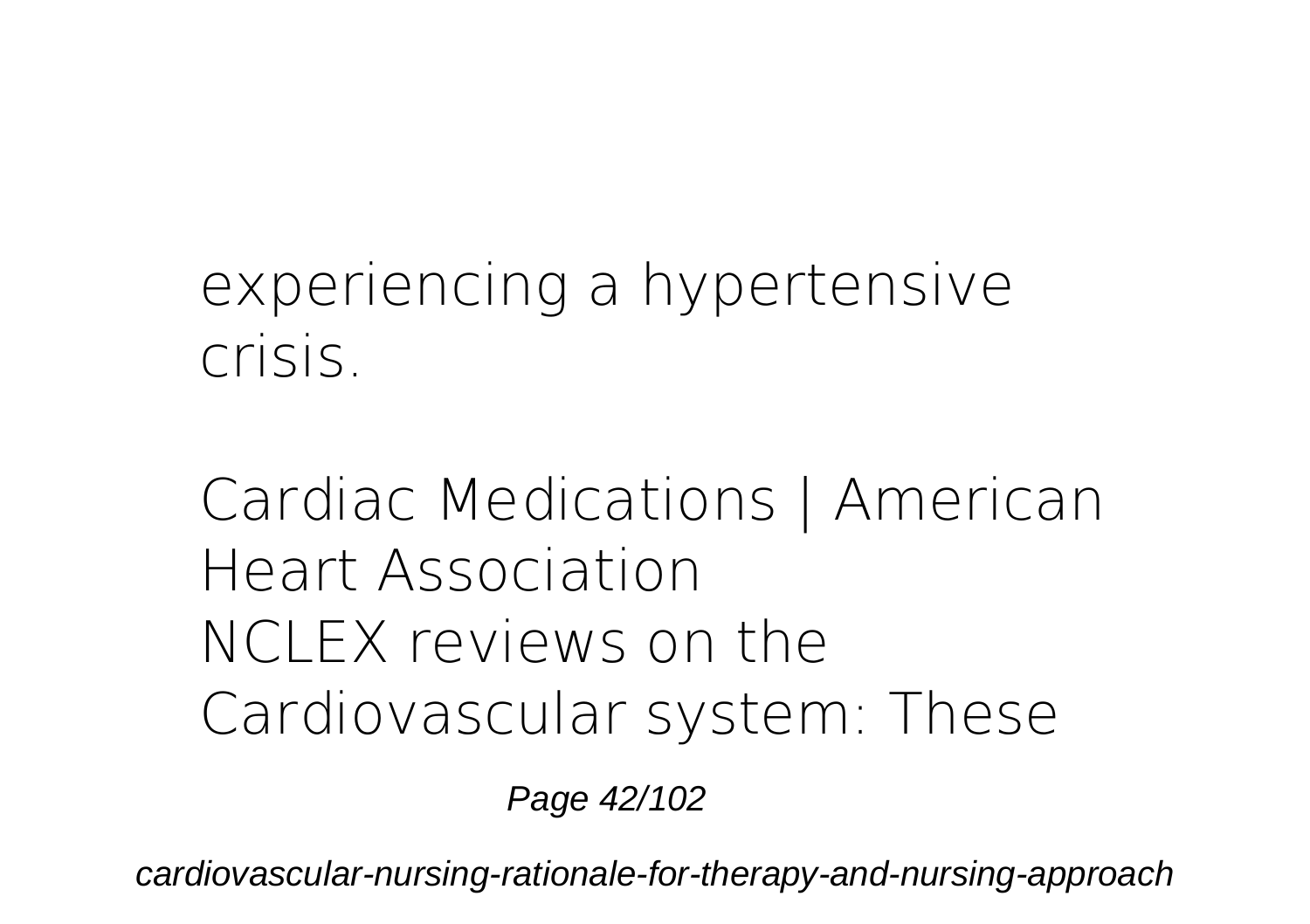videos will help you prep for the NCLEX exam on various cardiac disorders. Don't forget the quizzes: http:/...

**Cardiac System NCLEX - YouTube**

Page 43/102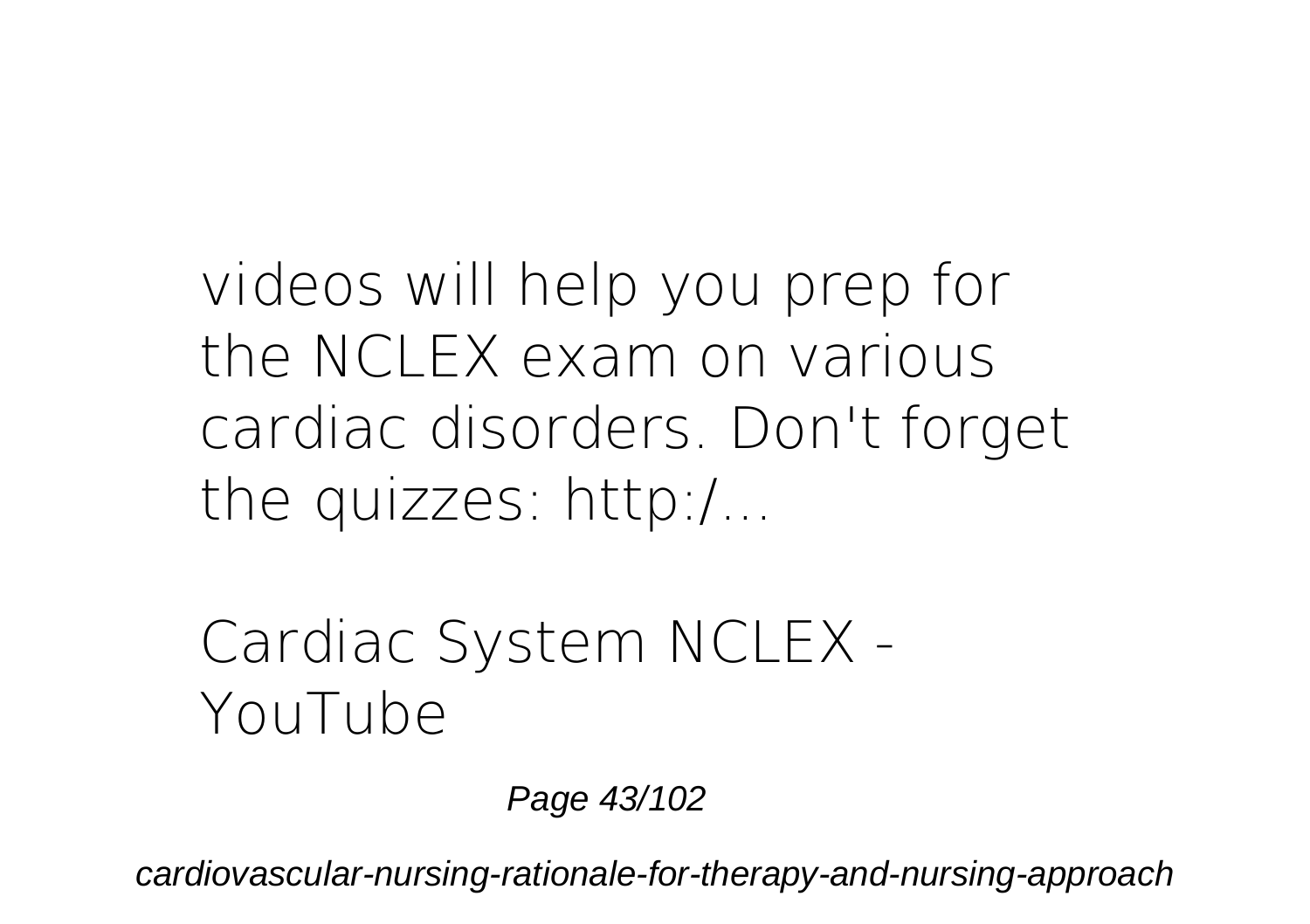Nurses often have an established personal connection to patients before they receive their medication regimen. You can use this communication line to address common adherence barriers at

Page 44/102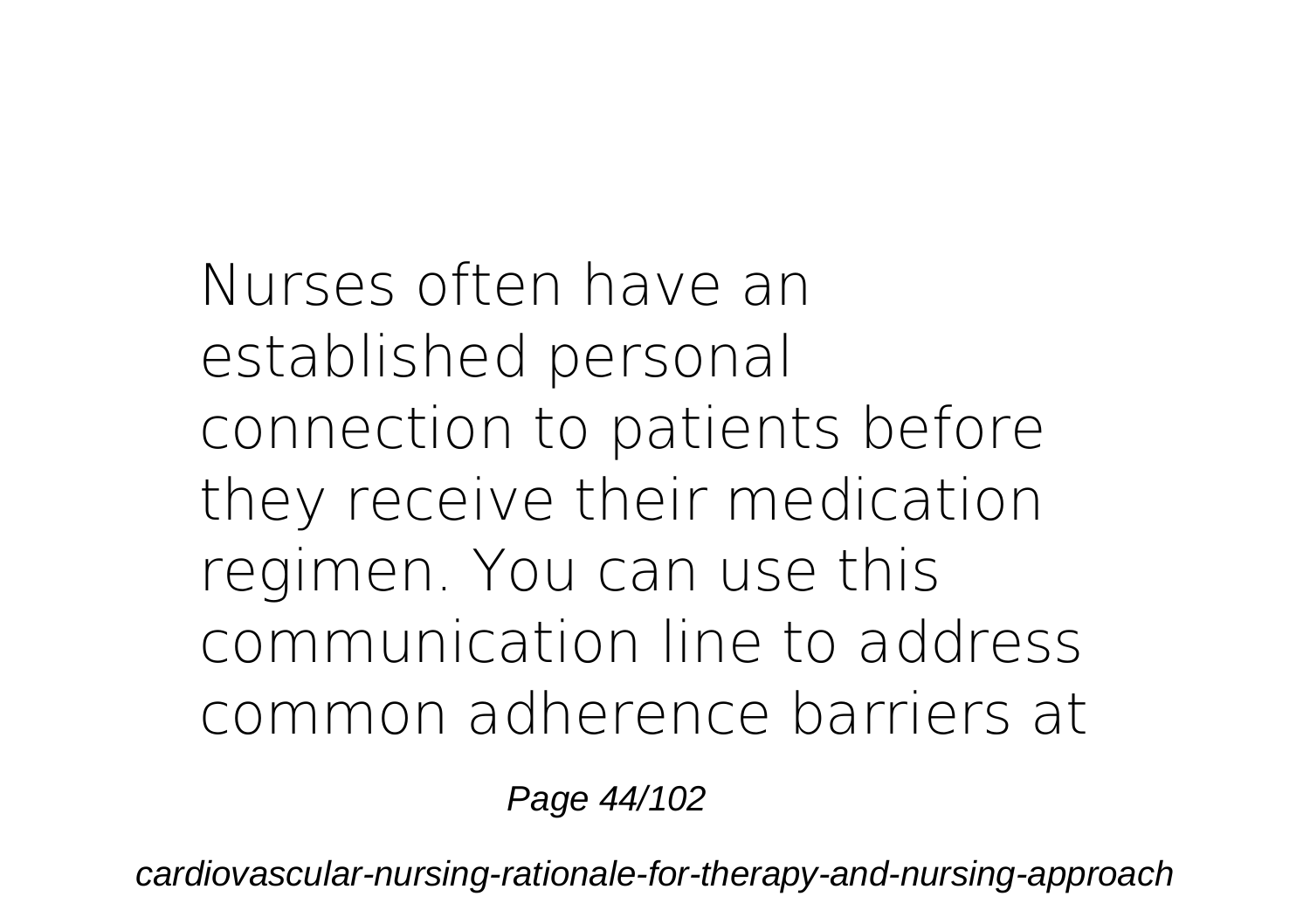the onset before adherence becomes a problem for your patient.

**Improving medication adherence : Nursing made Incredibly Easy**

Page 45/102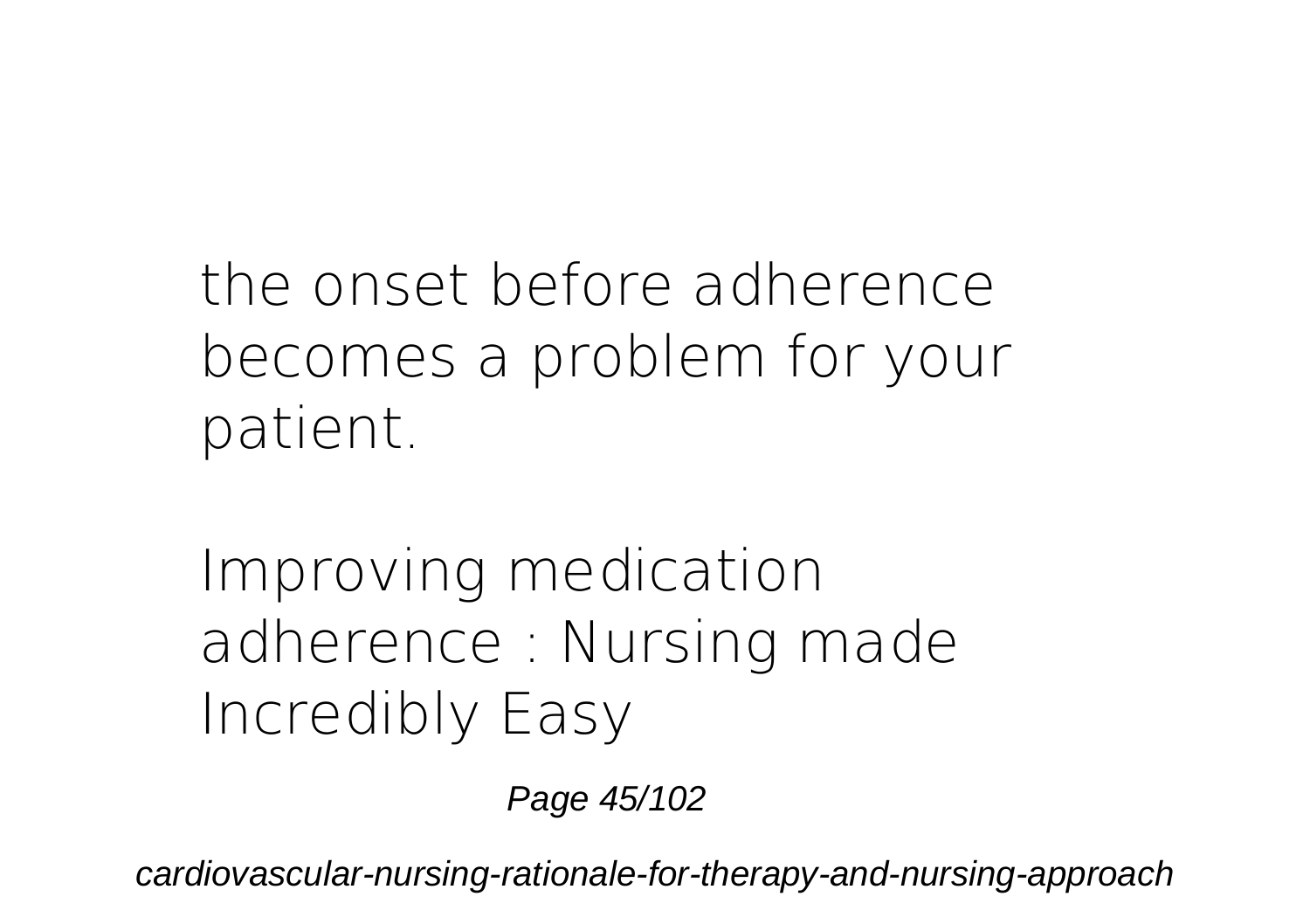The NCLEX is examining your ability to think critically. Critical thinking involves observation, identifying the problem, applying knowledge and evaluating based on the criteria established. This

Page 46/102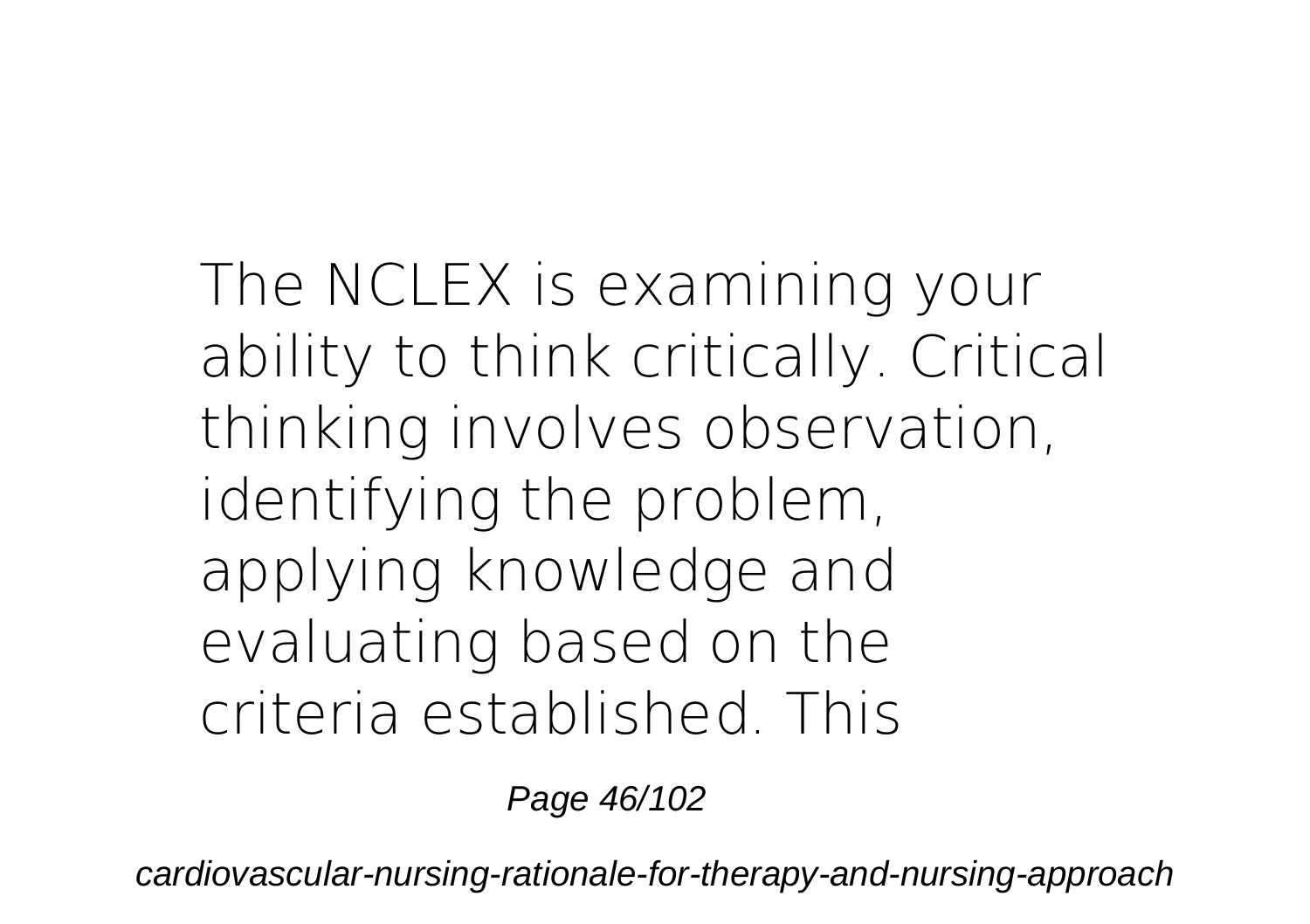20-item practice questions will test your knowledge on cardiovascular medications.

### *CHAPTER 2 Selected Nursing Diagnoses, Interventions, Rationales, and*

Page 47/102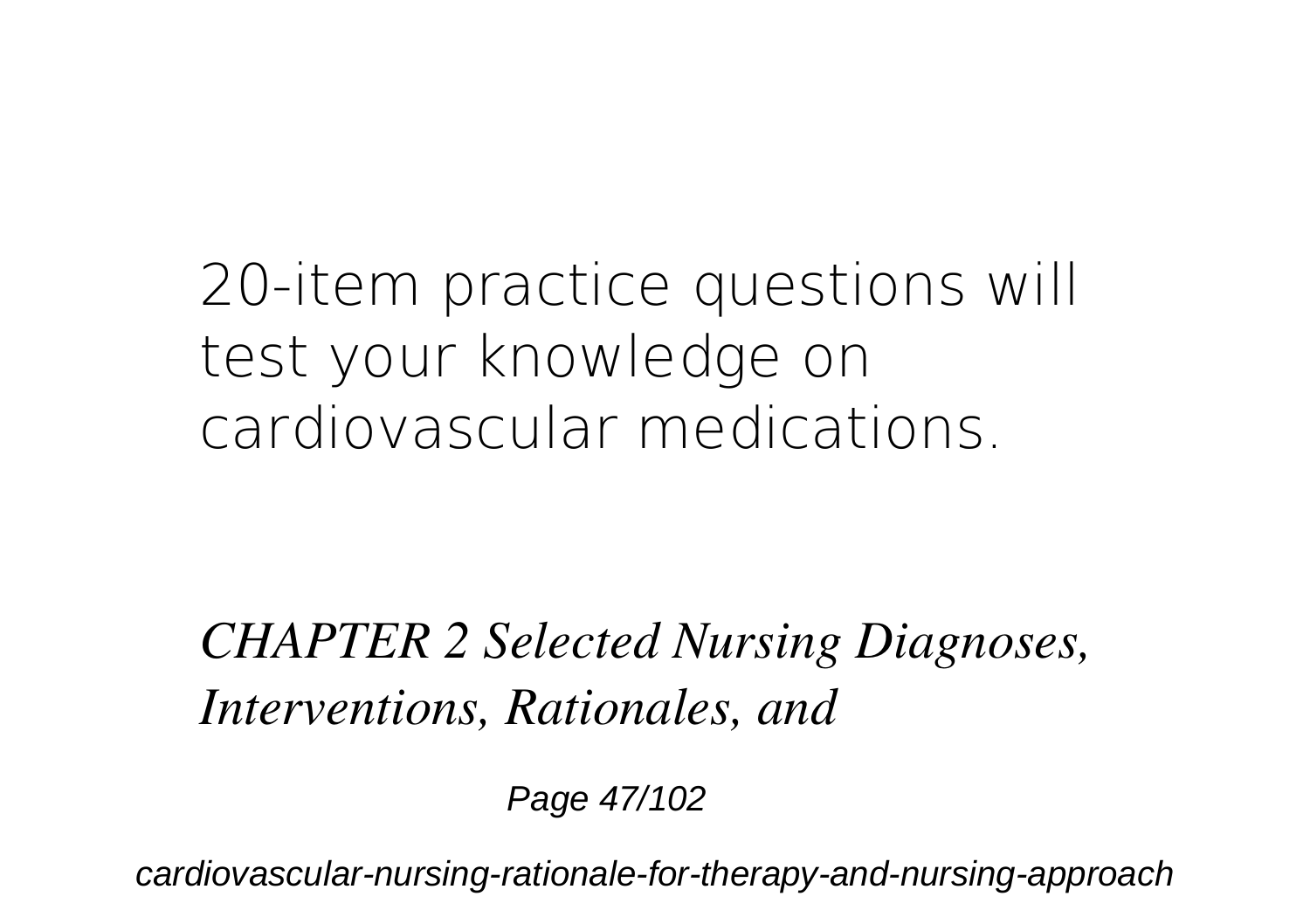*Documentation Nursing Diagnosis ACTIVITY INTOLERANCE NDx Definition: Insufficient physiological or psychological energy to endure or complete required or desired daily activities CLINICAL MANIFESTATIONS: Subjective Objective Verbal report of fatigue or weakness Abnormal heart rate* Page 48/102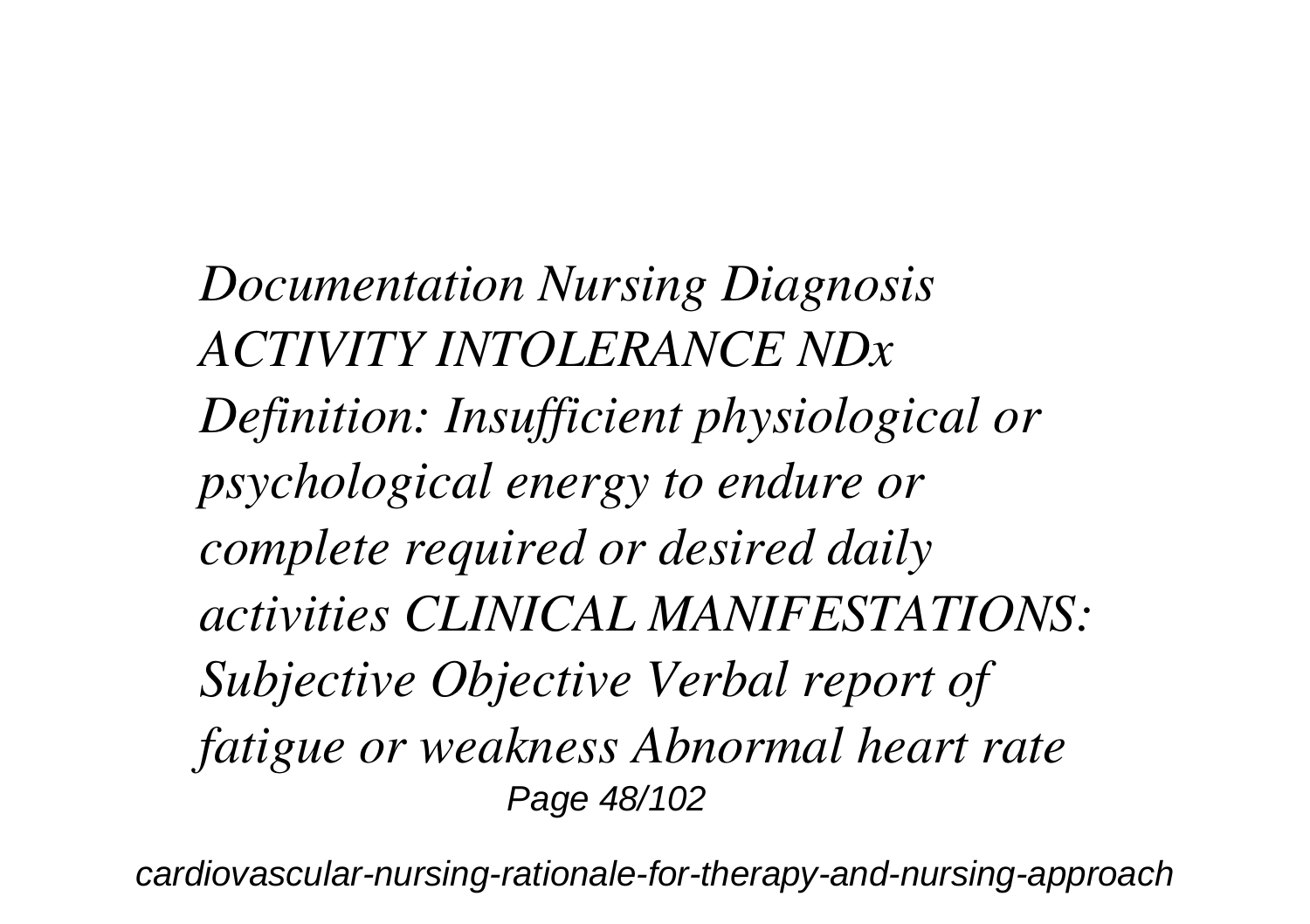*or blood pressure response to activity ...*

*Cardiovascular Nursing Rationale For Therapy*

*Cardiovascular Nursing Rationale For Therapy Cardiovascular nursing: rationale for* Page 49/102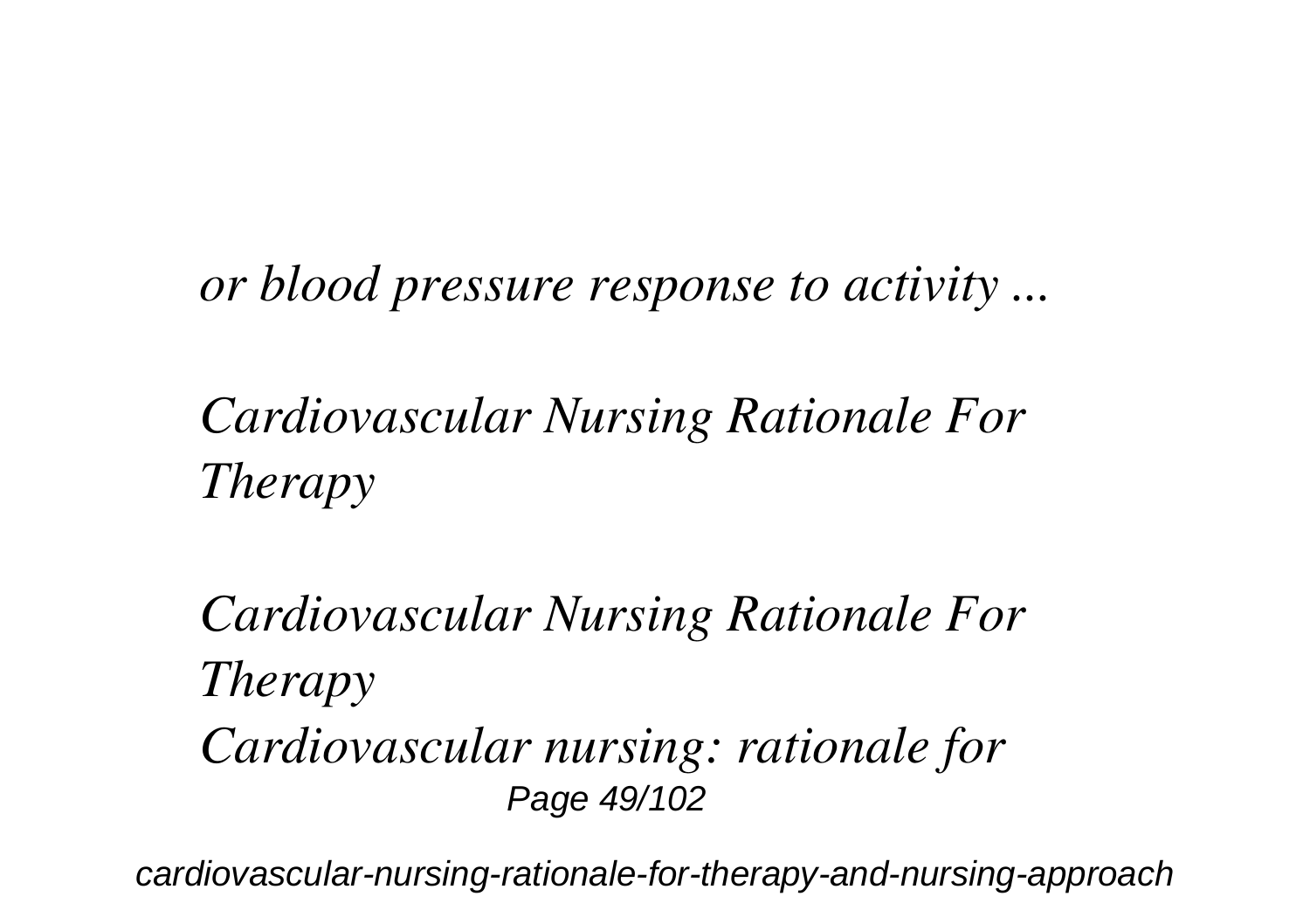*therapy and nursing approach. Patricia Sigrist RN. Houston, Tex. Search for more papers by this author. Patricia Sigrist RN.*

*Cardiovascular nursing: rationale for therapy and nursing ... Cardiovascular Nursing: Rationale for Therapy and Nursing Approach [Jeanette.* Page 50/102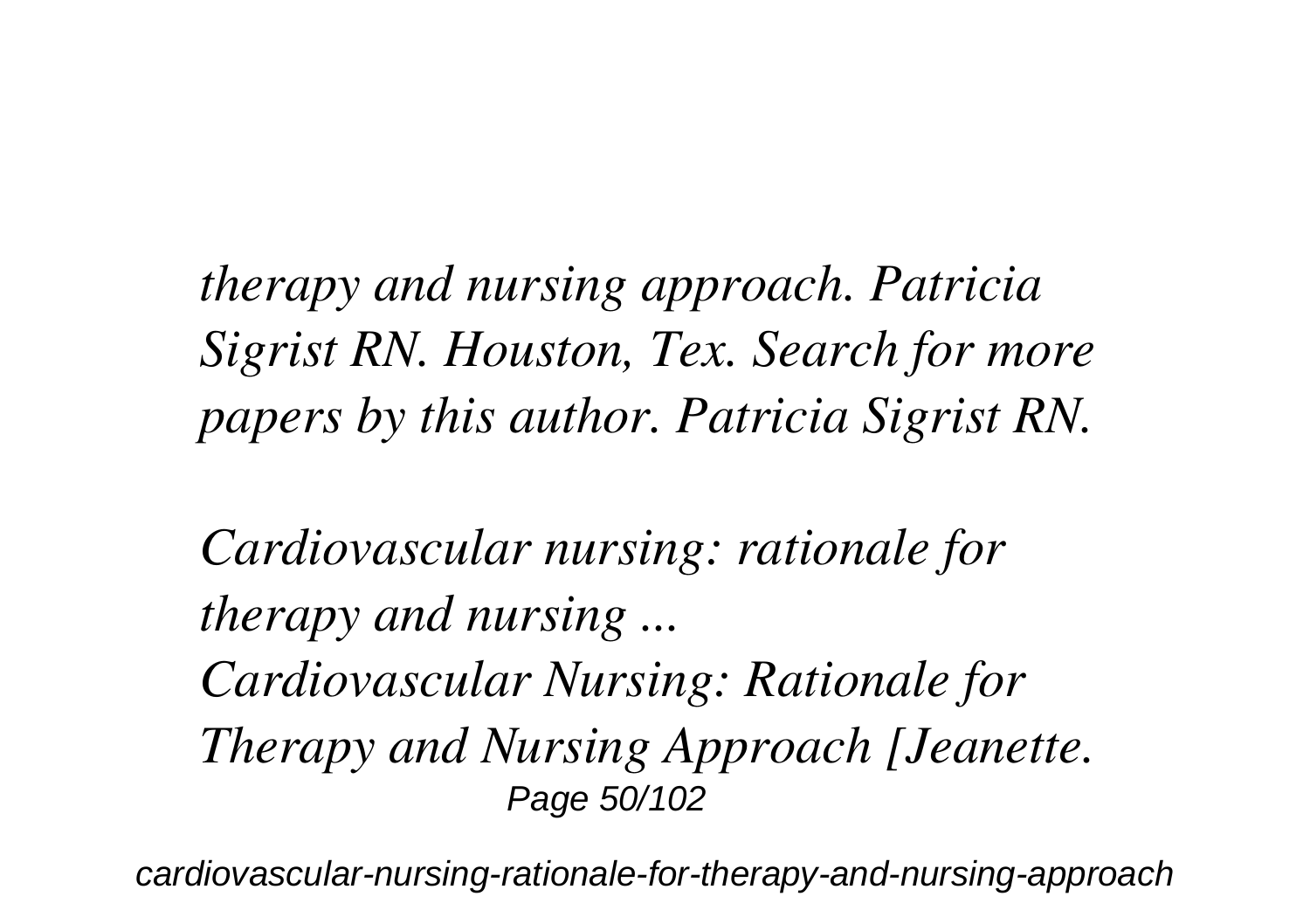*Kernicki] on Amazon.com. \*FREE\* shipping on qualifying offers. A medical book for nurses.*

*Cardiovascular Nursing: Rationale for Therapy and Nursing ... Add tags for "Cardiovascular nursing; rationale for therapy and nursing* Page 51/102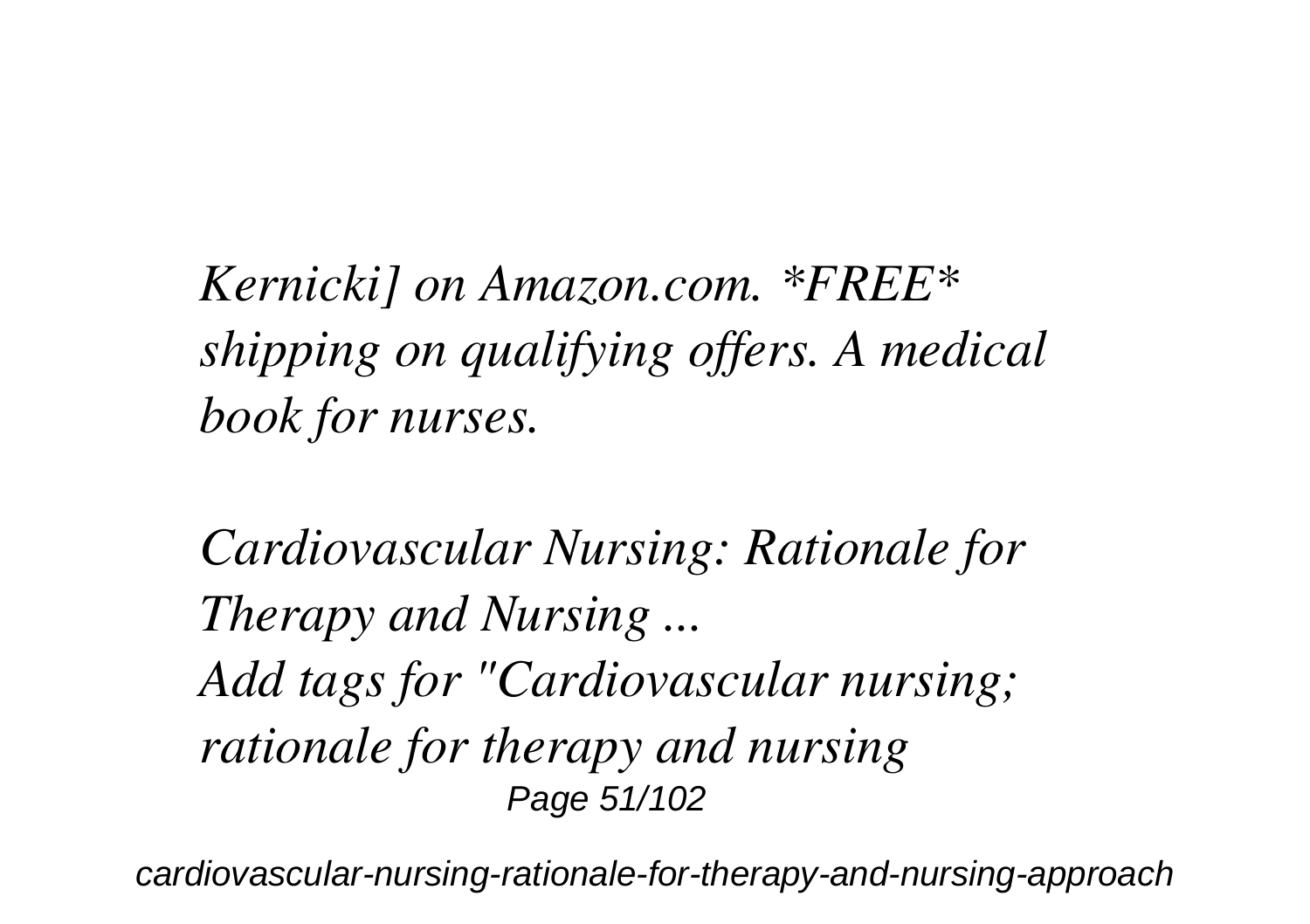*approach". Be the first. Similar Items. Related Subjects: (5) Cardiovascular system -- Diseases -- Nursing. Cardiovascular Diseases -- nursing. Cardiovascular Diseases -- therapy. Appareil cardiovasculaire -- Maladies -- Soins infirmiers.*

#### Page 52/102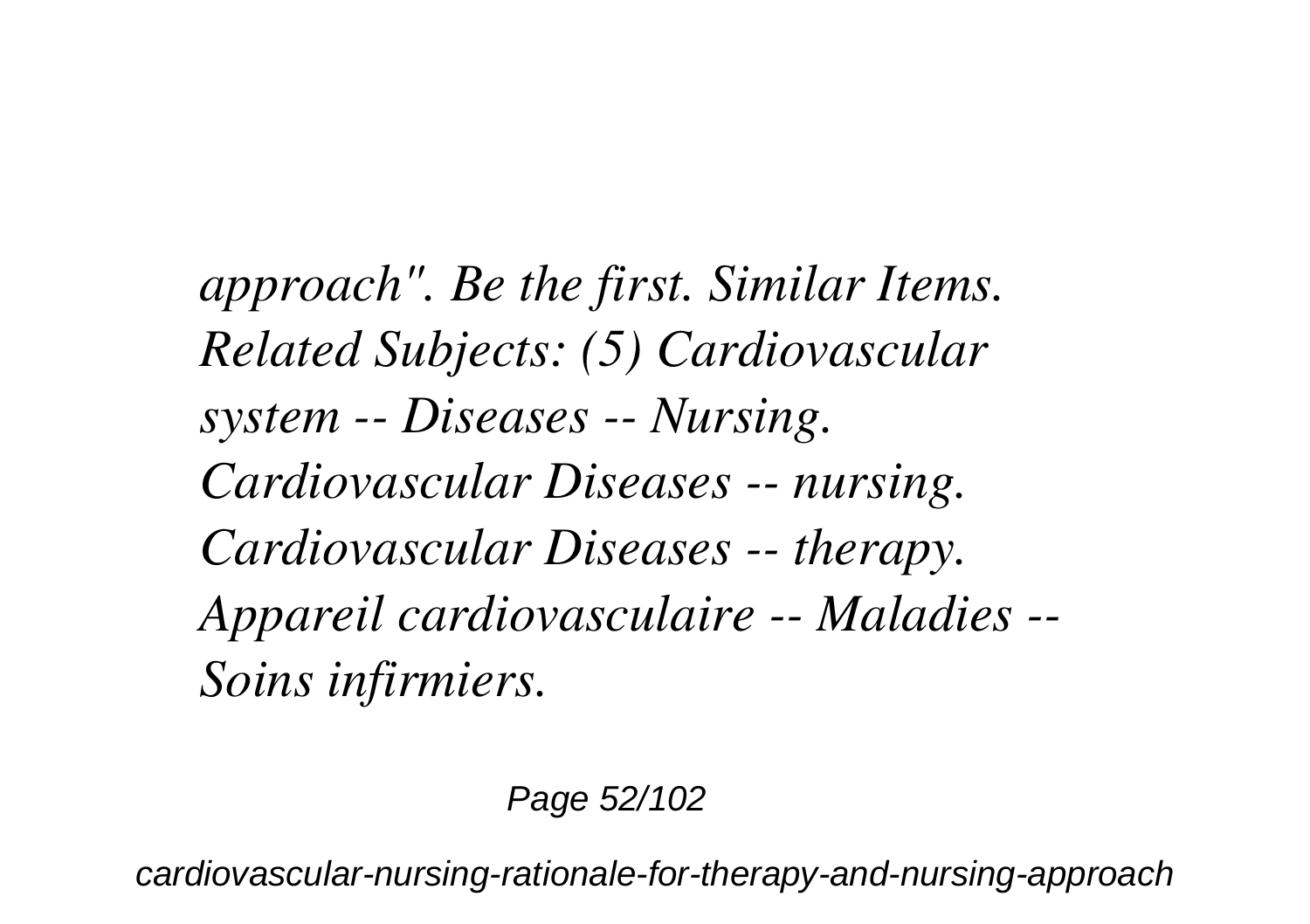*Cardiovascular nursing; rationale for therapy and nursing ... Here are 15 nursing care plans (NCP) and nursing diagnosis for patients with Heart Failure: Decreased Cardiac Output. Activity Intolerance. Excess Fluid Volume. Risk for Impaired Gas Exchange. Risk for Impaired Skin Integrity. Deficient* Page 53/102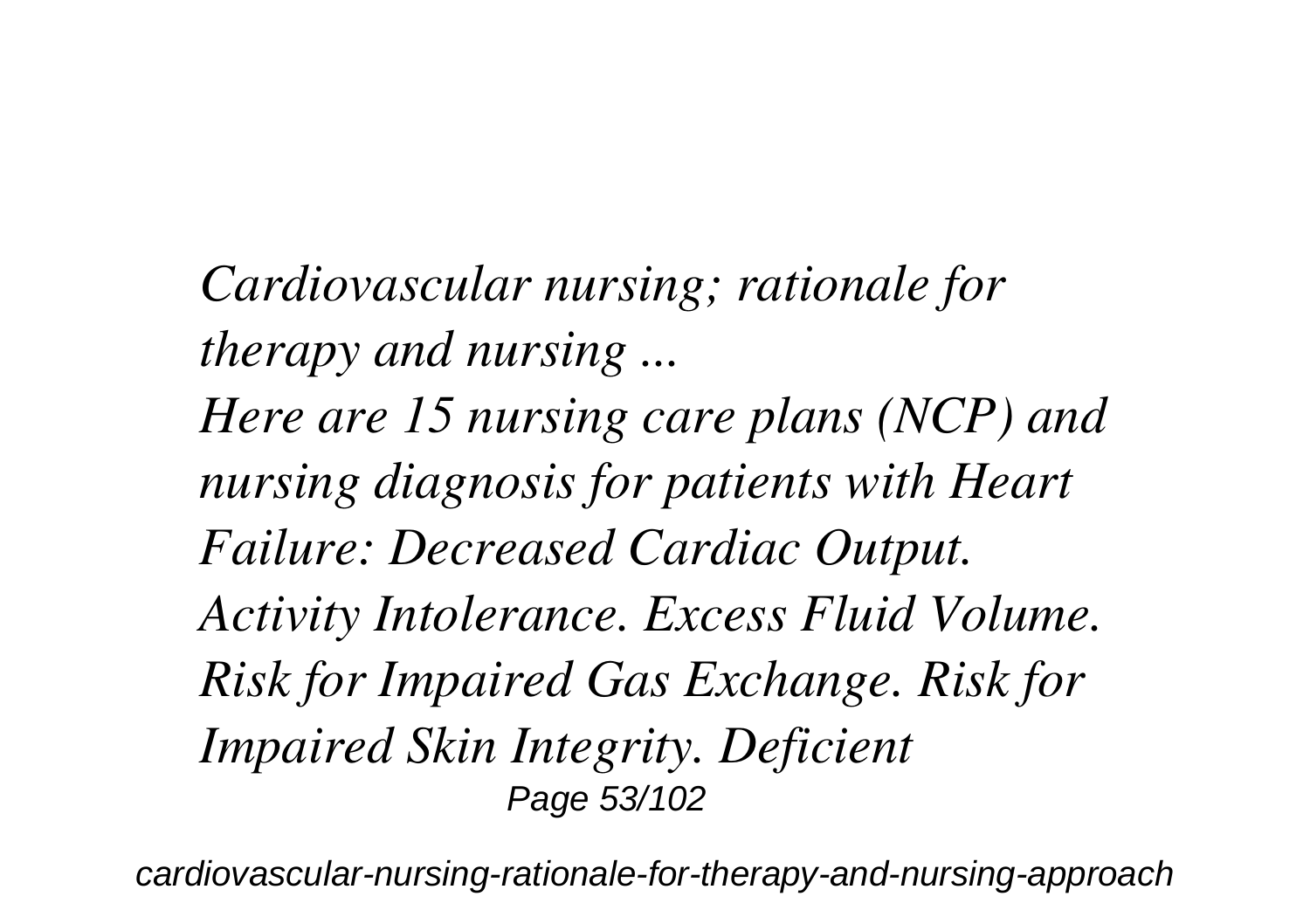### *Knowledge. Acute Pain.*

*Heart Failure Nursing Care Plans: 15 Nursing Diagnosis ... Home > November 1966 - Volume 66 - Issue 11 > A RATIONALE FOR NURSING INTERVENTION. Log in to view full text. If you're not a subscriber,* Page 54/102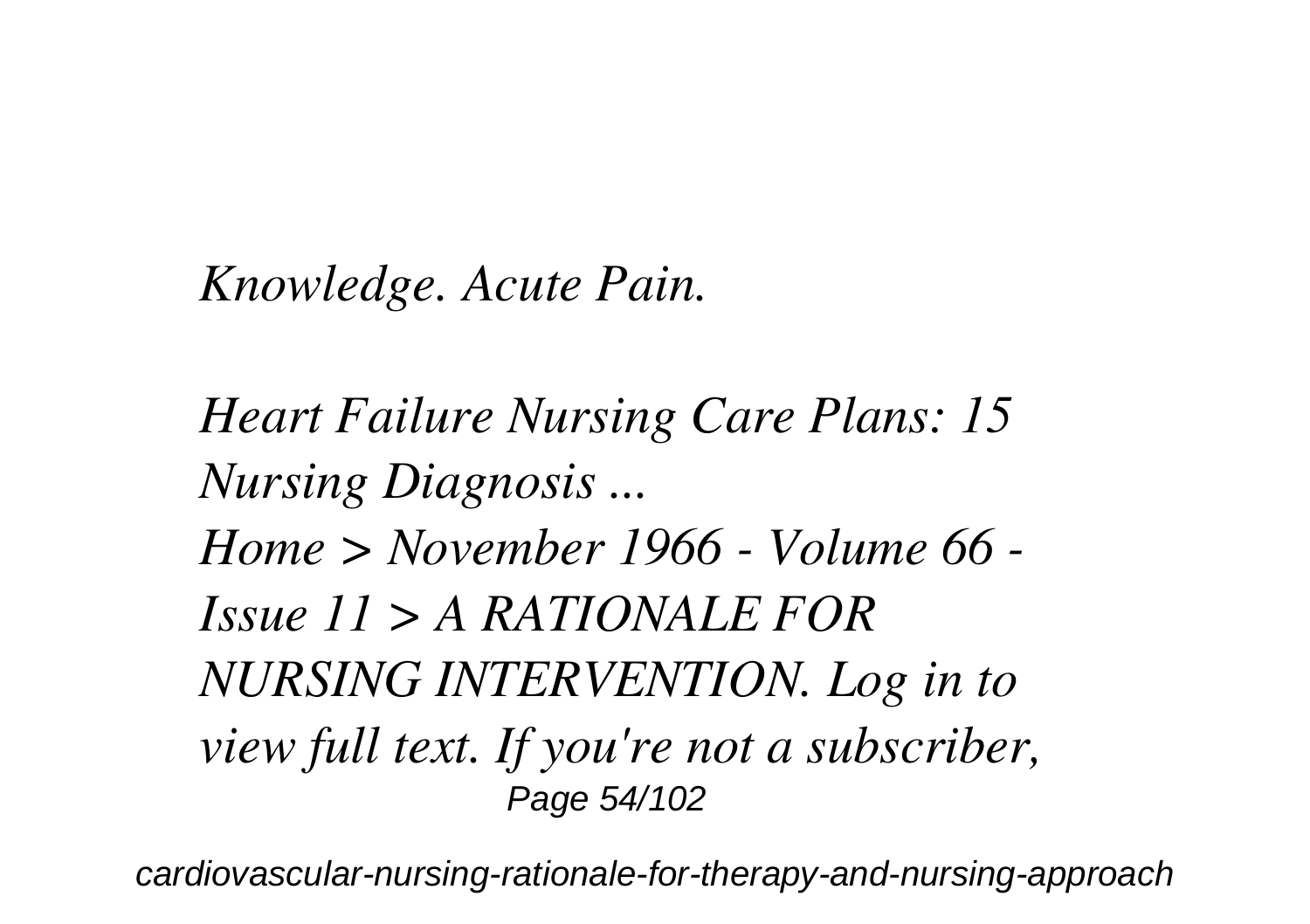*you can: You can read the full text of this article if you:-- Select an option -- Log In > Buy This Article > Become a Subscriber > Get Content & Permissions >*

*A RATIONALE FOR NURSING INTERVENTION : AJN The American ... Cardiac-Vascular Nursing Exam Sample* Page 55/102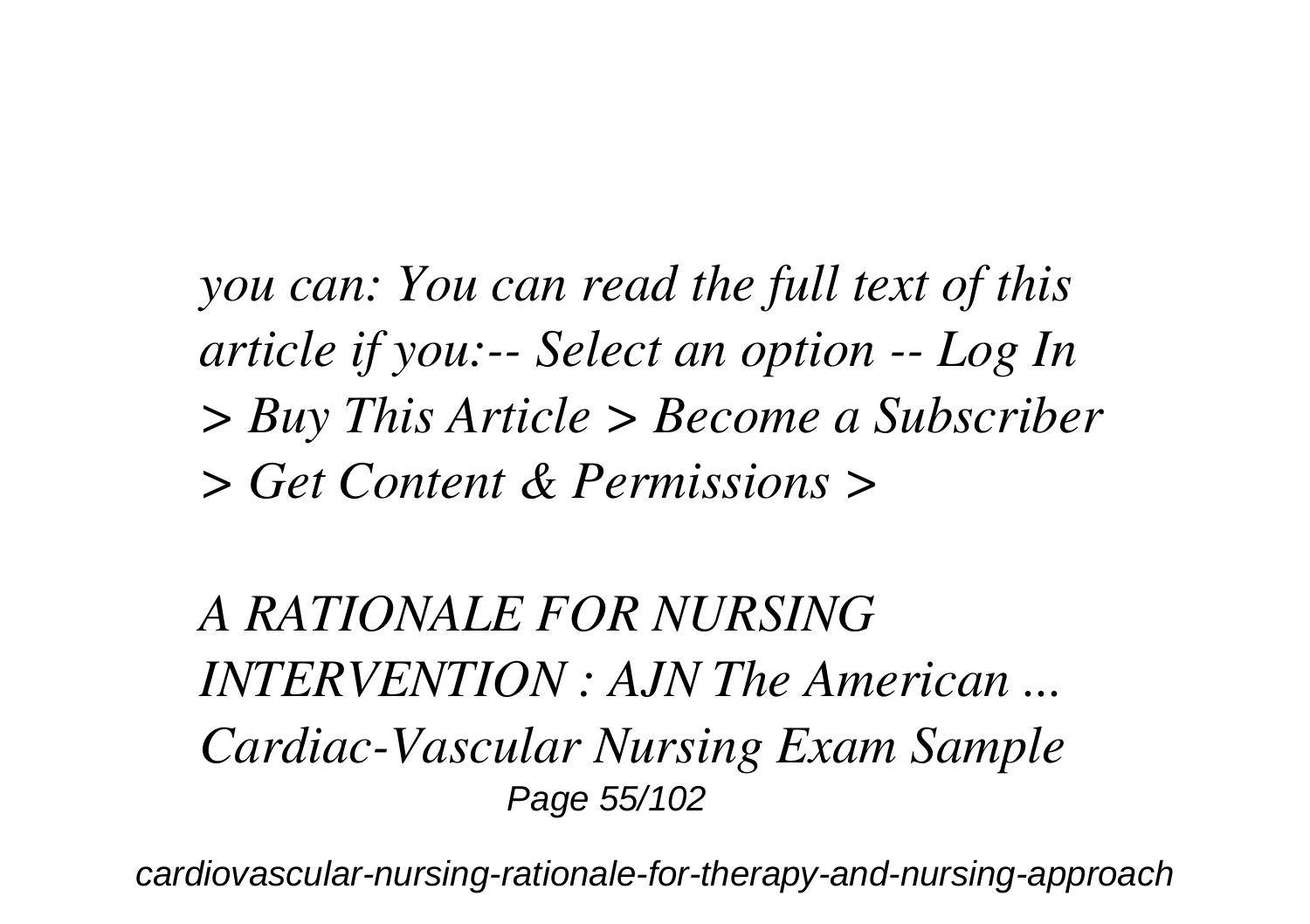*Questions The following sample questions are similar to those on the examination but do not represent the full range of content or levels of difficulty. The answers to the sample questions are provided after the last question.*

### *Cardiac-Vascular Nursing Exam Sample* Page 56/102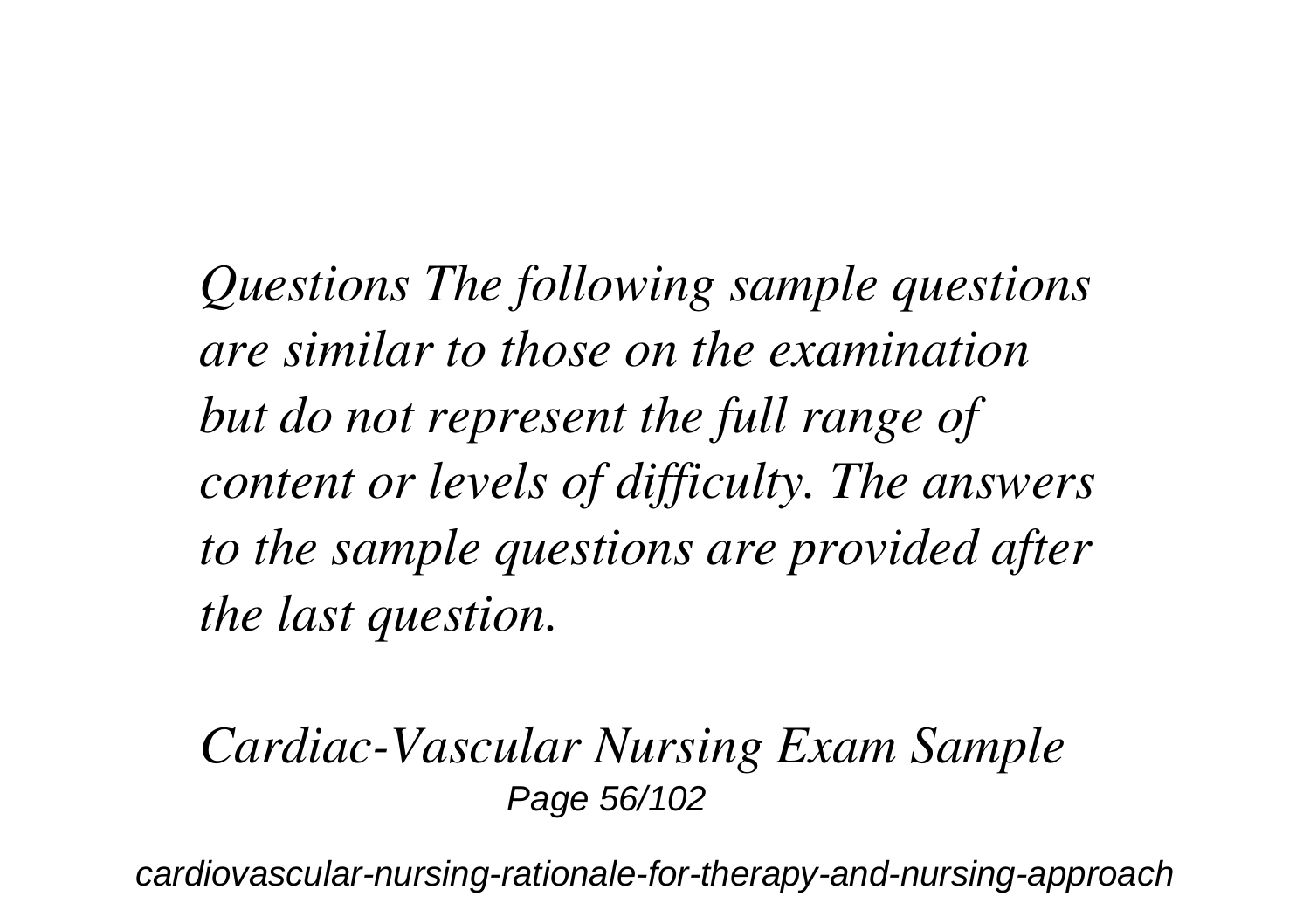*Questions THERAPY Goals • Prevent HF symptoms •Prevent further cardiac remodeling Drugs •ACEI or ARB as appropriate •Beta blockers as appropriate In selected patients •ICD •Revascularization or valvular surgery as appropriate e.g., Patients with: • Known structural heart* Page 57/102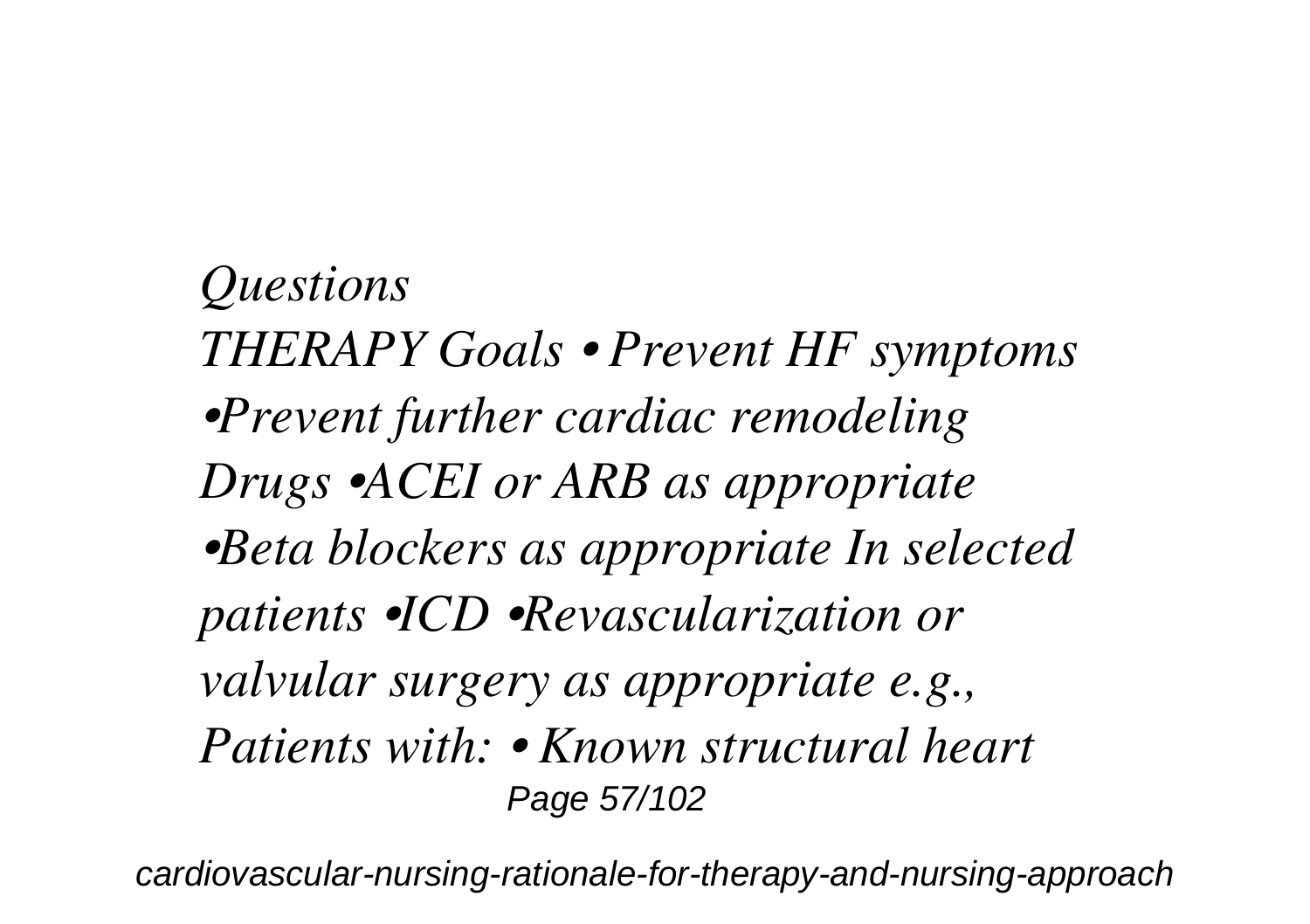*disease and •LVH and low EF HF signs and symptoms HF p EF HF r EF THERAPY Goals*

*STATE OF GET WITH THE GUIDELINES-HEART FAILURE 2019 The nursing care plan is a written document that outlines how a patient will* Page 58/102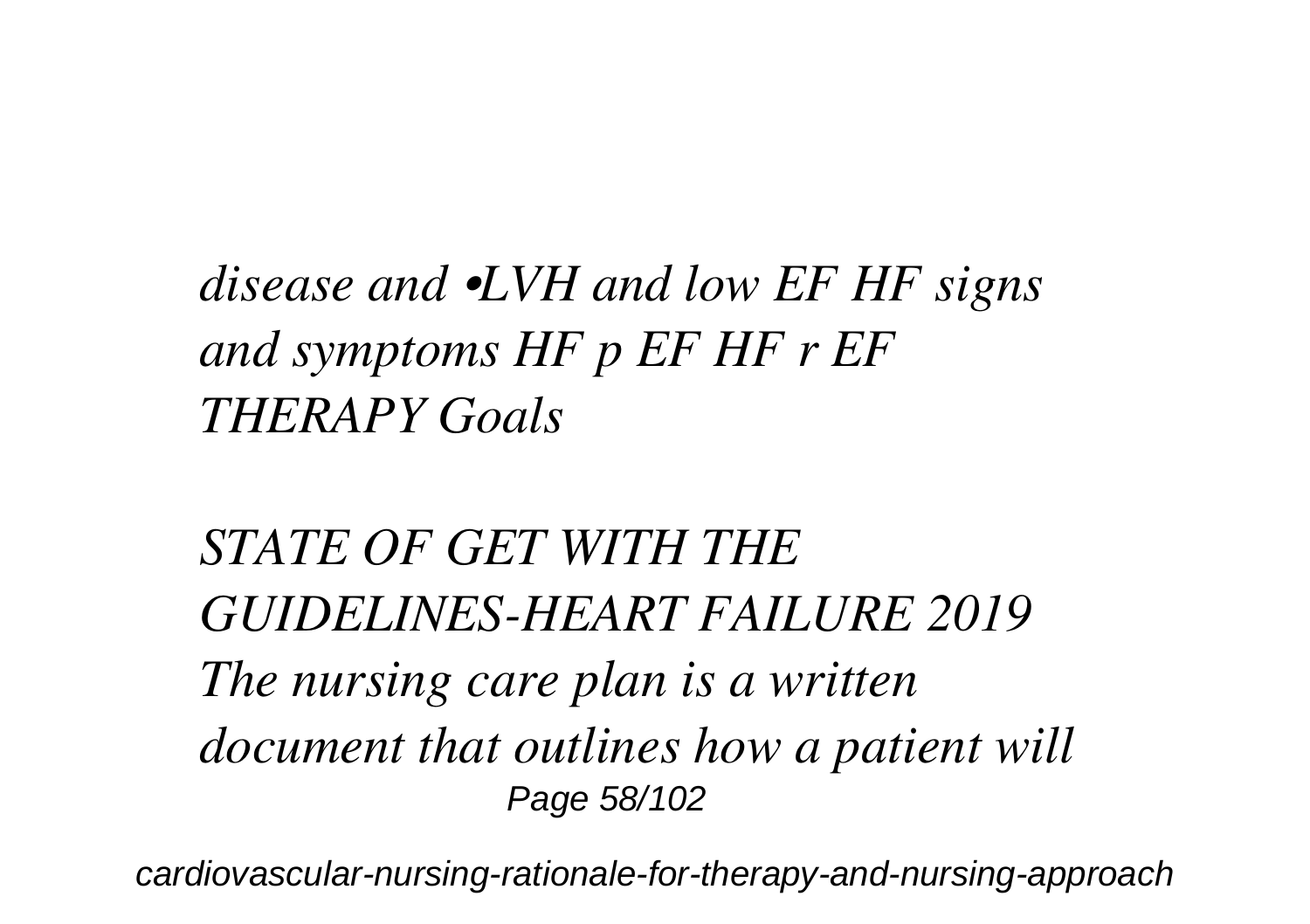*be cared for. A typical nursing care plan includes nursing diagnoses, expected outcomes, interventions, rationales and an evaluation. A nursing rationale is a stated purpose for carrying out a nursing intervention.*

#### *How to Write a Nursing Rationale |* Page 59/102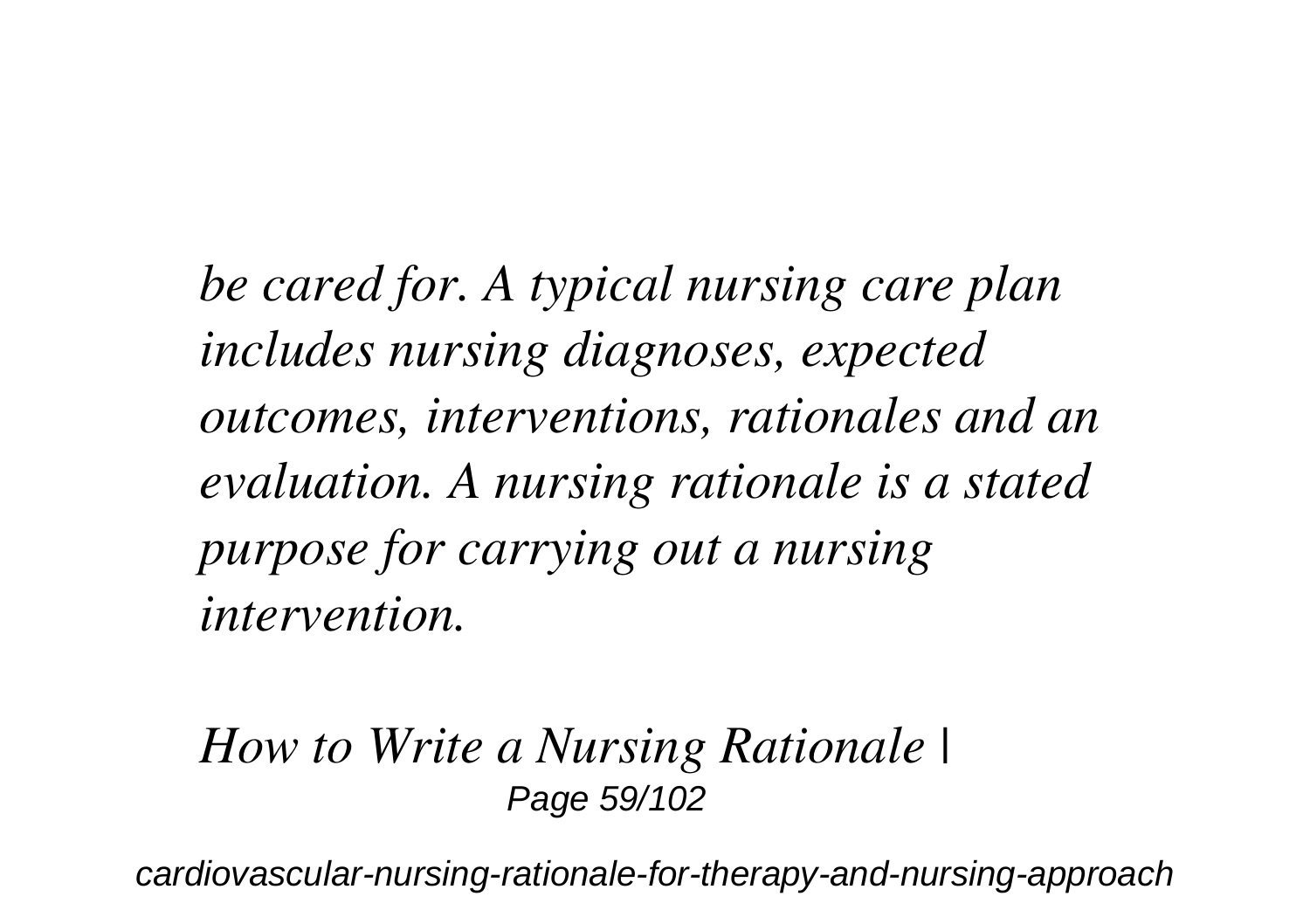### *Career Trend*

*cRationale: After a heart transplant, the patient is treated with potent immunosuppressants. The resulting immunosuppression puts him at risk for life-threatening infection. 16. aRationale: Atropine is standard drug therapy for symptomatic bradycardia. 17. aRationale:* Page 60/102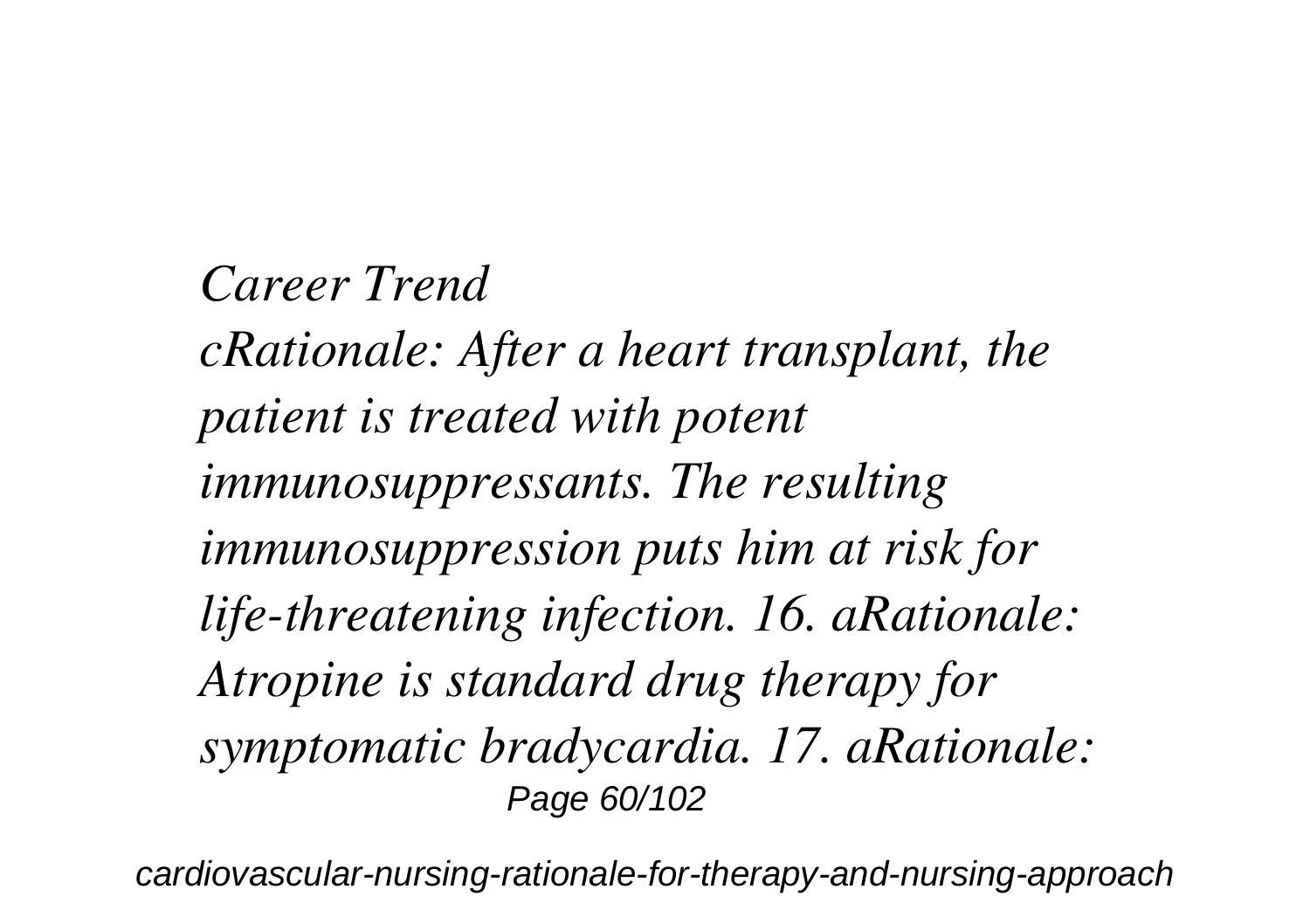*Patients with ventricular fibrillation are in cardiac arrest and require defibrillation.*

*Self Test: Cardiac quiz | Article | NursingCenter Rationale: Hypertension is a major risk factor for other cardiovascular conditions. In persons older than 50, systolic blood* Page 61/102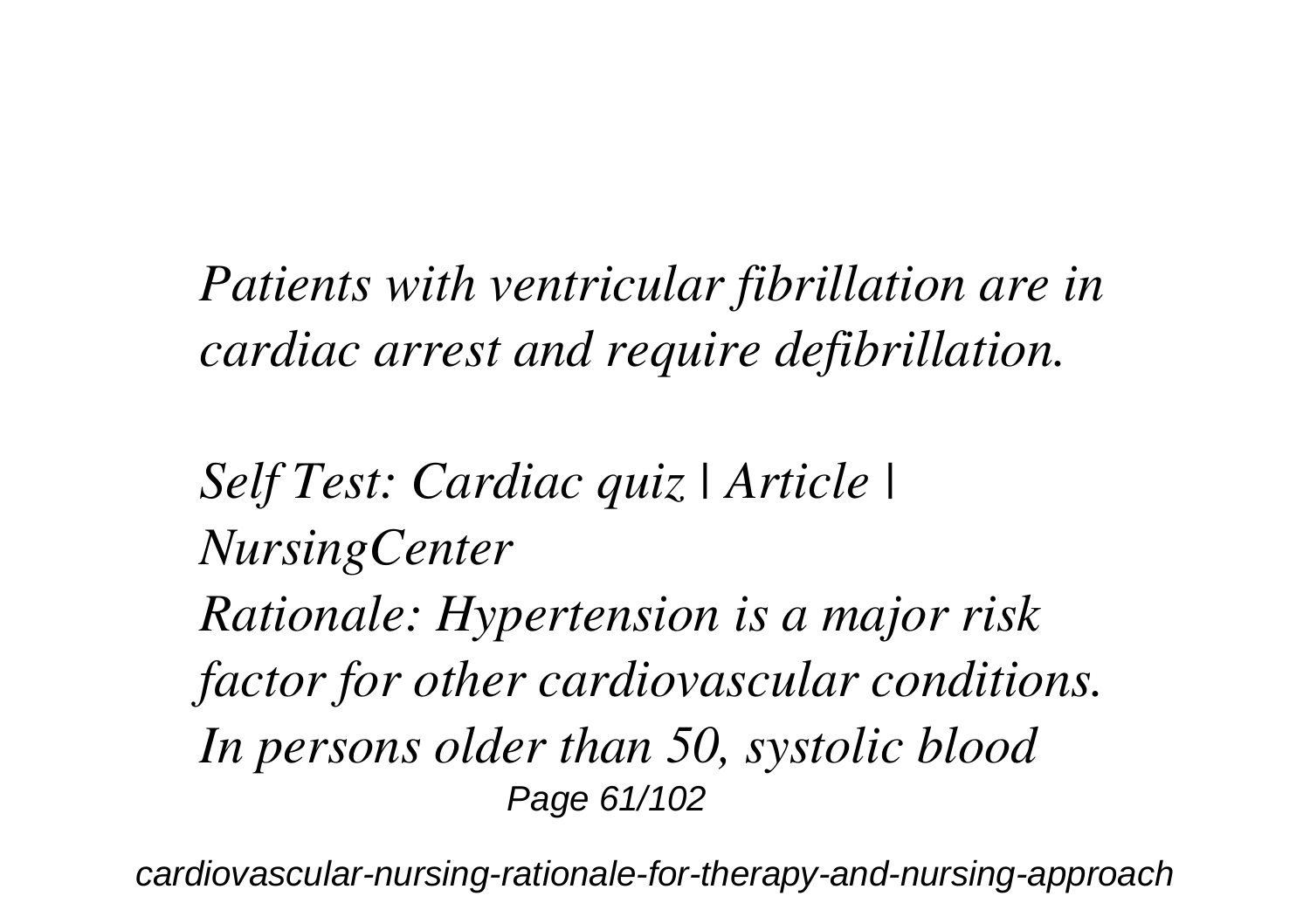*pressure greater than 140 mm Hg is a much more important cardiovascular disease risk factor than is diastolic blood pressure.*

*Cardiovascular NCLEX questions Flashcards | Quizlet CHAPTER 2 Selected Nursing Diagnoses,* Page 62/102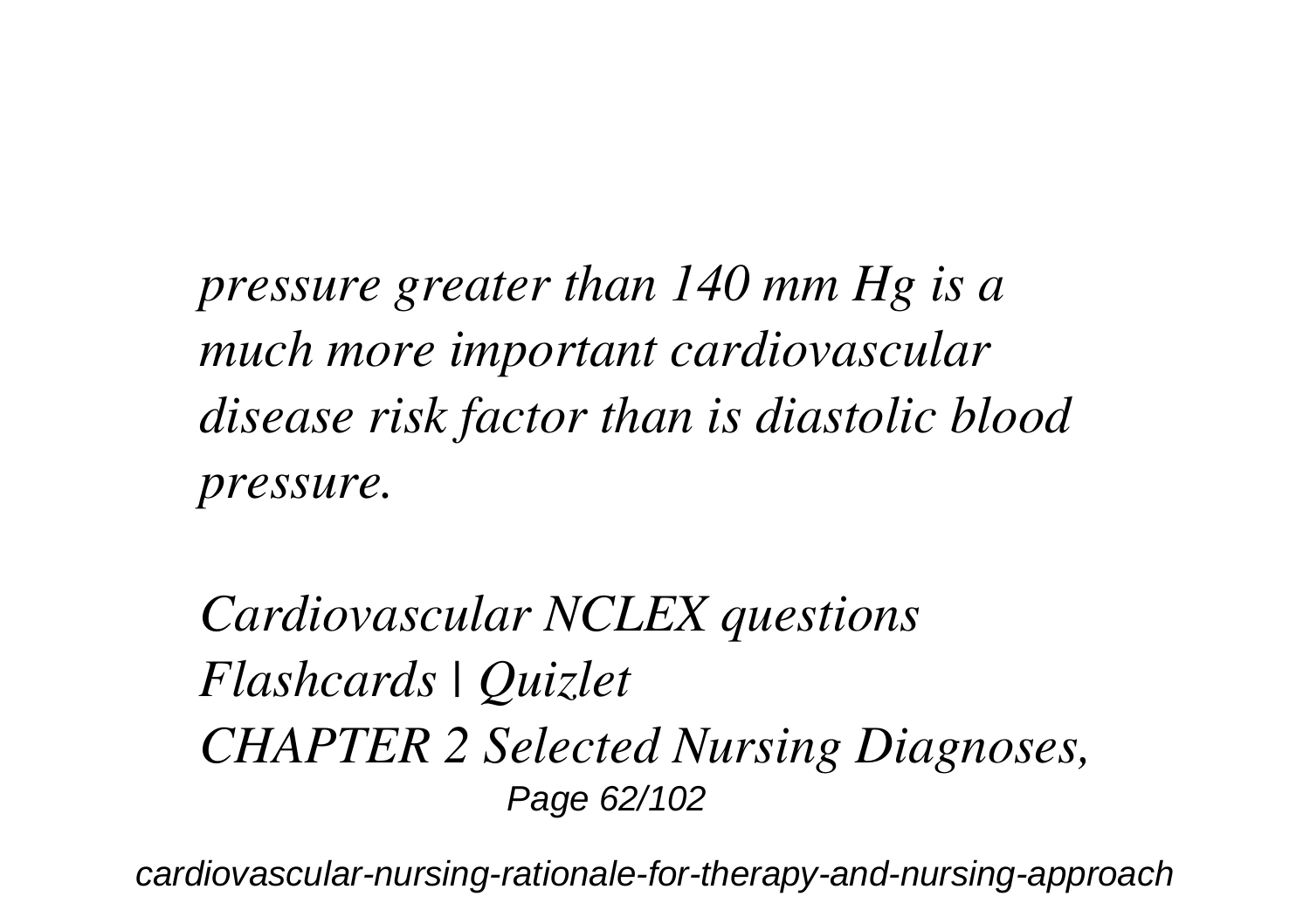*Interventions, Rationales, and Documentation Nursing Diagnosis ACTIVITY INTOLERANCE NDx Definition: Insufficient physiological or psychological energy to endure or complete required or desired daily activities CLINICAL MANIFESTATIONS: Subjective Objective Verbal report of* Page 63/102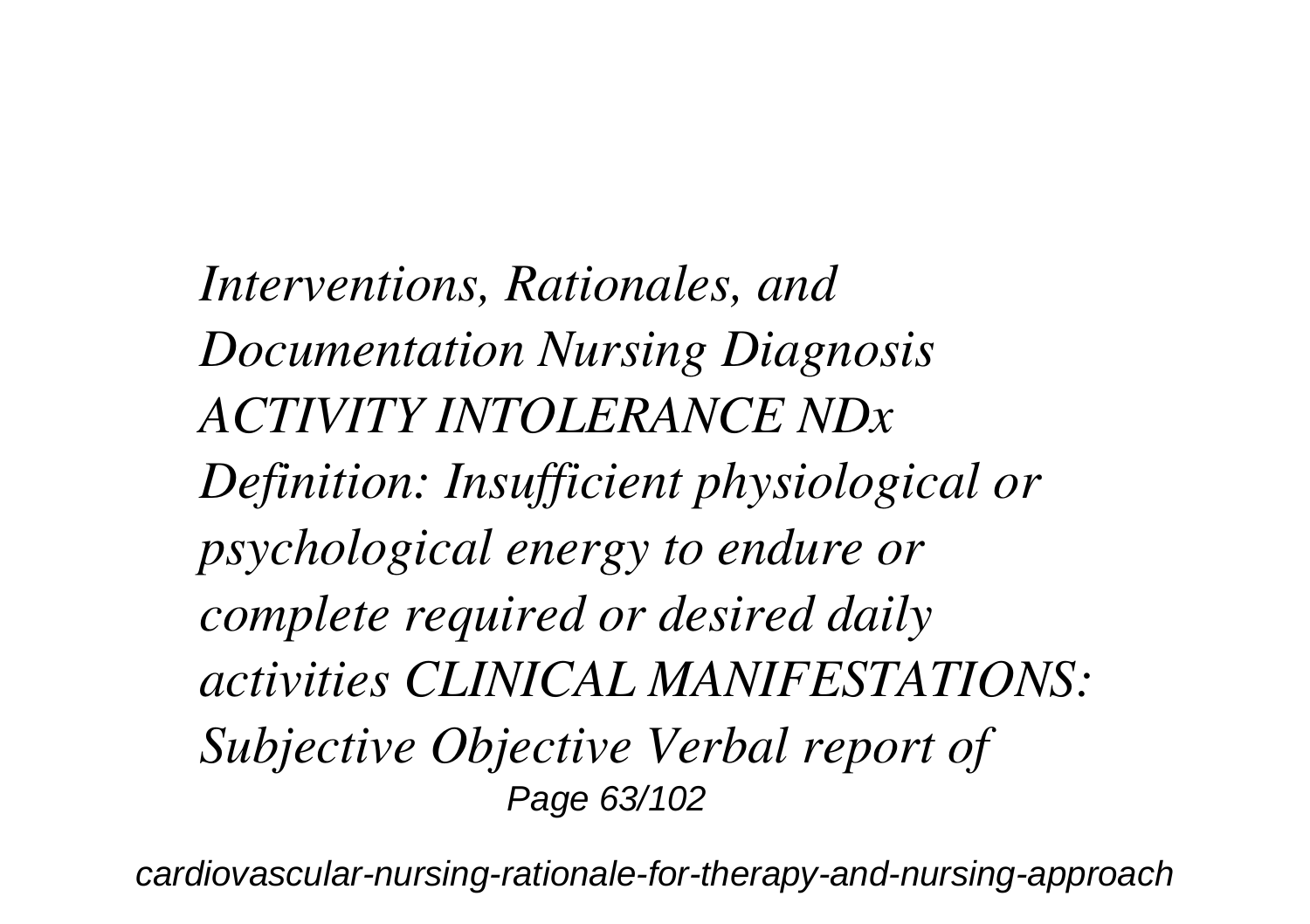*fatigue or weakness Abnormal heart rate or blood pressure response to activity ...*

*Selected Nursing Diagnoses, Interventions, Rationales, and ... The heart or the cardiovascular system is the one responsible in providing normal blood circulation all throughout the body.* Page 64/102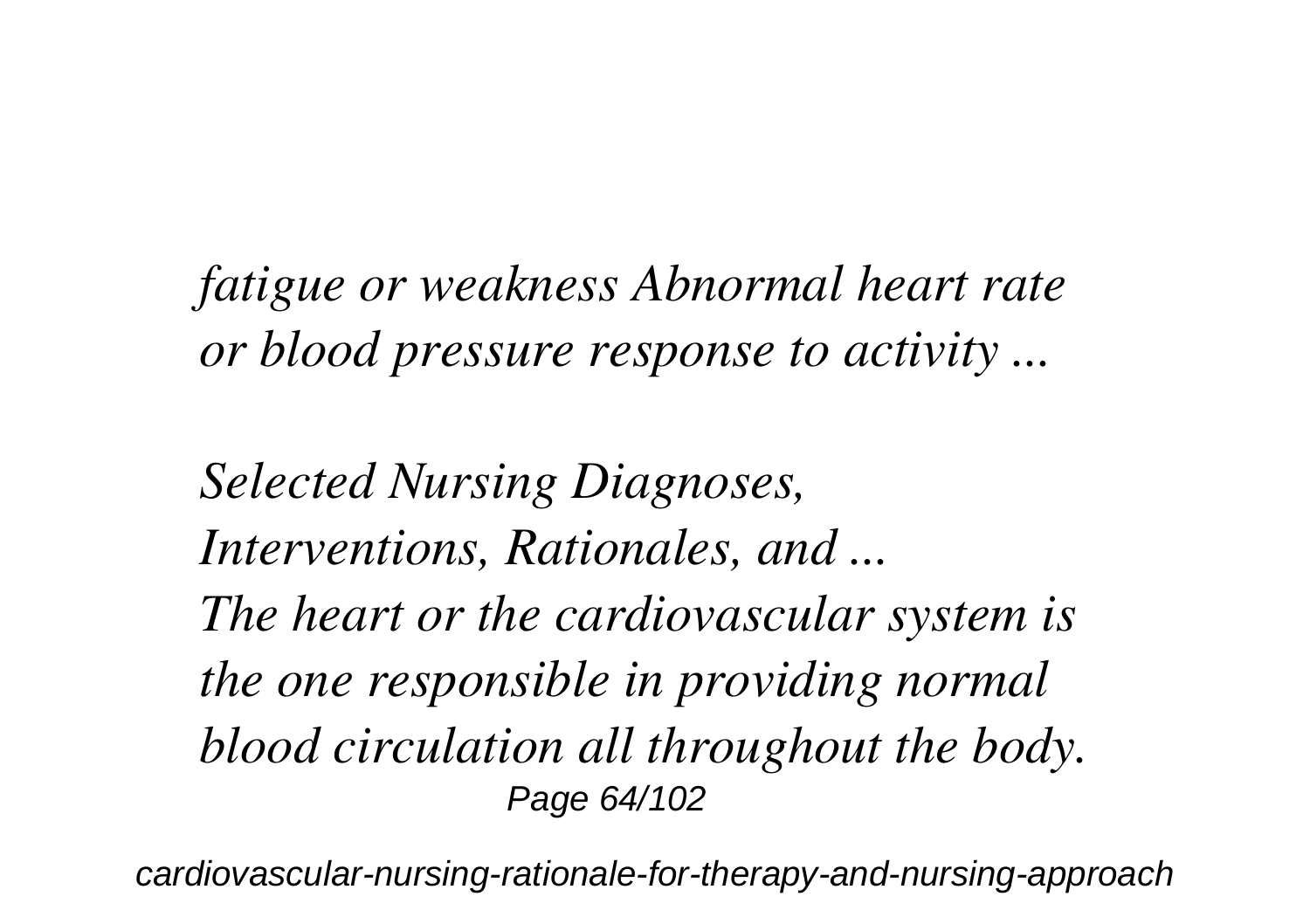*In order for all the systems and organs to function, it needs blood which carries oxygen to have a better functioning of all the body systems.*

*Decreased Cardiac Output - Nursing Diagnosis & Care Plan ... Although the importance of nursing in* Page 65/102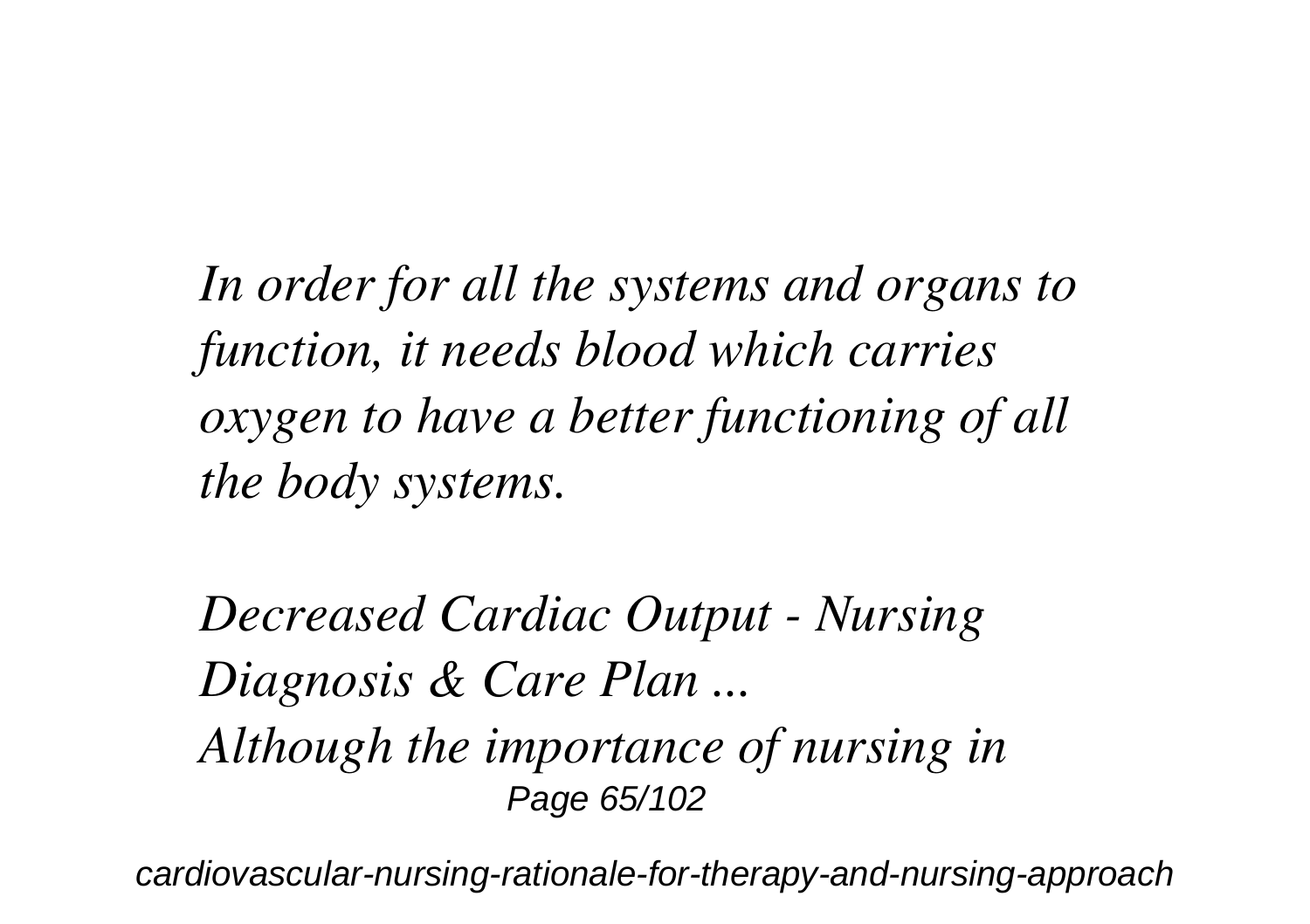*providing patient education is understood, at least one study indicated that 55% of nurses involved in the study spent only 15 min or less time to provide patient with related education of medications, diet, and activity. Nursing also should play a primary role in the ongoing assessment of HF patient.*

Page 66/102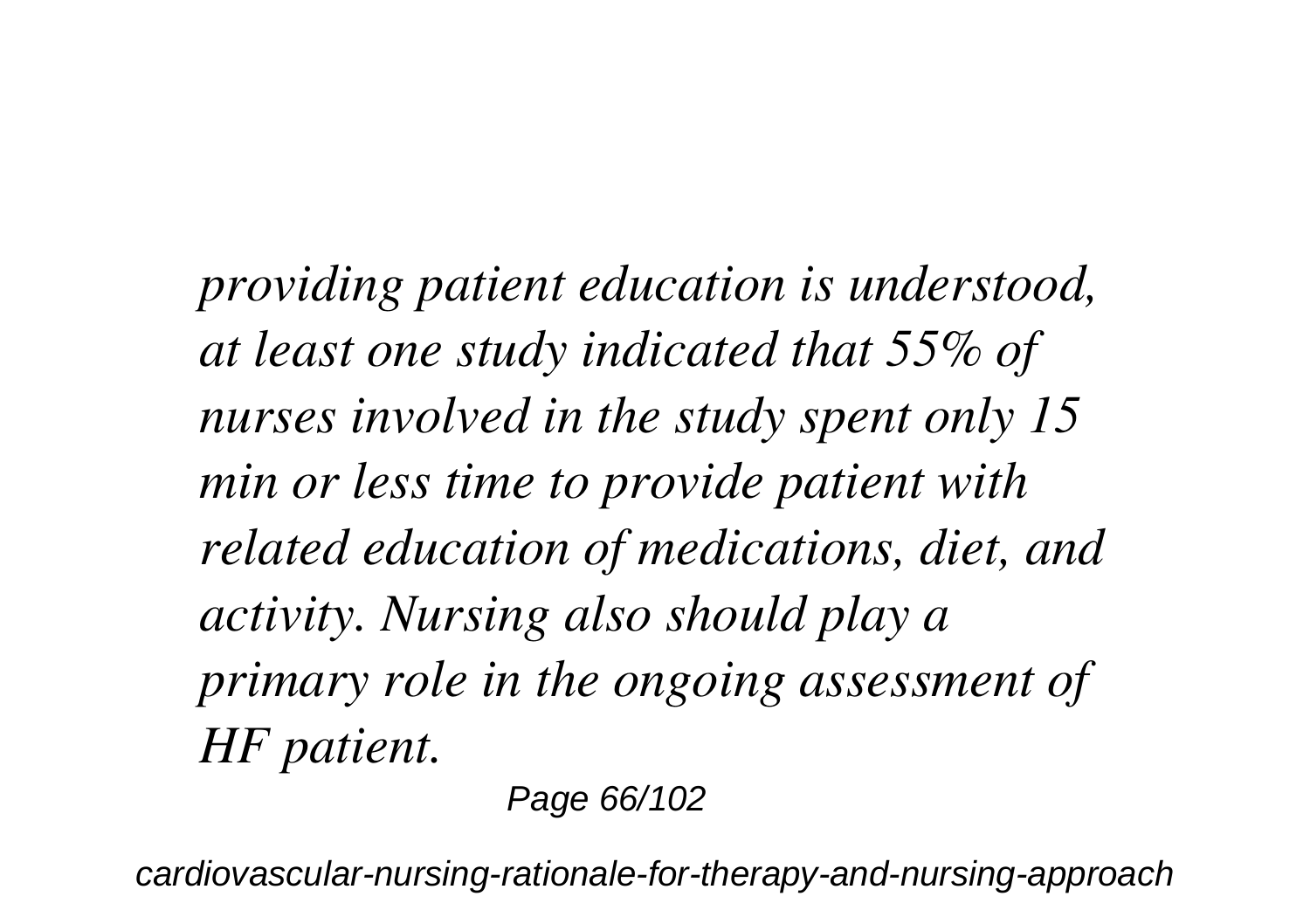*Nursing care in old patients with heart failure: current ...*

*Aspirin therapy is well-accepted as an agent for the secondary prevention of cardiovascular events and current guidelines also define a role for aspirin in primary prevention. In this review, we* Page 67/102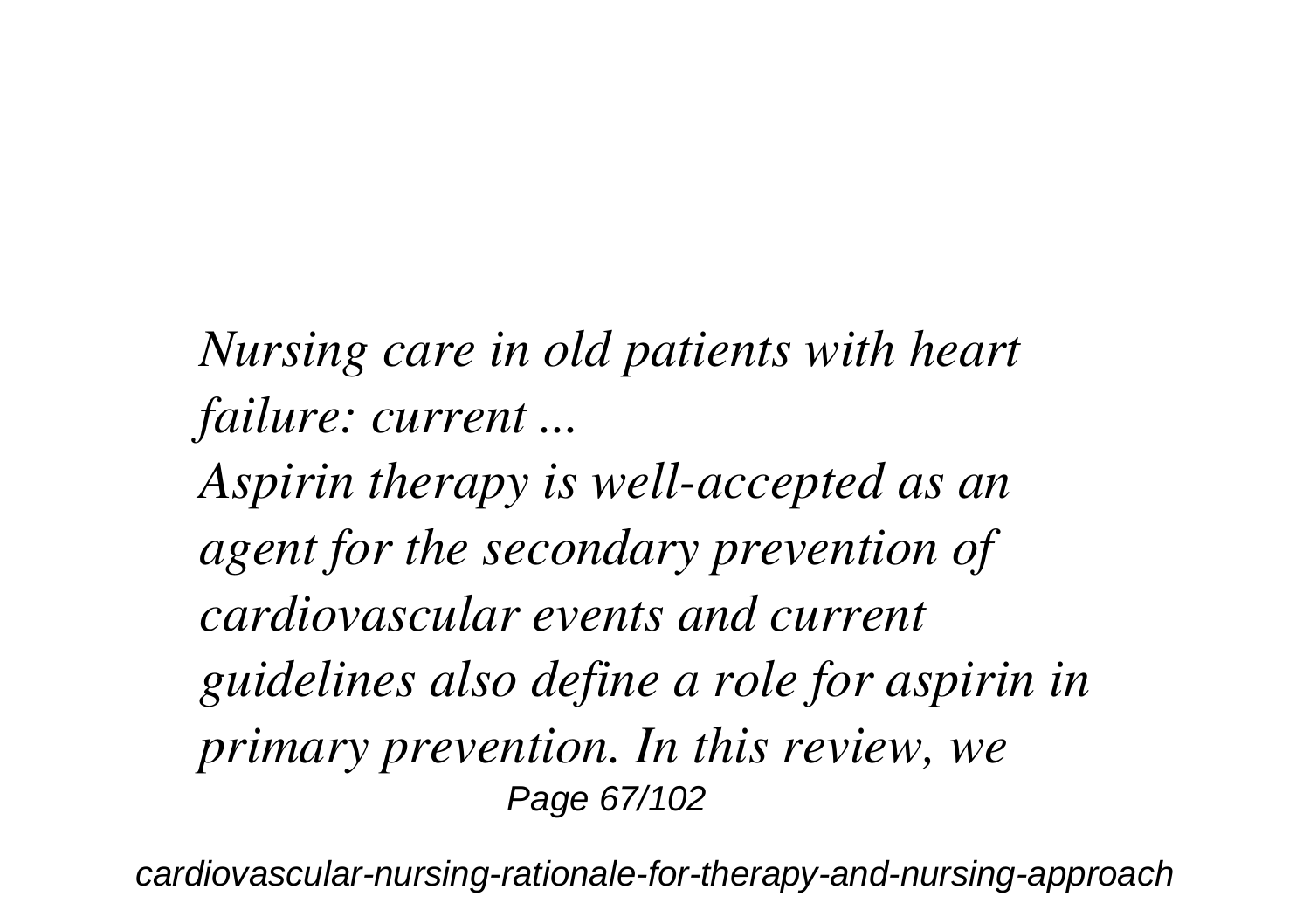*describe the seminal trials of aspirin use in the context of current guidelines, discuss factors that may ...*

*The Role of Aspirin in the Prevention of Cardiovascular ...*

*Congestive Heart Failure or CHF is a severe circulatory congestion due to* Page 68/102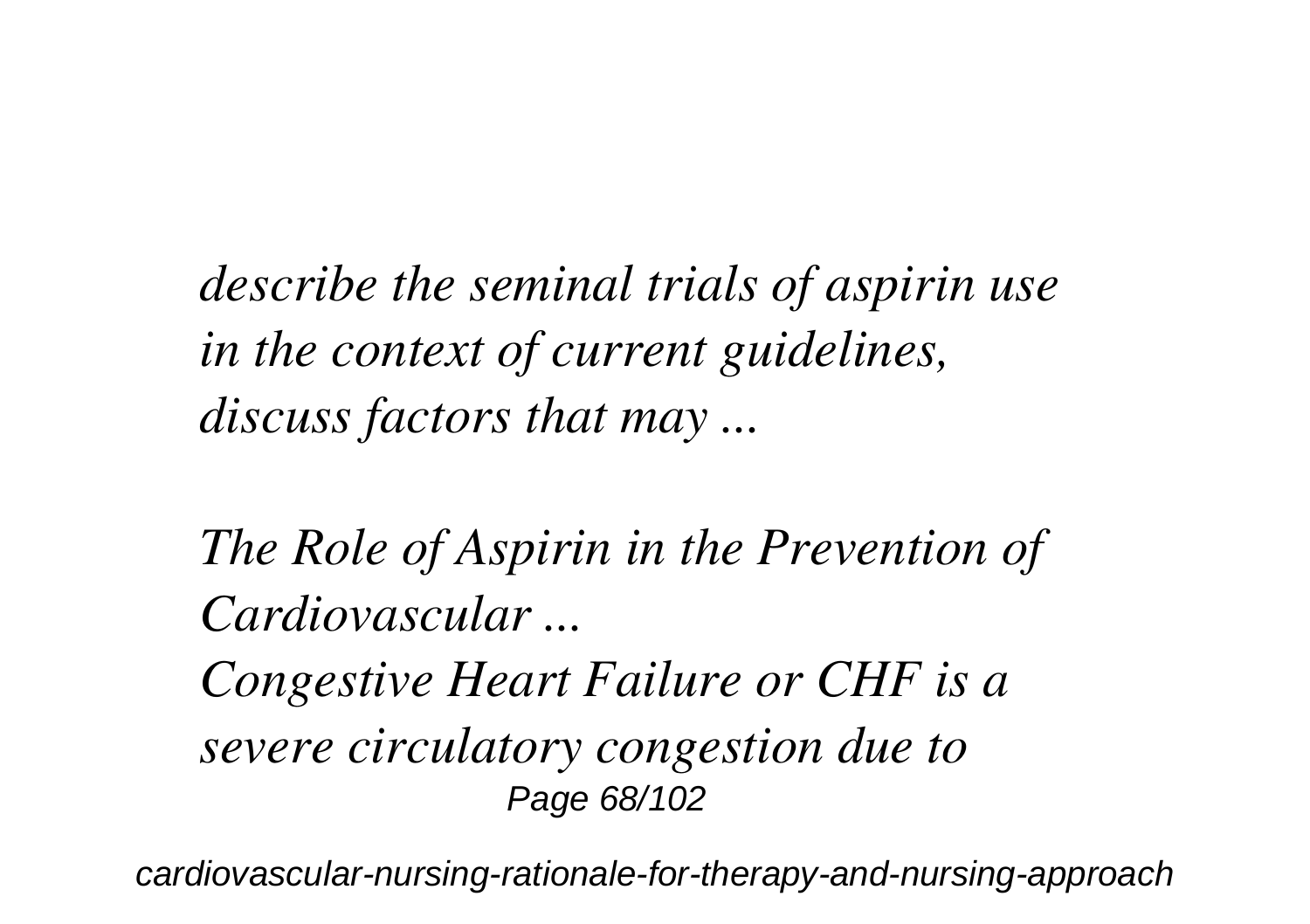*decreased myocardial contractility, which results in the heart's inability to pump sufficient blood to meet the body's needs.*

*Congestive Heart Failure (CHF) Nursing Care Plan & Management 4. Anxiety related to tissue oxygenation disorders, stress due to difficulty in* Page 69/102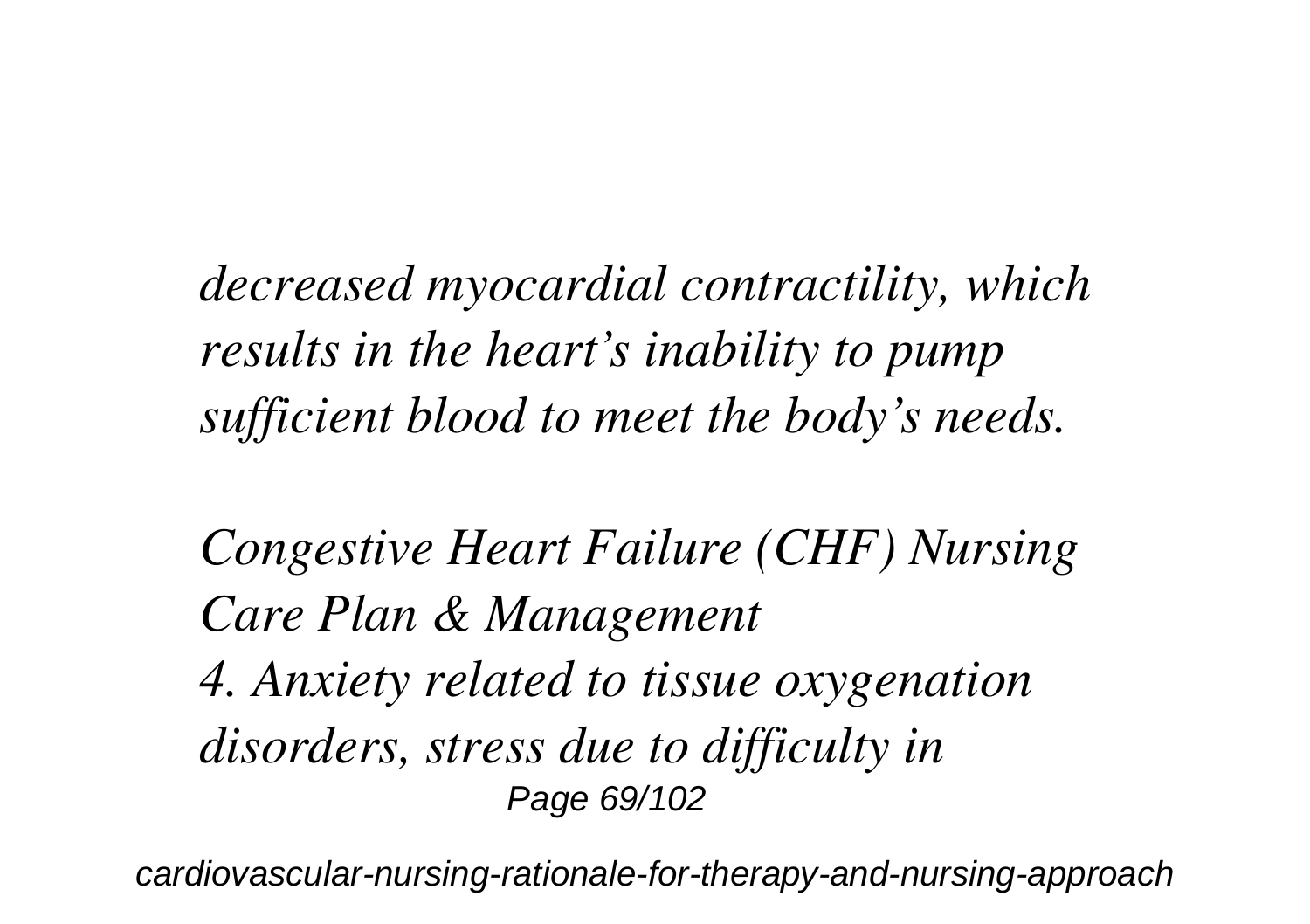*breathing and the knowledge that the heart is not functioning properly. characterized by; anxiety, fear, worry, stress-related illness, anxiety, anger, irritability. Goal: The patient does not feel anxious.*

### *Heart Failure - 5 Nursing Diagnosis and* Page 70/102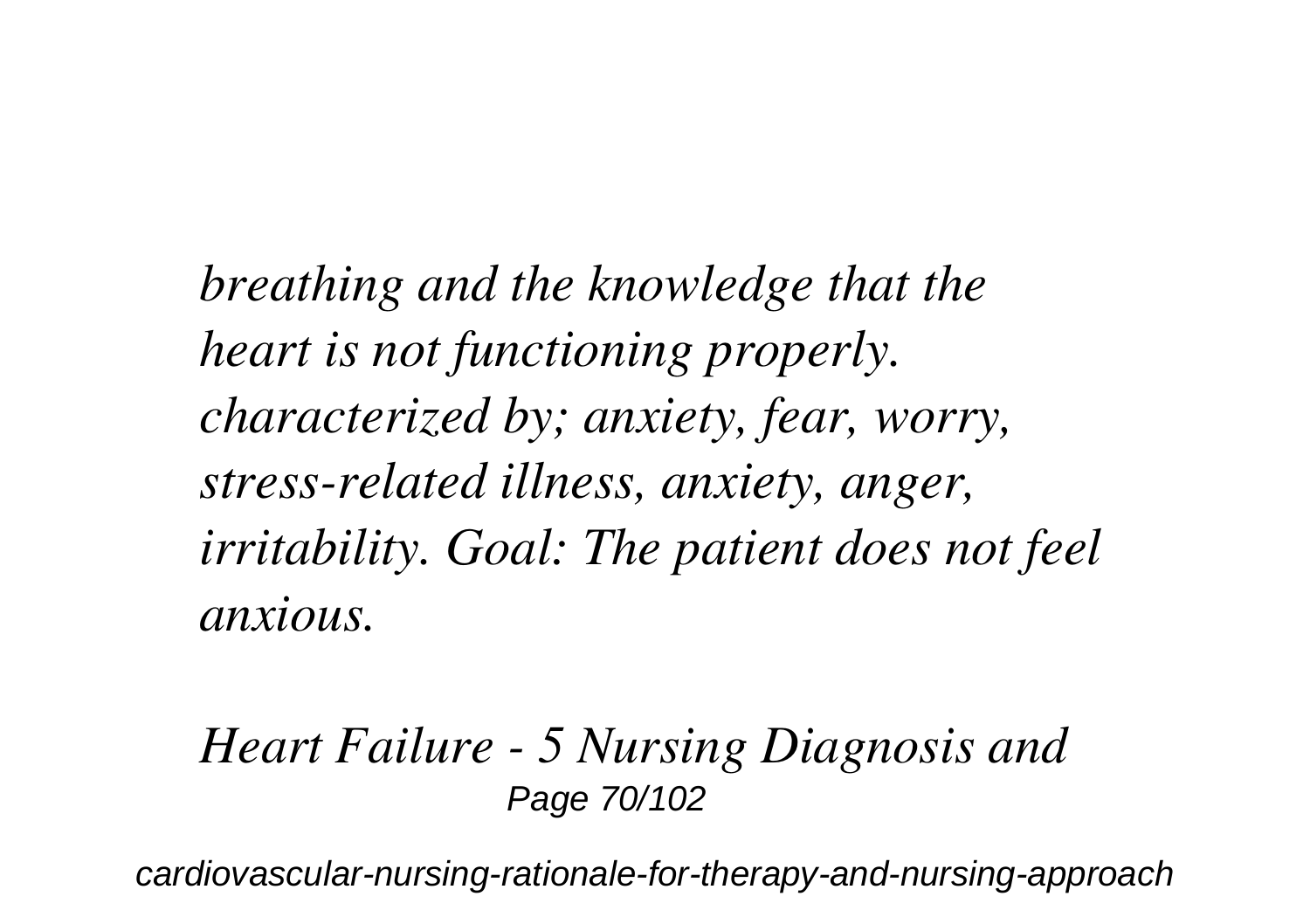### *Intervention ...*

*Used with therapy for cardiac arrhythmias (abnormal heart rhythms) and in treating chest pain (angina). Used to prevent future heart attacks in patients who have had a heart attack. Combined alpha and beta-blockers. Combined alpha and betablockers are used as an IV drip for those* Page 71/102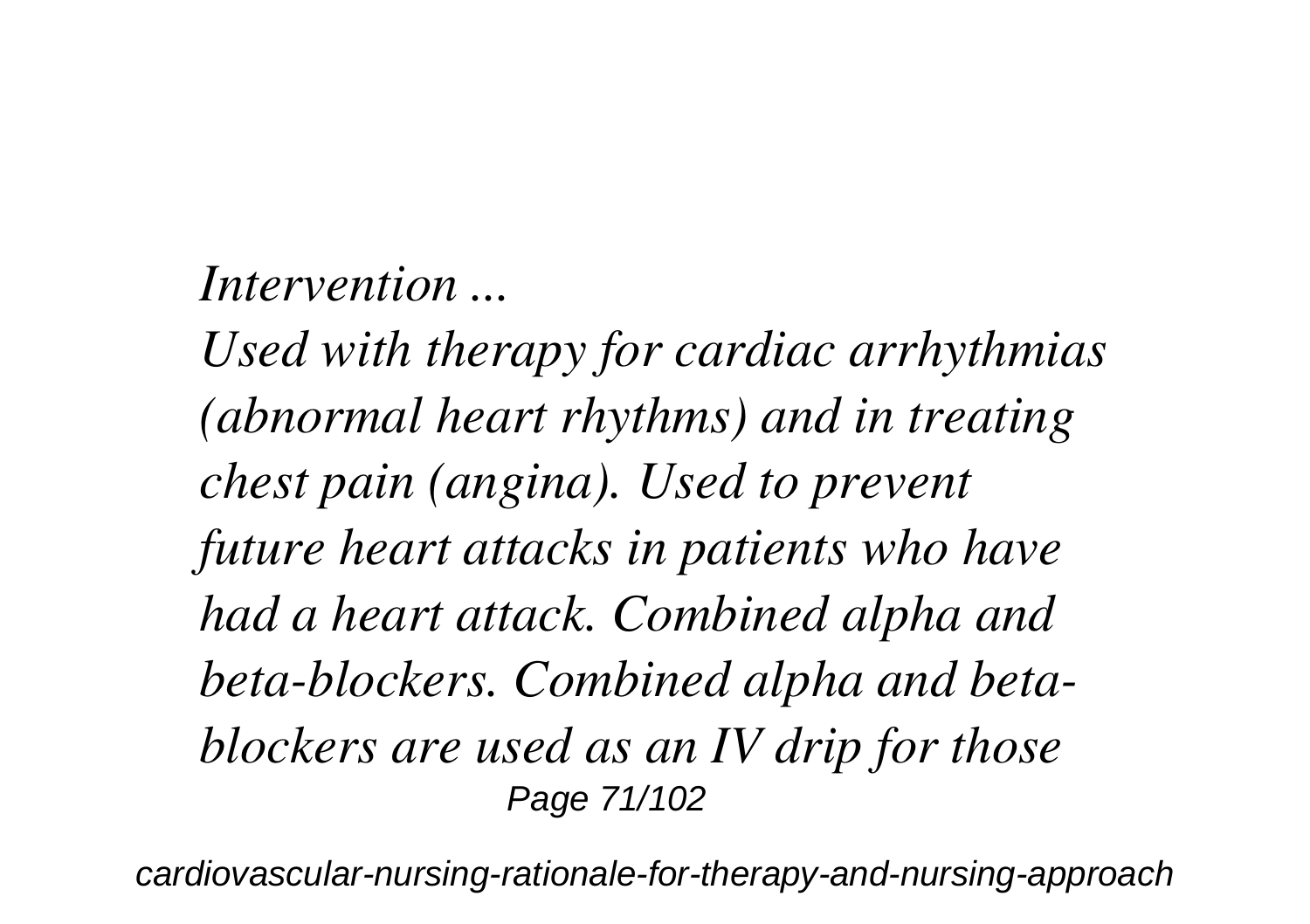### *patients experiencing a hypertensive crisis.*

## *Cardiac Medications | American Heart Association NCLEX reviews on the Cardiovascular system: These videos will help you prep for the NCLEX exam on various cardiac* Page 72/102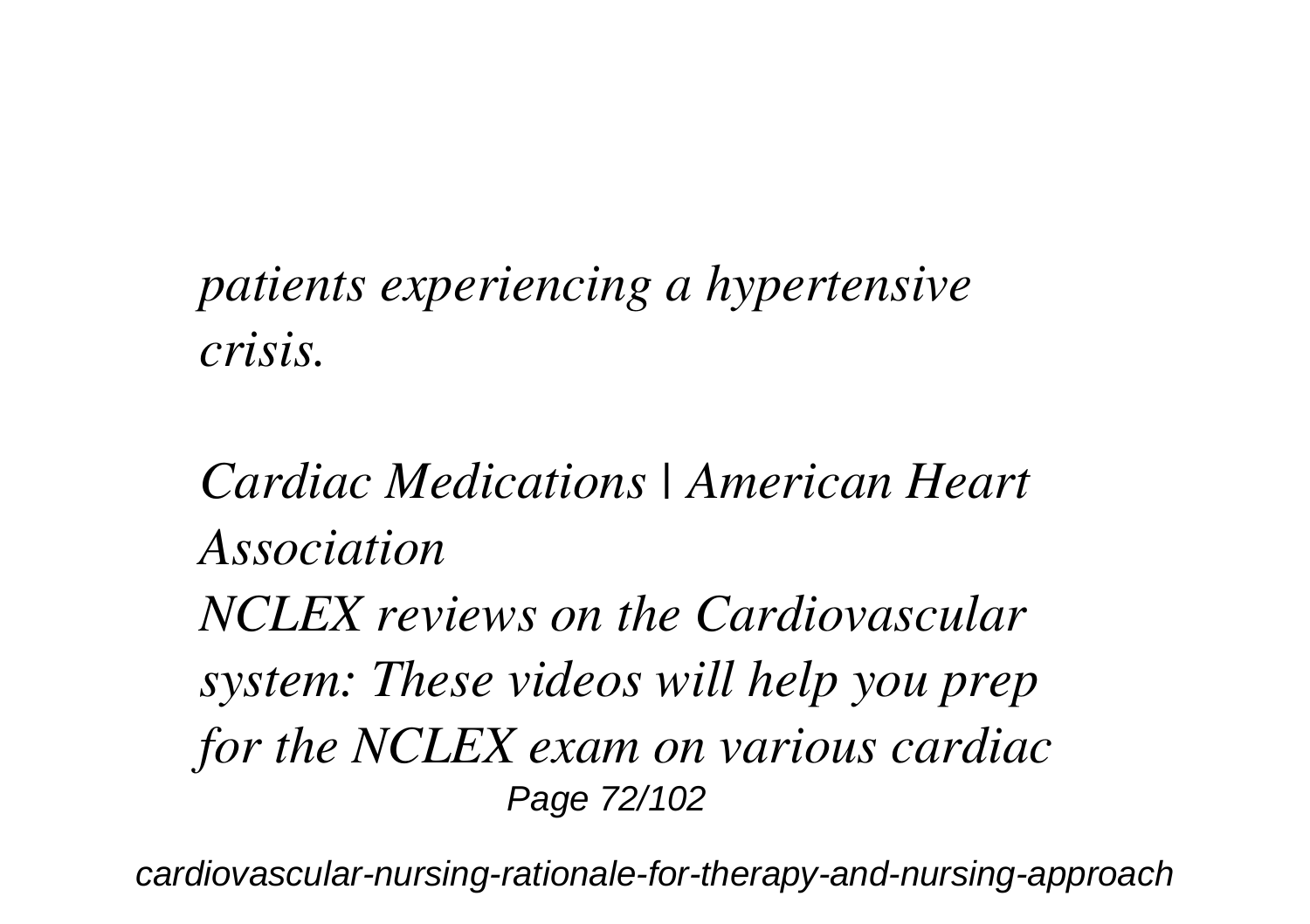#### *disorders. Don't forget the quizzes: http:/...*

*Cardiac System NCLEX - YouTube Nurses often have an established personal connection to patients before they receive their medication regimen. You can use this communication line to address common adherence barriers at the onset before* Page 73/102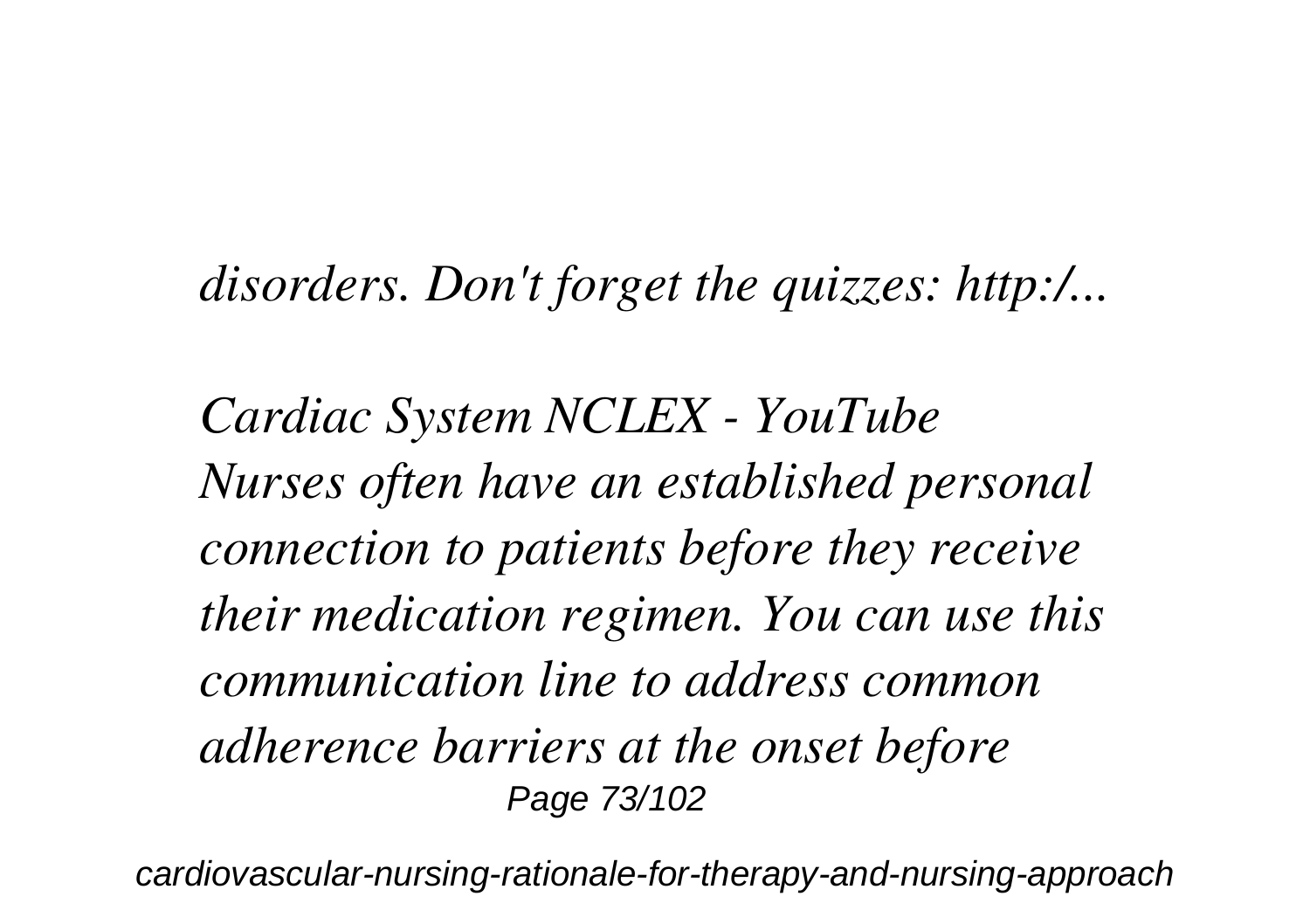#### *adherence becomes a problem for your patient.*

*Improving medication adherence : Nursing made Incredibly Easy The NCLEX is examining your ability to think critically. Critical thinking involves observation, identifying the problem,* Page 74/102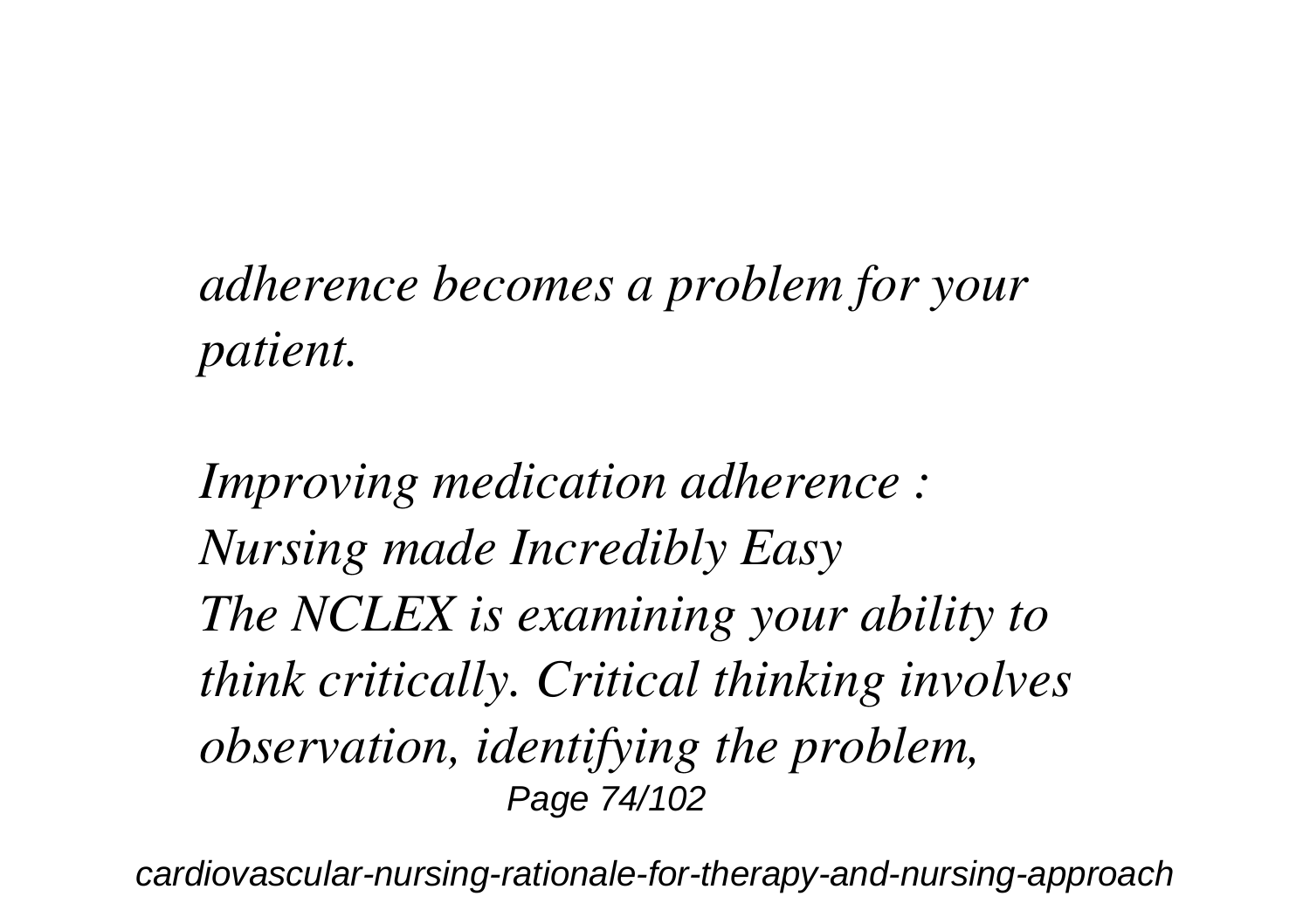*applying knowledge and evaluating based on the criteria established. This 20-item practice questions will test your knowledge on cardiovascular medications.*

*Cardiovascular nursing; rationale for therapy and nursing ...* Page 75/102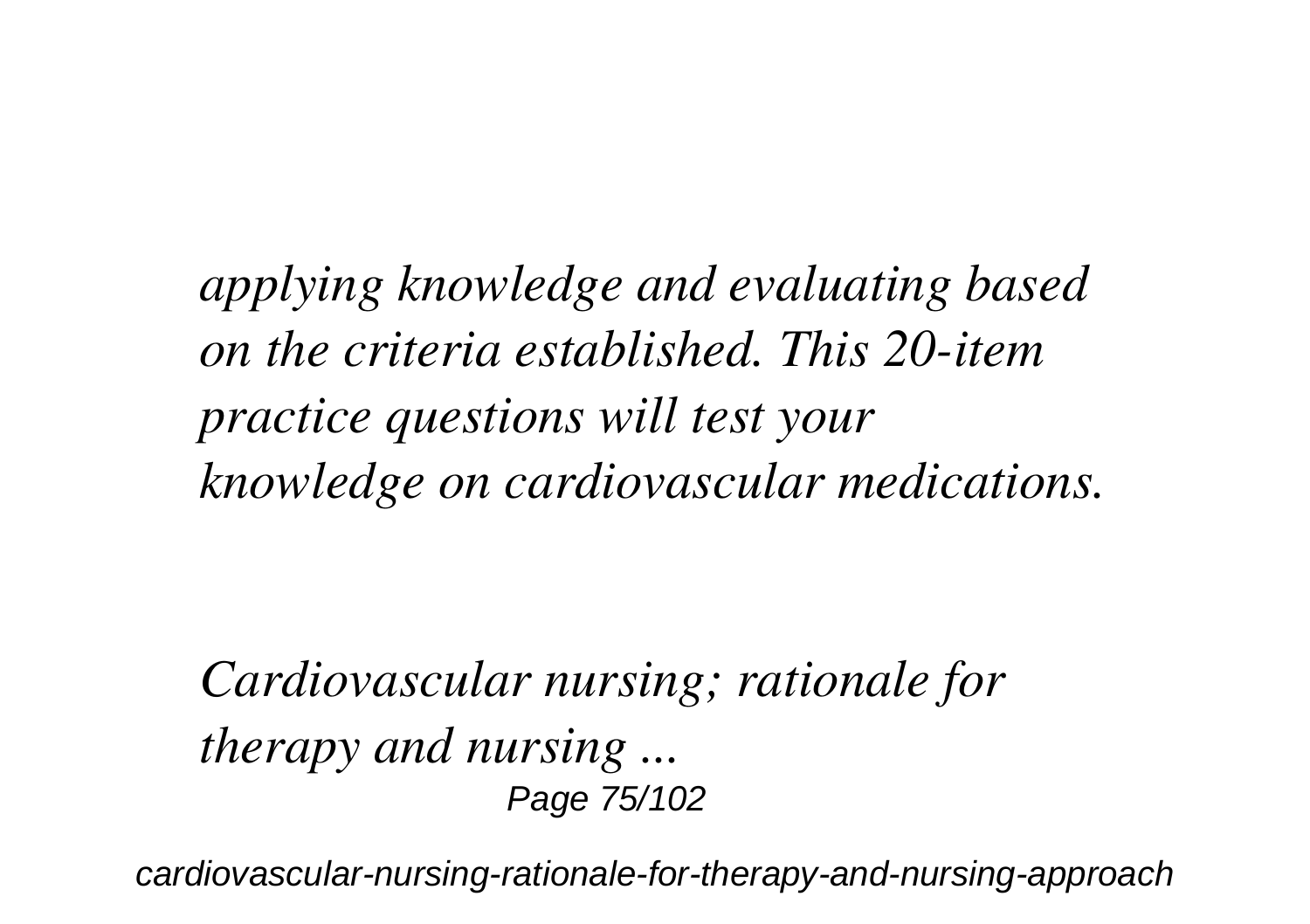*Heart Failure - 5 Nursing Diagnosis and Intervention ...*

#### *Self Test: Cardiac quiz | Article | NursingCenter How to Write a Nursing Rationale | Career Trend Nursing care in old patients* Page 76/102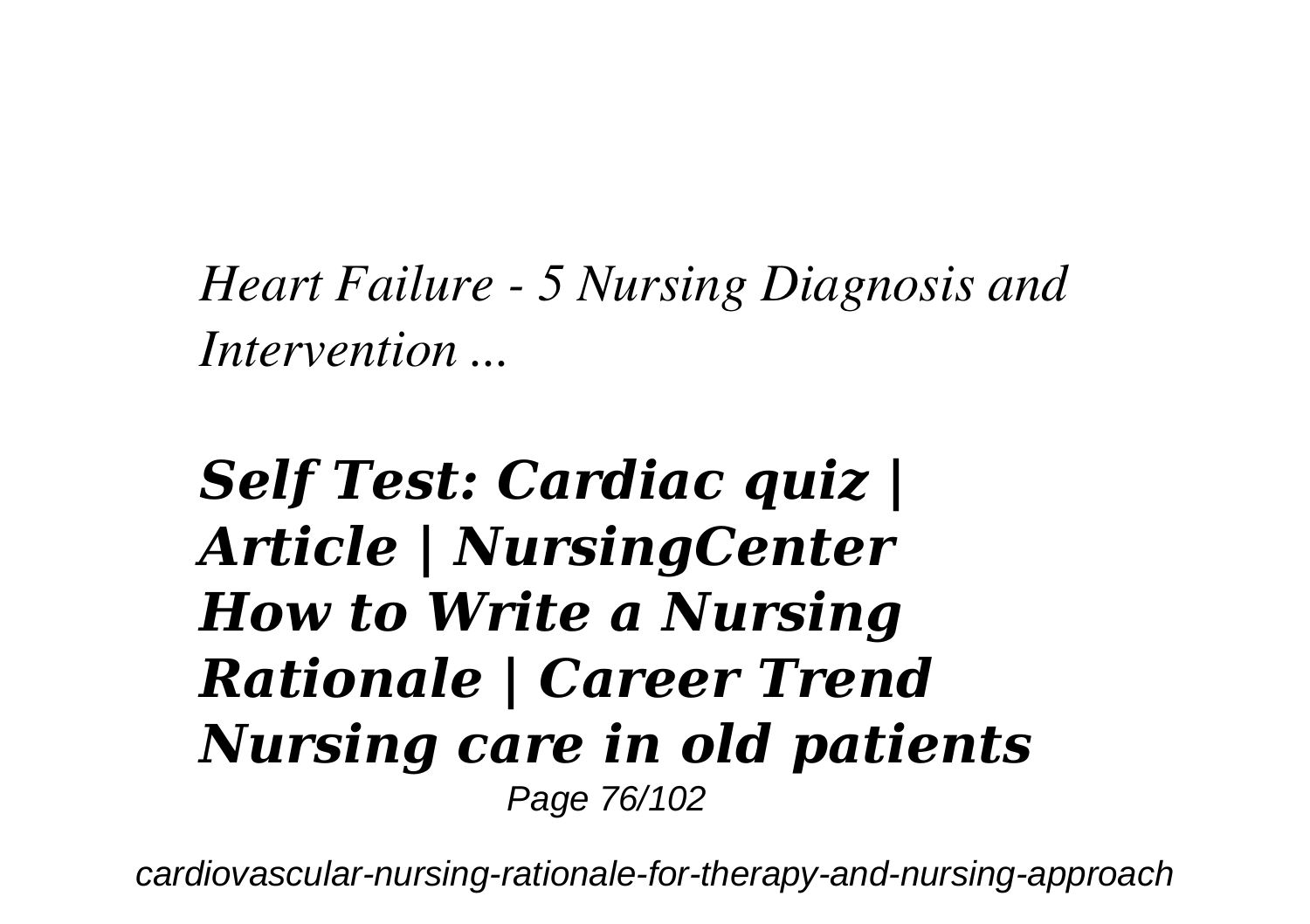#### *with heart failure: current ... A RATIONALE FOR NURSING INTERVENTION : AJN The American ...*

*Cardiovascular nursing: rationale for therapy and* Page 77/102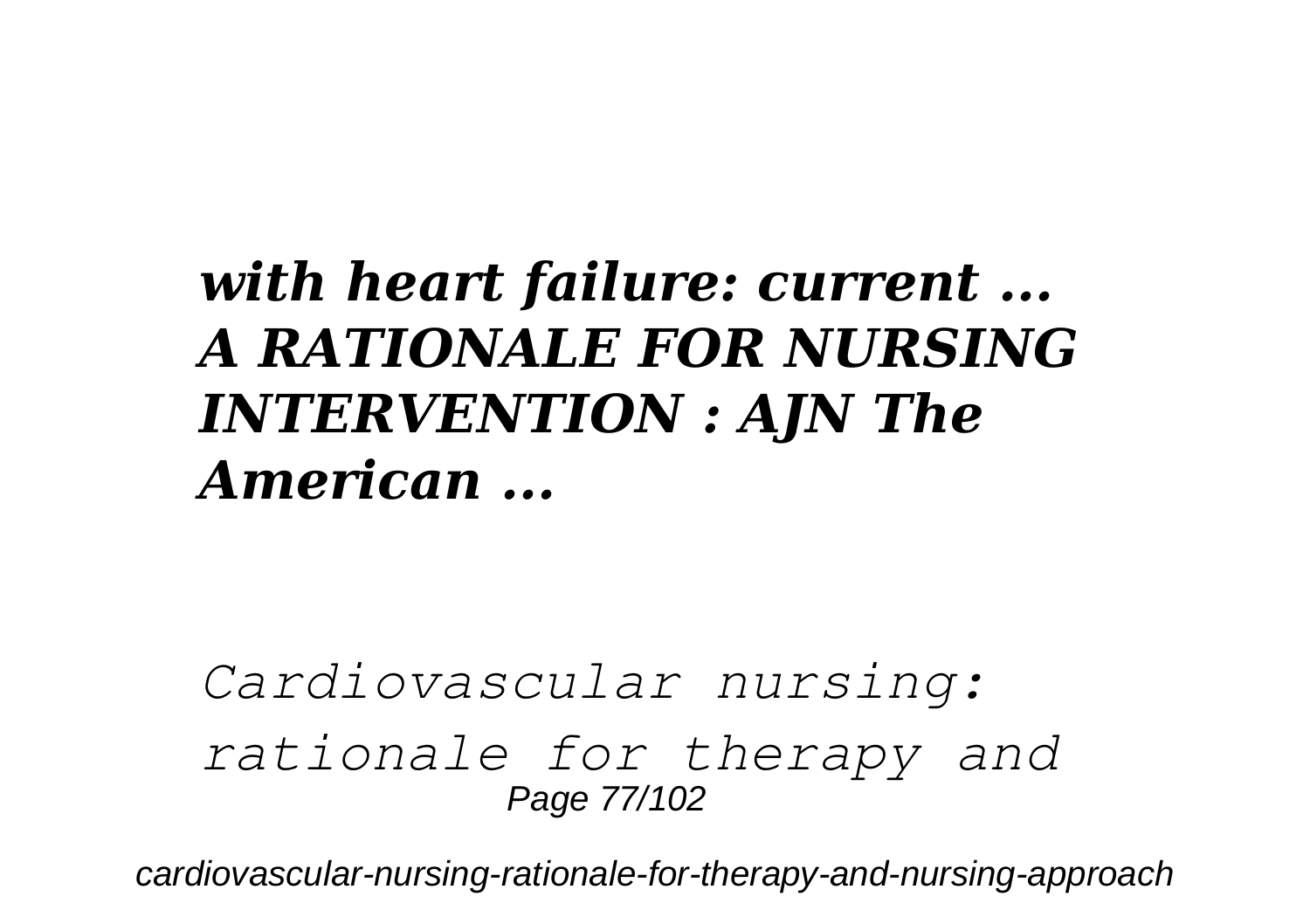*nursing approach. Patricia Sigrist RN. Houston, Tex. Search for more papers by this author. Patricia Sigrist RN. The nursing care plan is a written document that*

Page 78/102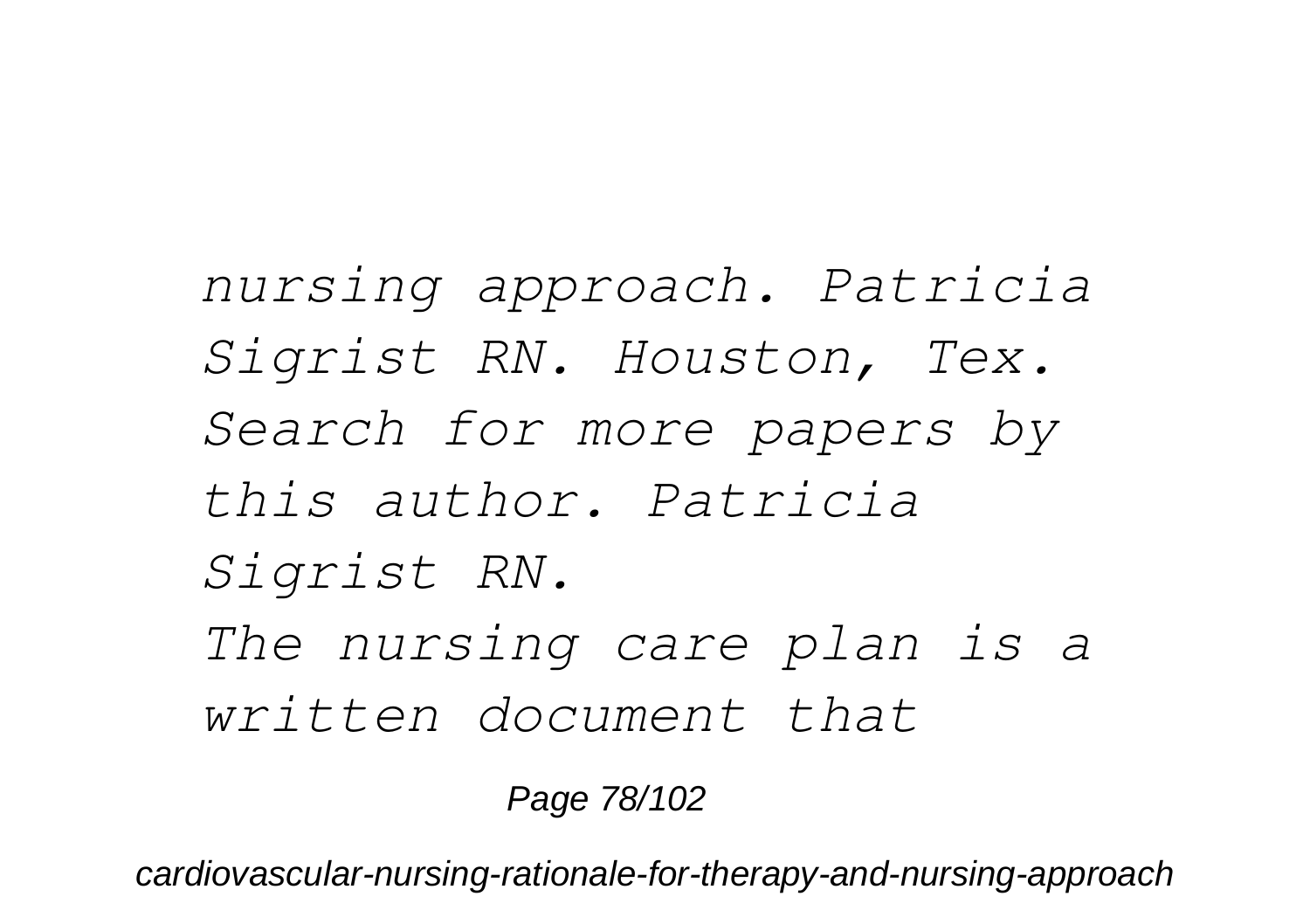*outlines how a patient will be cared for. A typical nursing care plan includes nursing diagnoses, expected outcomes, interventions, rationales and an*

Page 79/102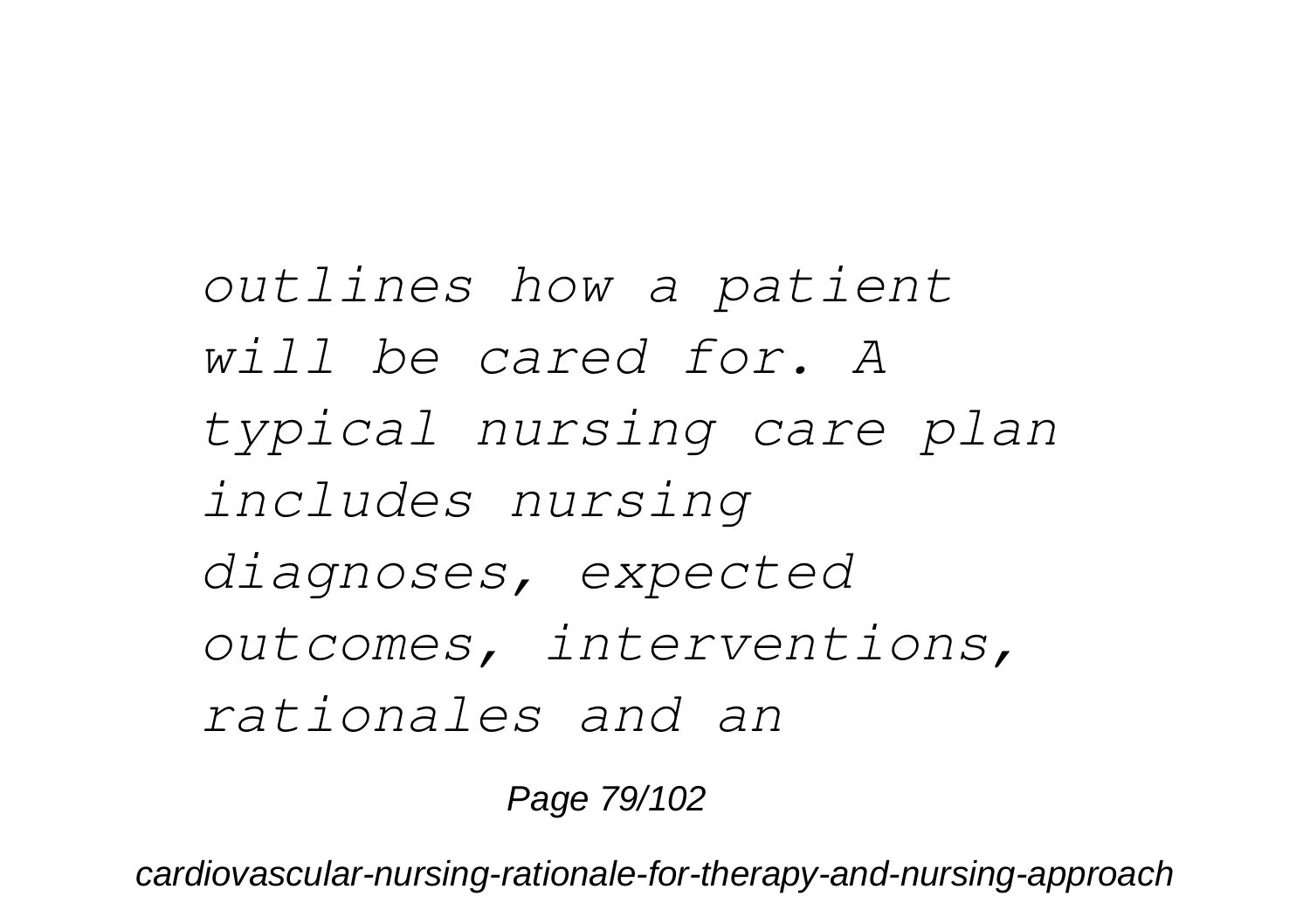*evaluation. A nursing rationale is a stated purpose for carrying out a nursing intervention. Nurses often have an established personal connection to patients*

Page 80/102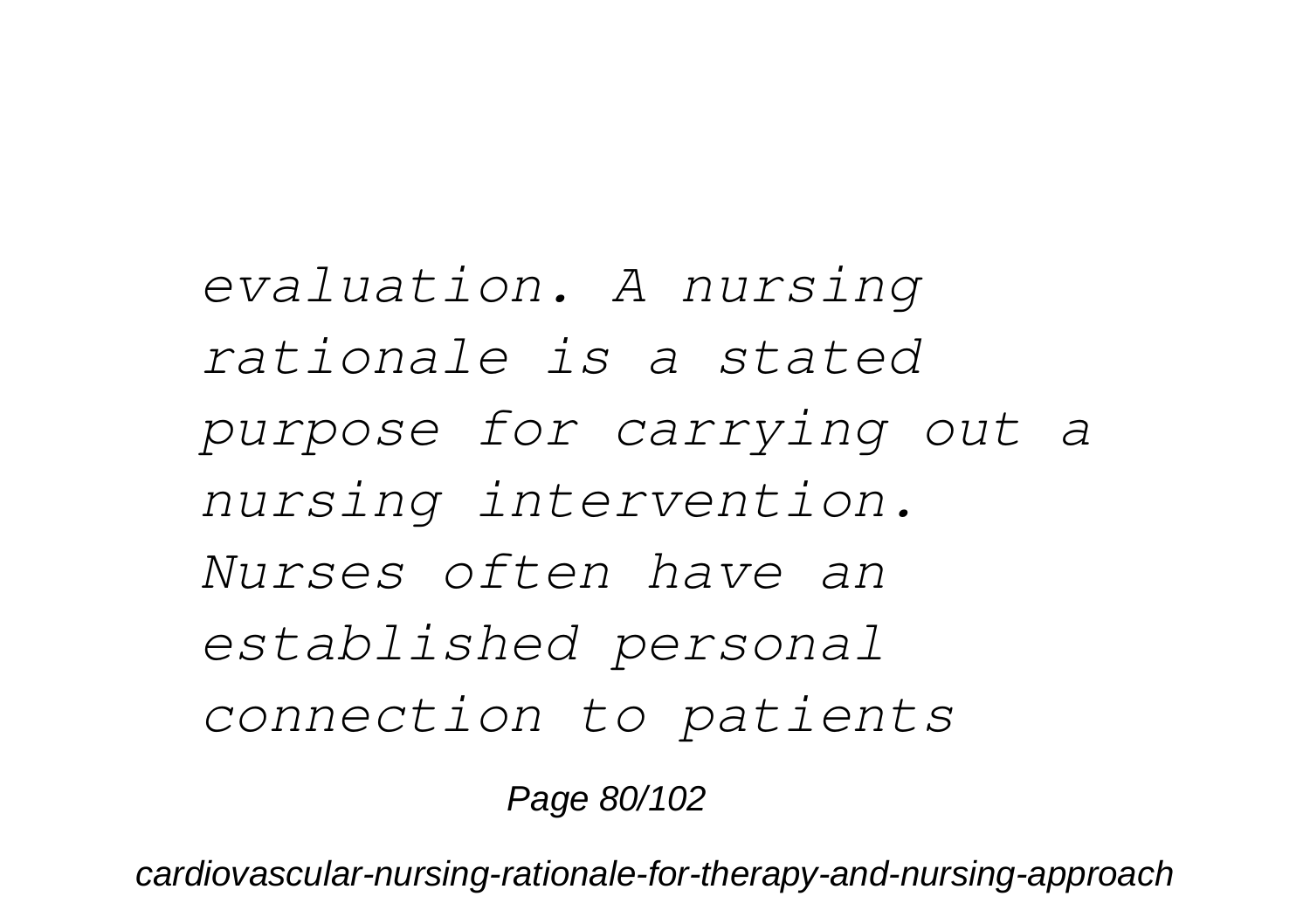*before they receive their medication regimen. You can use this communication line to address common adherence barriers at the onset before adherence becomes a problem for your* Page 81/102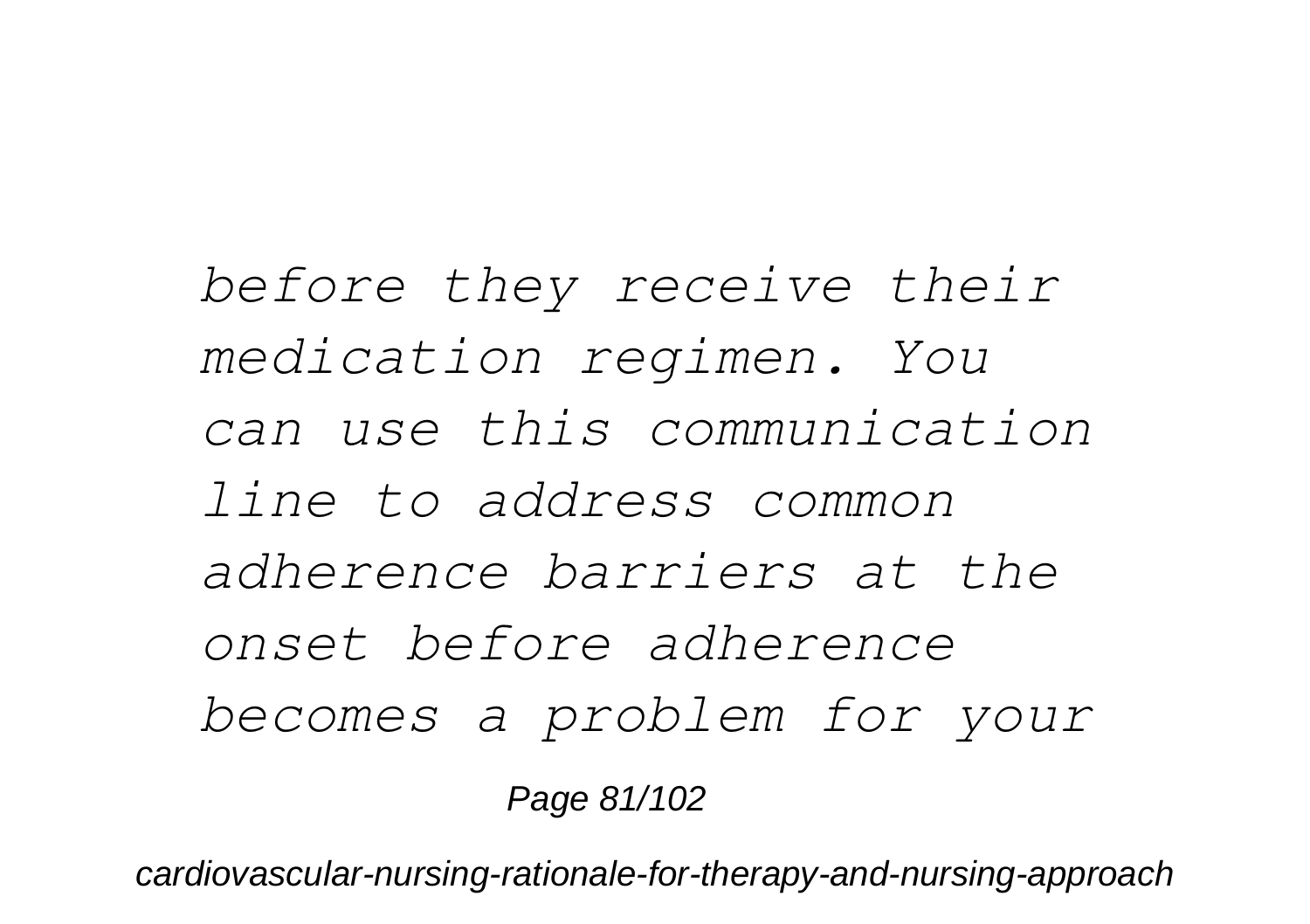*patient. The NCLEX is examining your ability to think critically. Critical thinking involves observation, identifying the problem, applying*

Page 82/102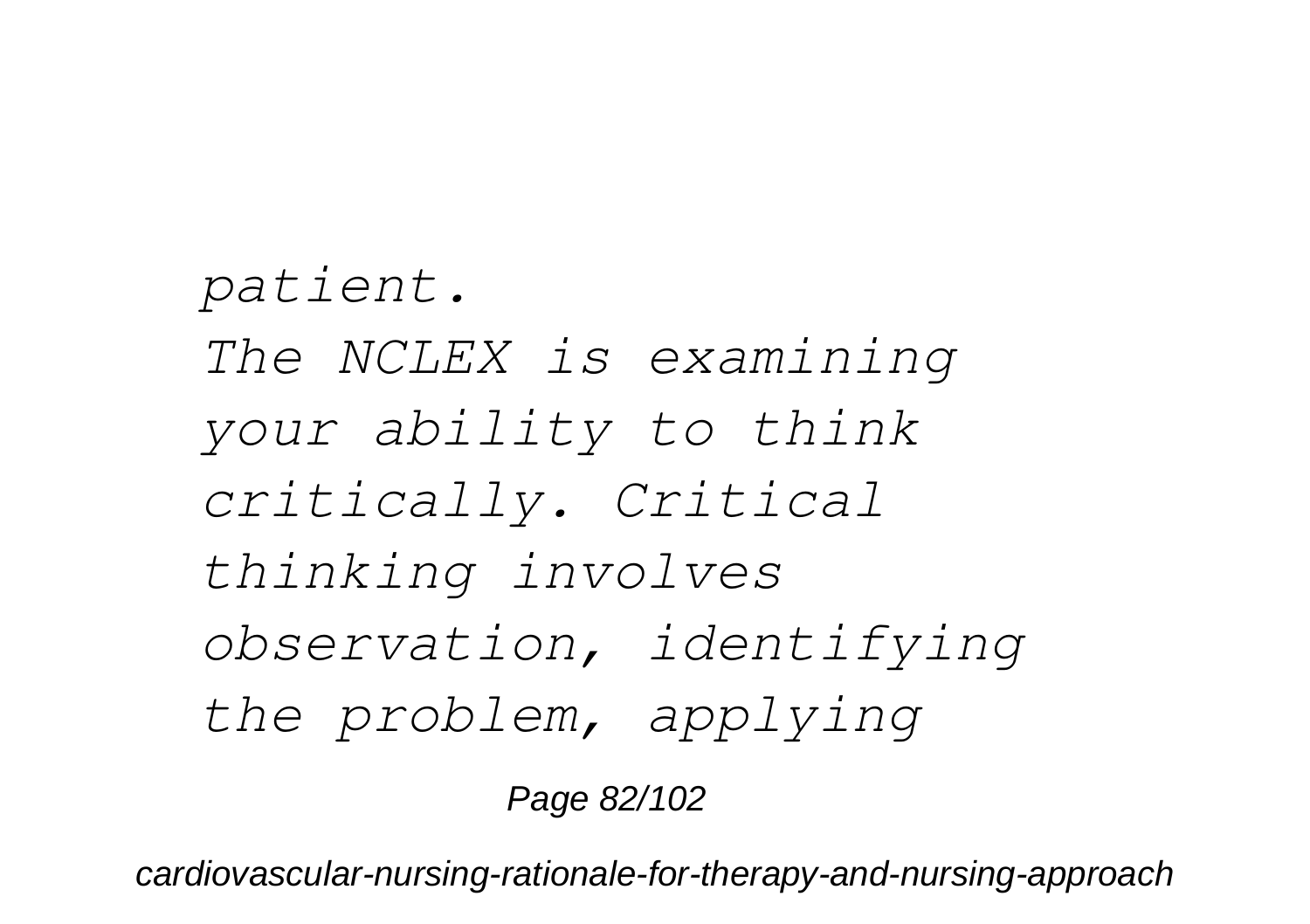*knowledge and evaluating based on the criteria established. This 20-item practice questions will test your knowledge on cardiovascular medications.*

Page 83/102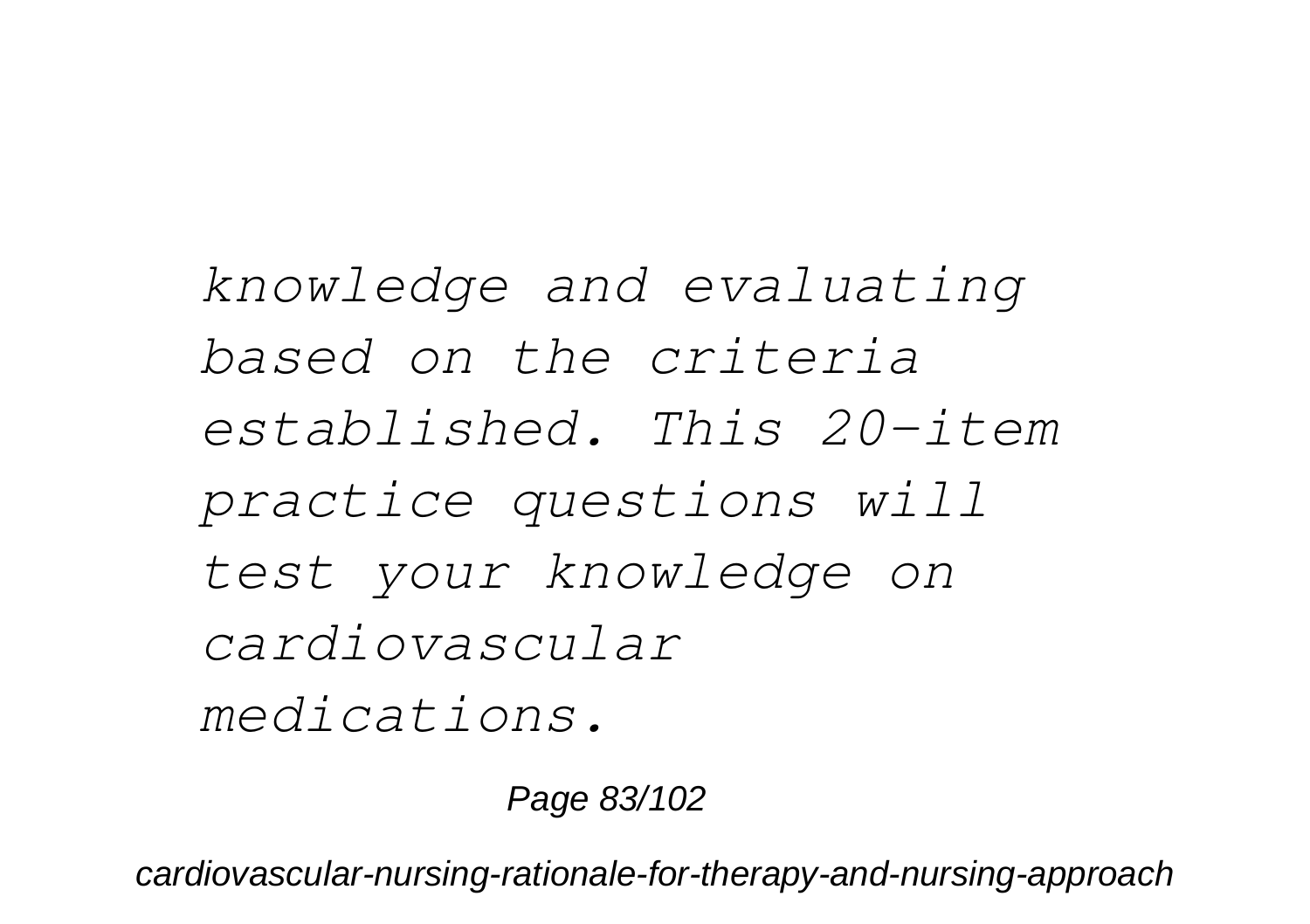*Heart Failure Nursing Care Plans: 15 Nursing Diagnosis ...*

#### **STATE OF GET WITH THE GUIDELINES-HEART FAILURE 2019**

Page 84/102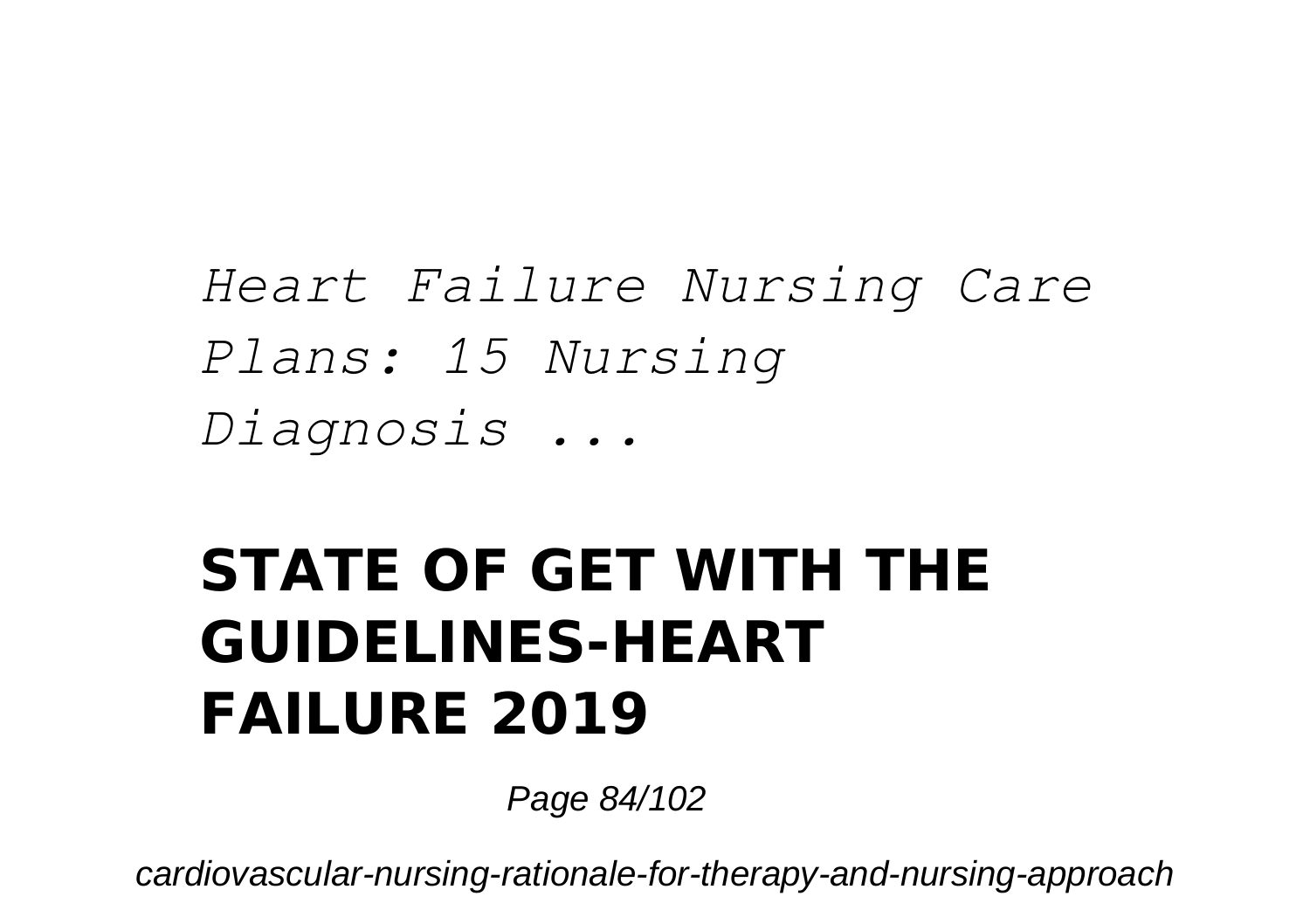## **Rationale: Hypertension is a major risk factor for other cardiovascular conditions. In persons older than 50, systolic blood pressure greater than 140 mm Hg is a much more important**

Page 85/102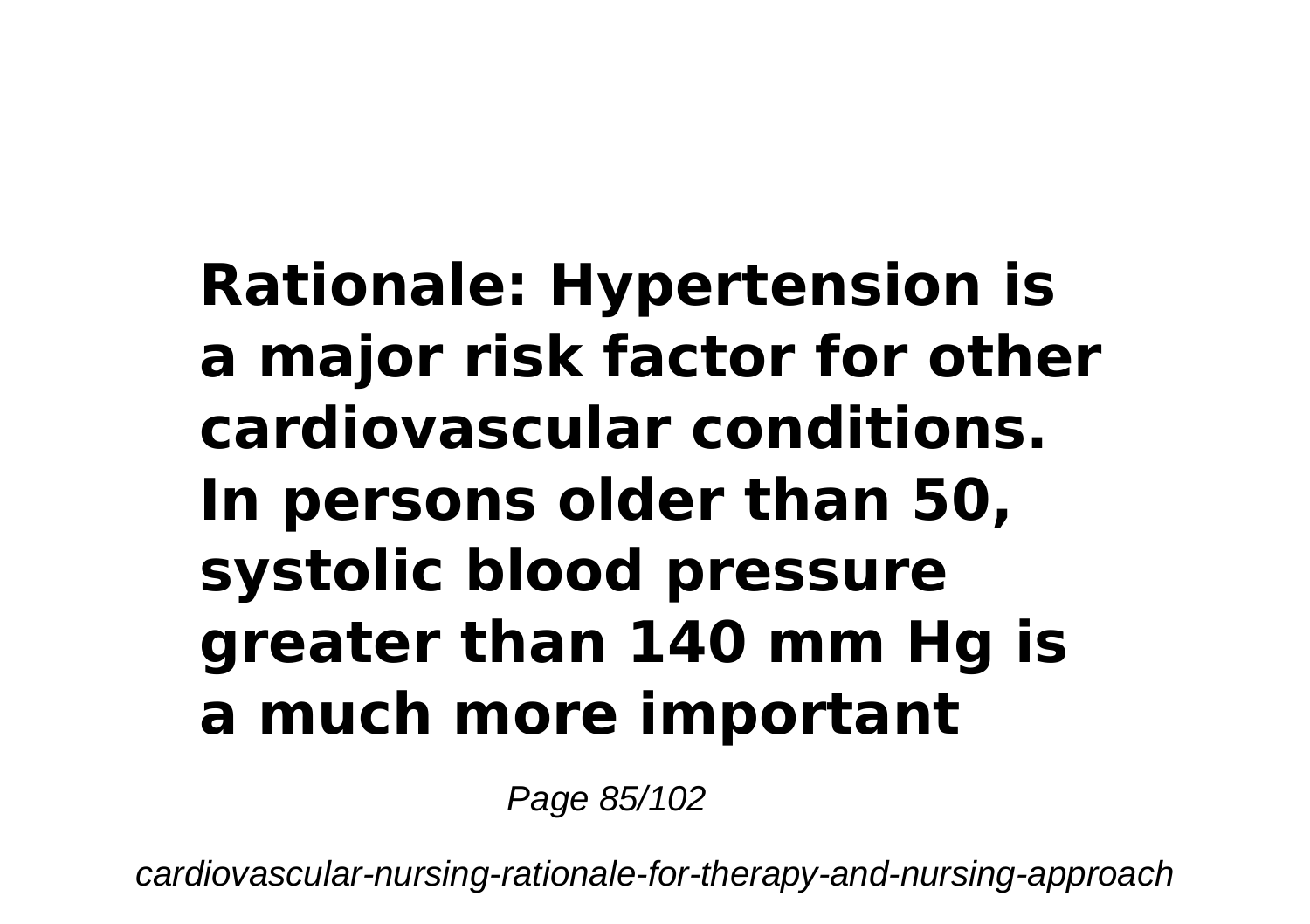## **cardiovascular disease risk factor than is diastolic blood pressure. Although the importance of nursing in providing patient education is understood, at least one study indicated**

Page 86/102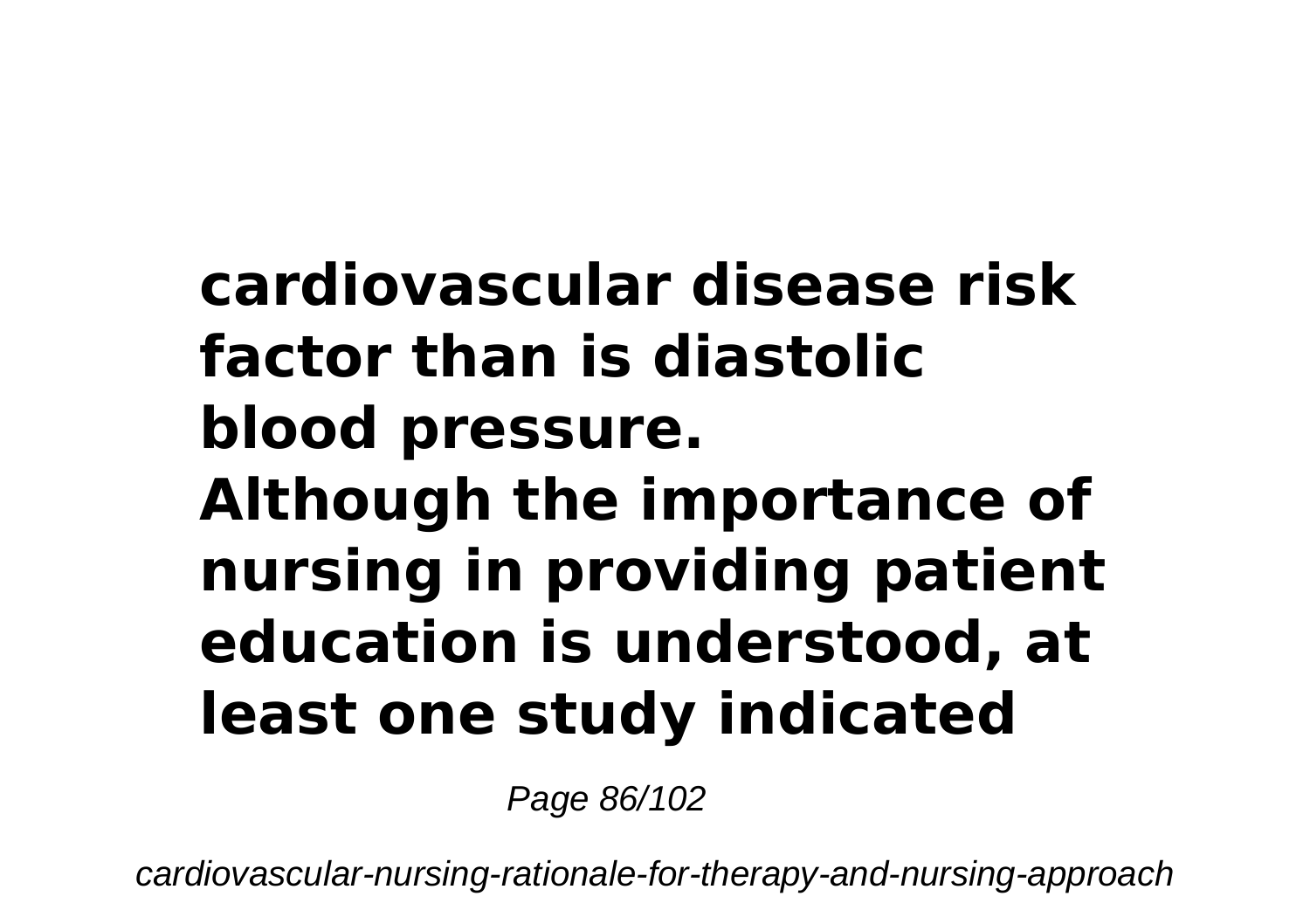## **that 55% of nurses involved in the study spent only 15 min or less time to provide patient with related education of medications, diet, and activity. Nursing also should play a primary**

Page 87/102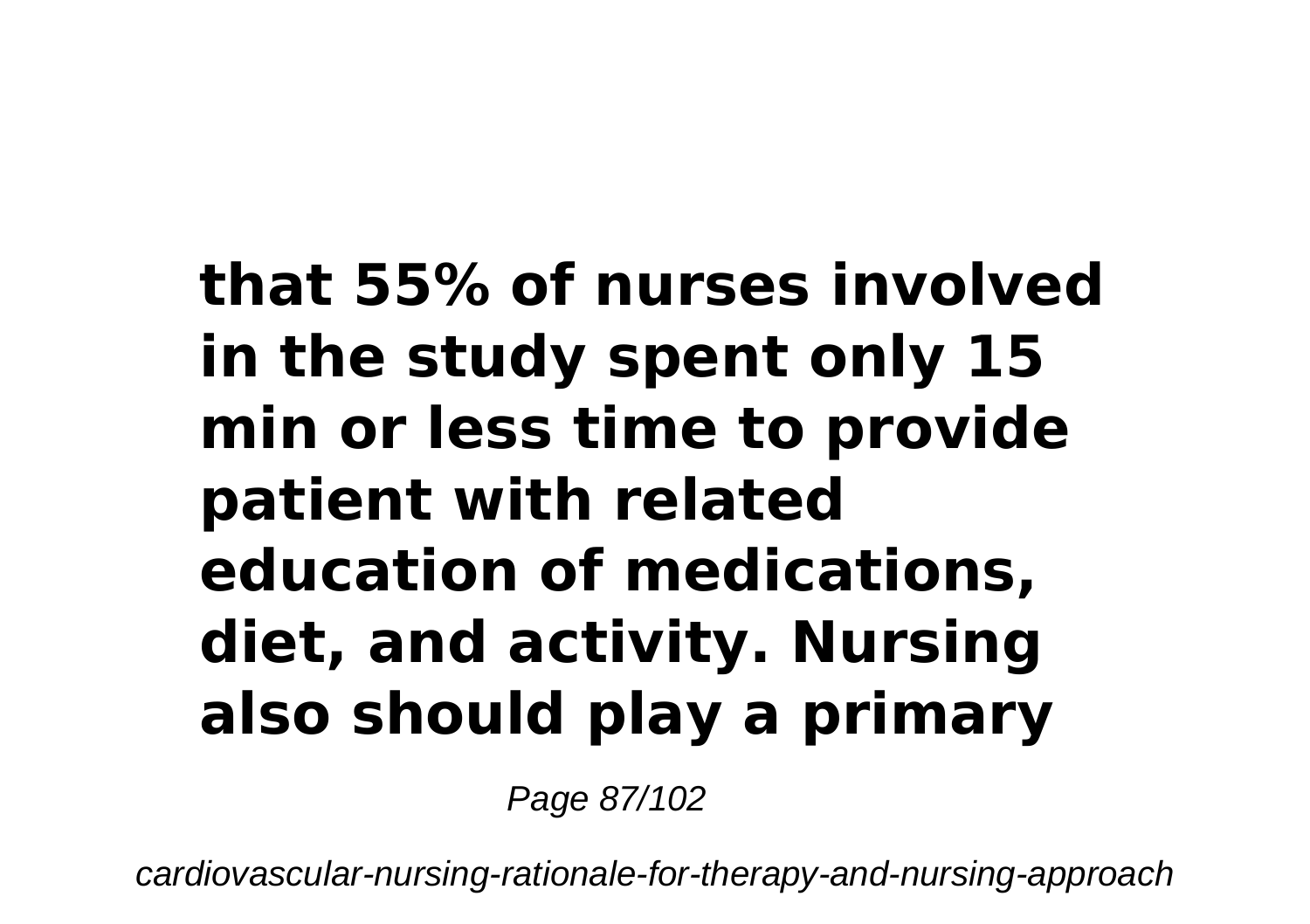## **role in the ongoing assessment of HF patient. Cardiovascular nursing: rationale for therapy and nursing ... Home > November 1966 - Volume 66 - Issue 11 > A**

Page 88/102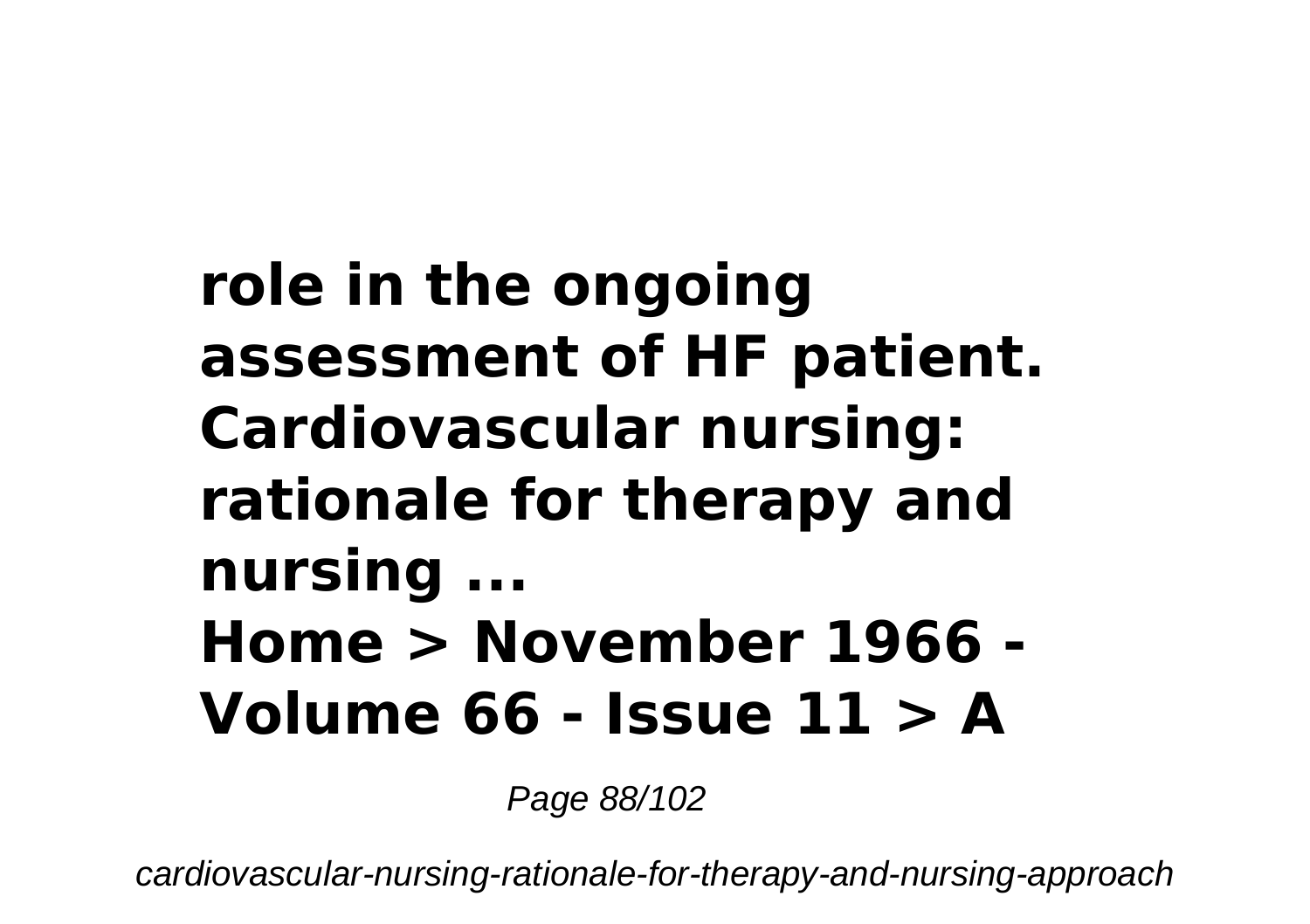### **RATIONALE FOR NURSING INTERVENTION. Log in to view full text. If you're not a subscriber, you can: You can read the full text of this article if you:-- Select an option -- Log In > Buy This**

Page 89/102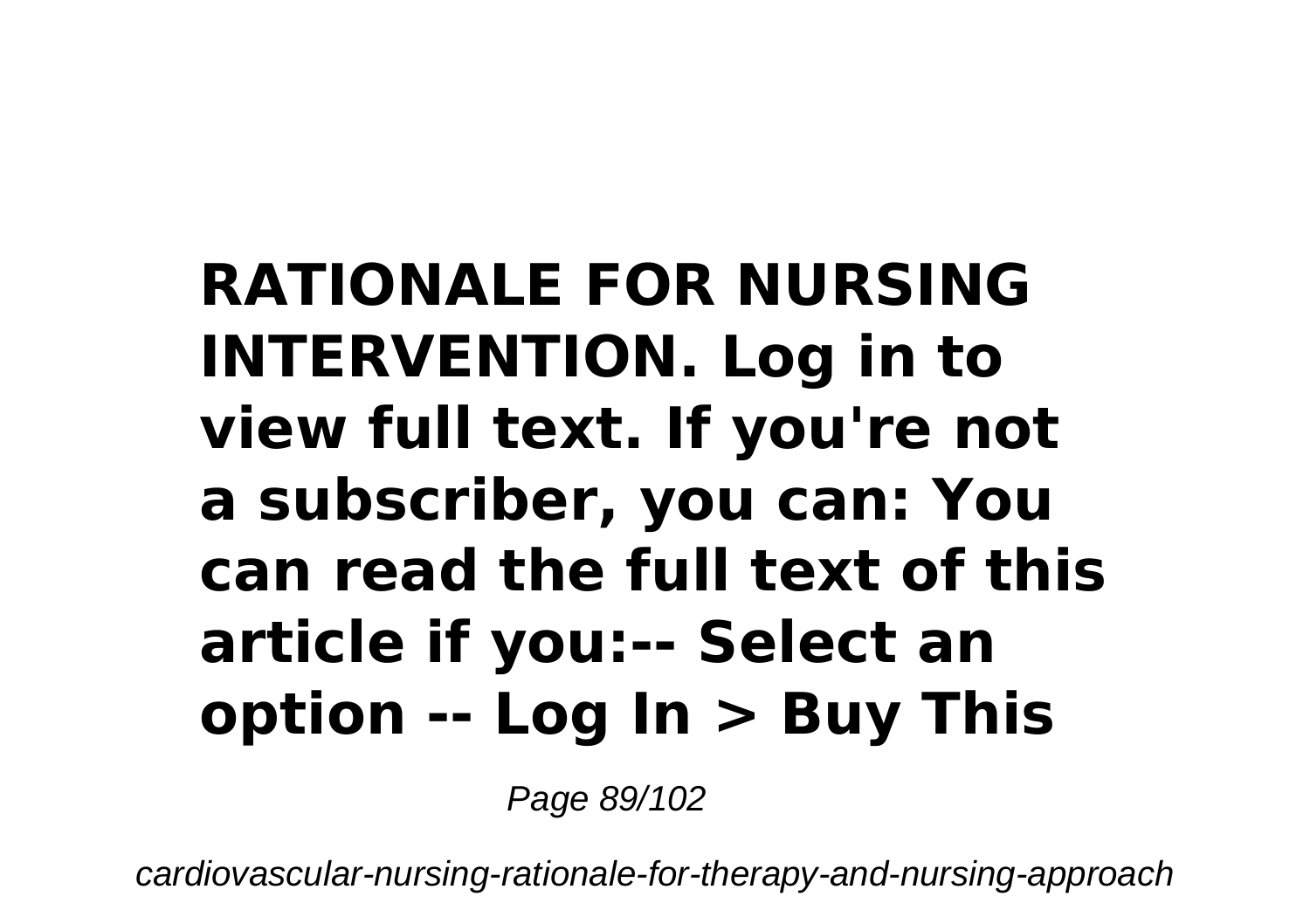### **Article > Become a Subscriber > Get Content & Permissions >**

#### **Cardiovascular NCLEX questions Flashcards | Quizlet** The heart or the cardiovascular

Page 90/102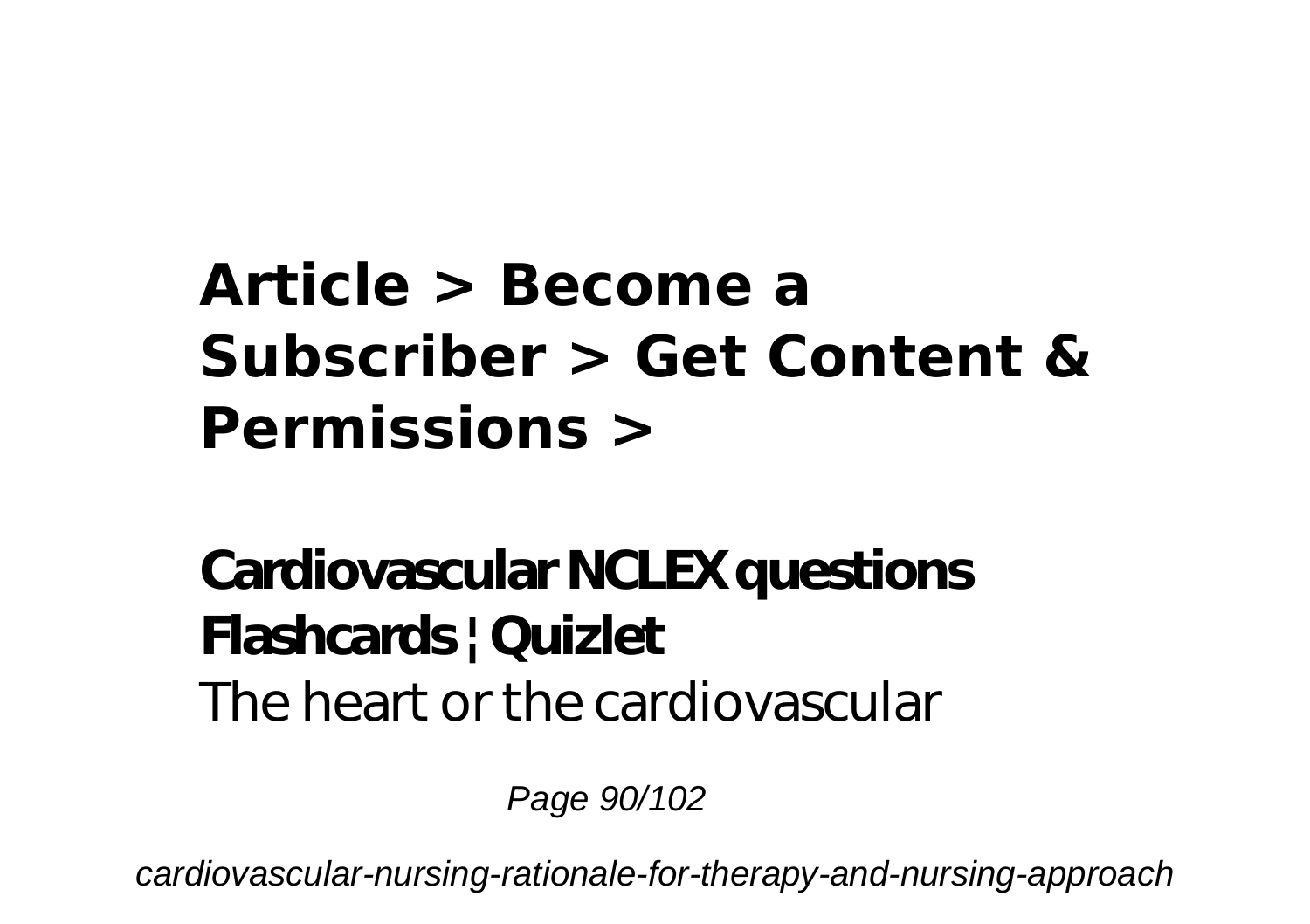system is the one responsible in providing normal blood circulation all throughout the body. In order for all the systems and organs to function, it needs blood which carries oxygen to have a better functioning of all the body systems. **Congestive Heart Failure (CHF)**

Page 91/102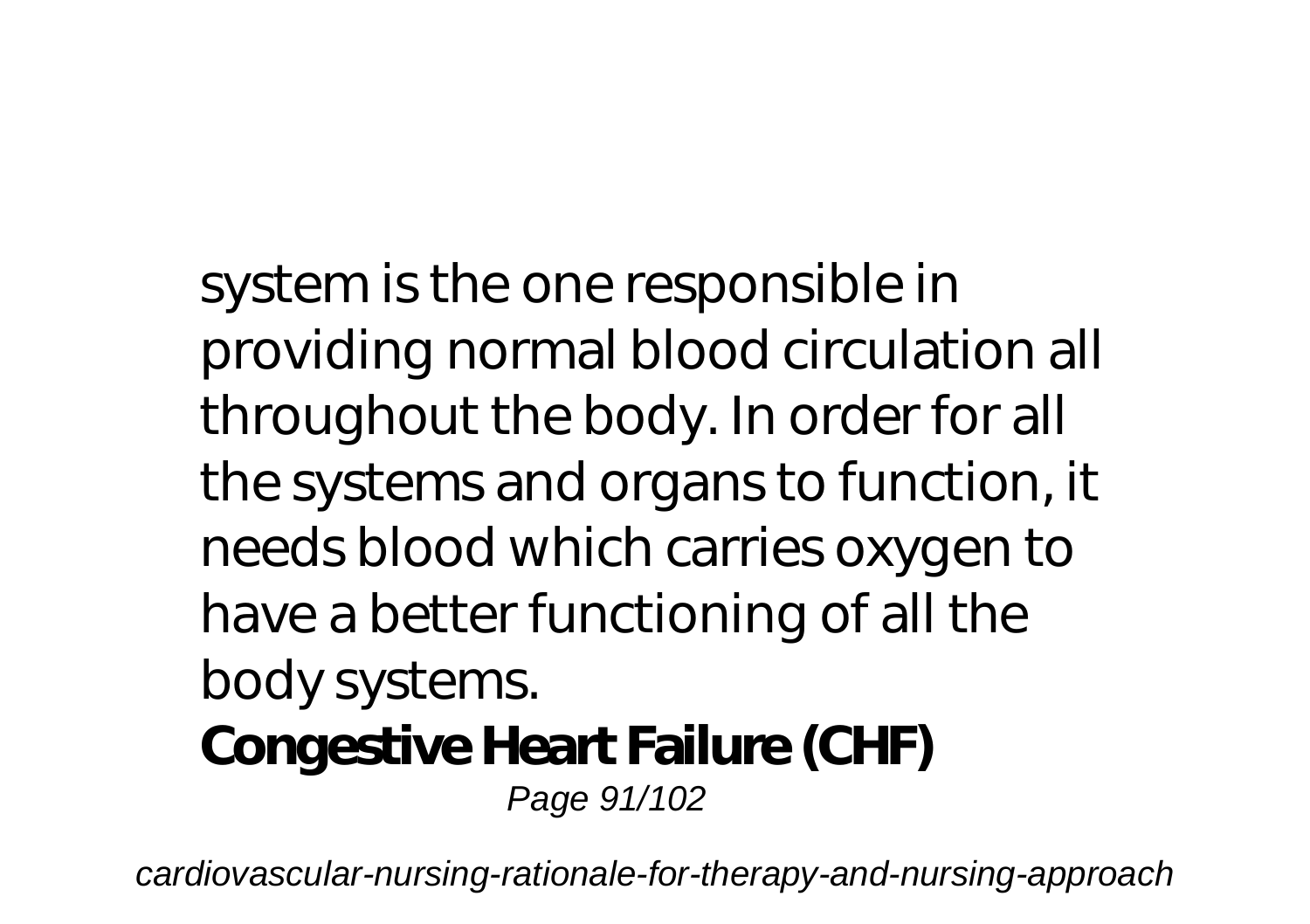**Nursing Care Plan & Management Decreased Cardiac Output - Nursing Diagnosis & Care Plan ... Selected Nursing Diagnoses, Interventions, Rationales, and ...**

**Cardiac-Vascular Nursing Exam Sample Questions** Page 92/102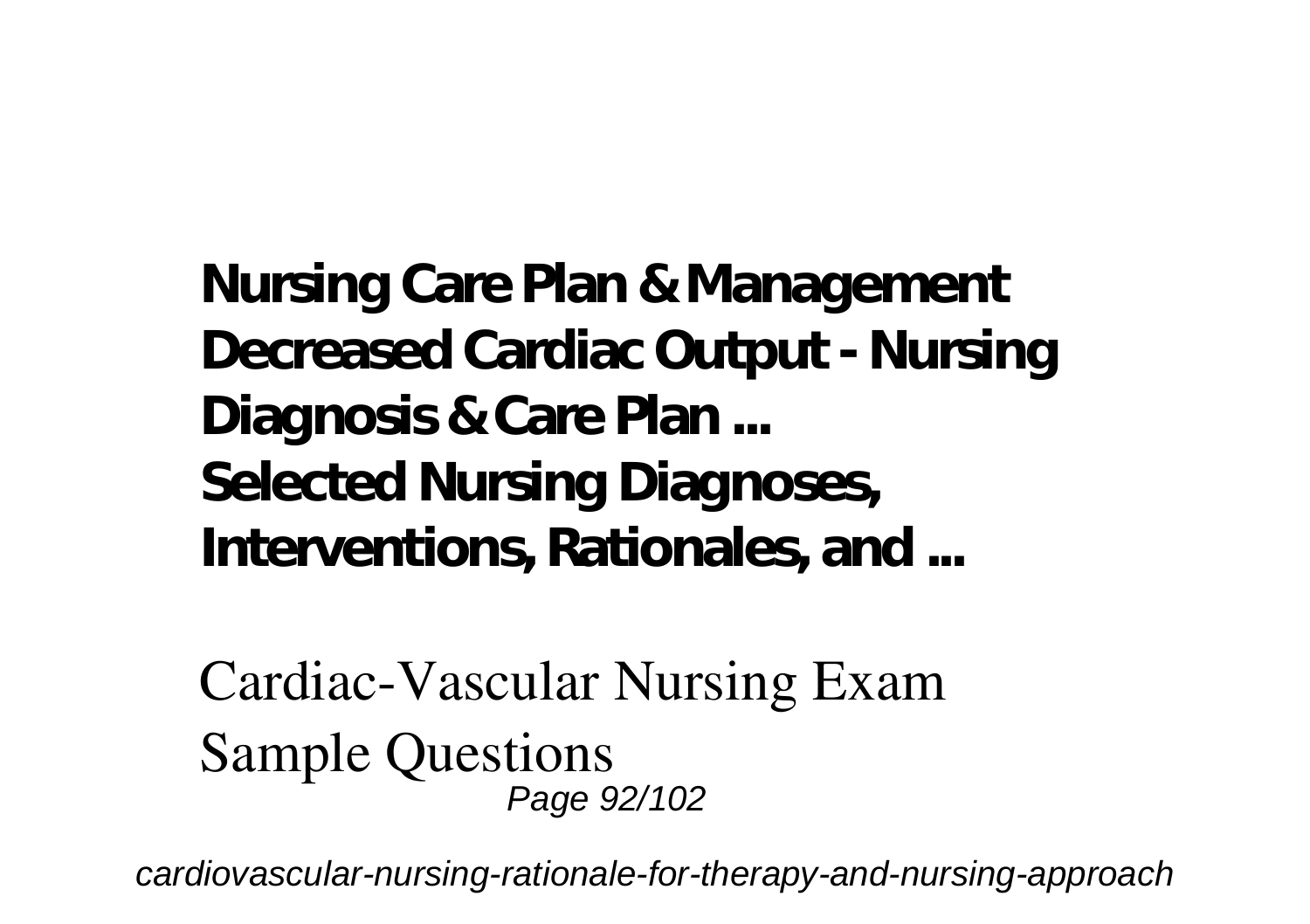Used with therapy for cardiac arrhythmias (abnormal heart rhythms) and in treating chest pain (angina). Used to prevent future heart attacks in patients who have had a heart attack. Combined alpha and beta-blockers.

Page 93/102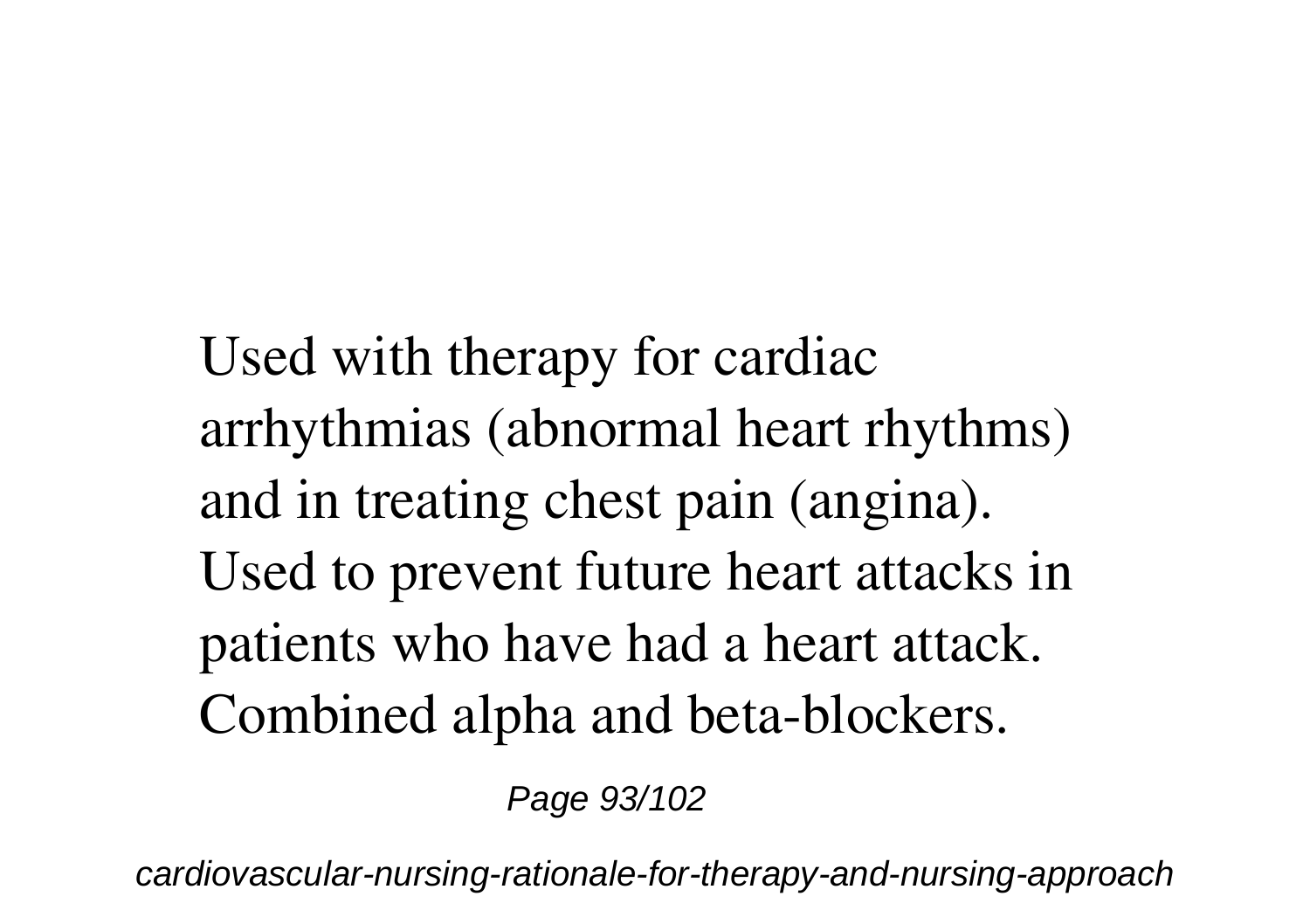Combined alpha and beta-blockers are used as an IV drip for those patients experiencing a hypertensive crisis. **Improving medication adherence : Nursing made Incredibly Easy The Role of Aspirin in the Prevention of Cardiovascular ...**

Page 94/102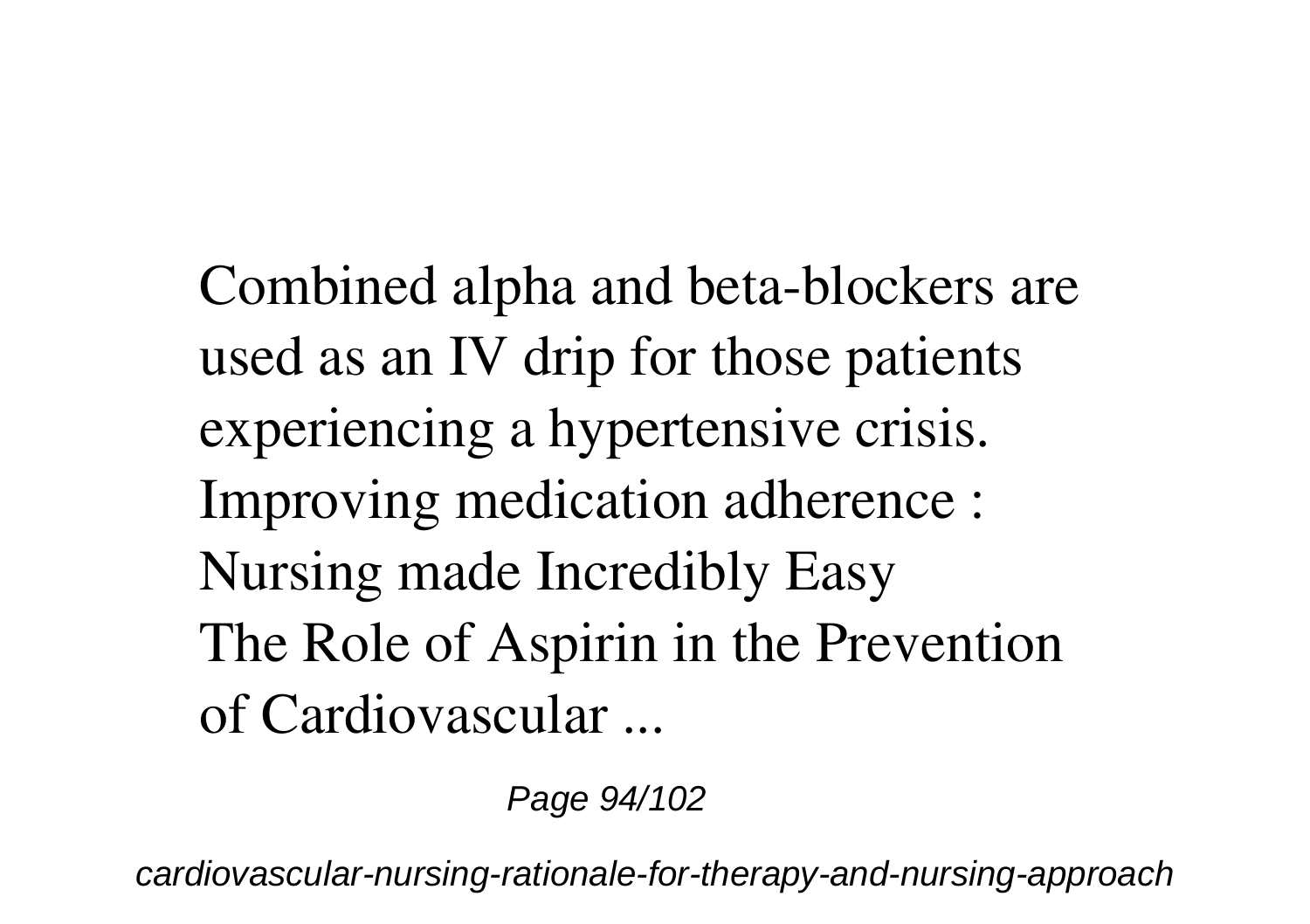Here are 15 nursing care plans (NCP) and nursing diagnosis for patients with Heart Failure: Decreased Cardiac Output. Activity Intolerance. Excess Fluid Volume. Risk for Impaired Gas Exchange. Risk for Impaired Skin Integrity.

Page 95/102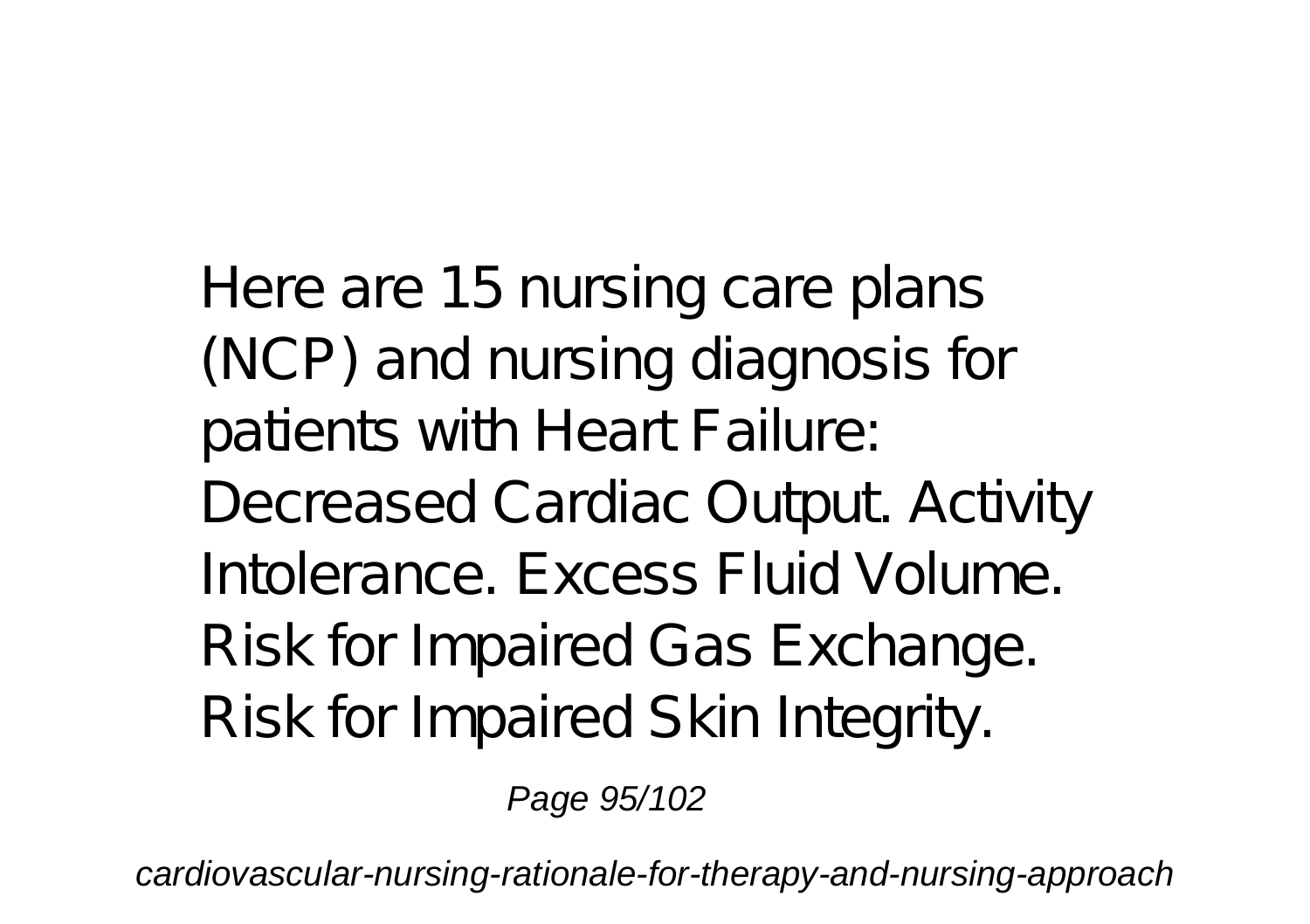Deficient Knowledge. Acute Pain. Congestive Heart Failure or CHF is a severe circulatory congestion due to decreased myocardial contractility, which results in the heart's inability to pump sufficient blood to meet the body's needs.

Page 96/102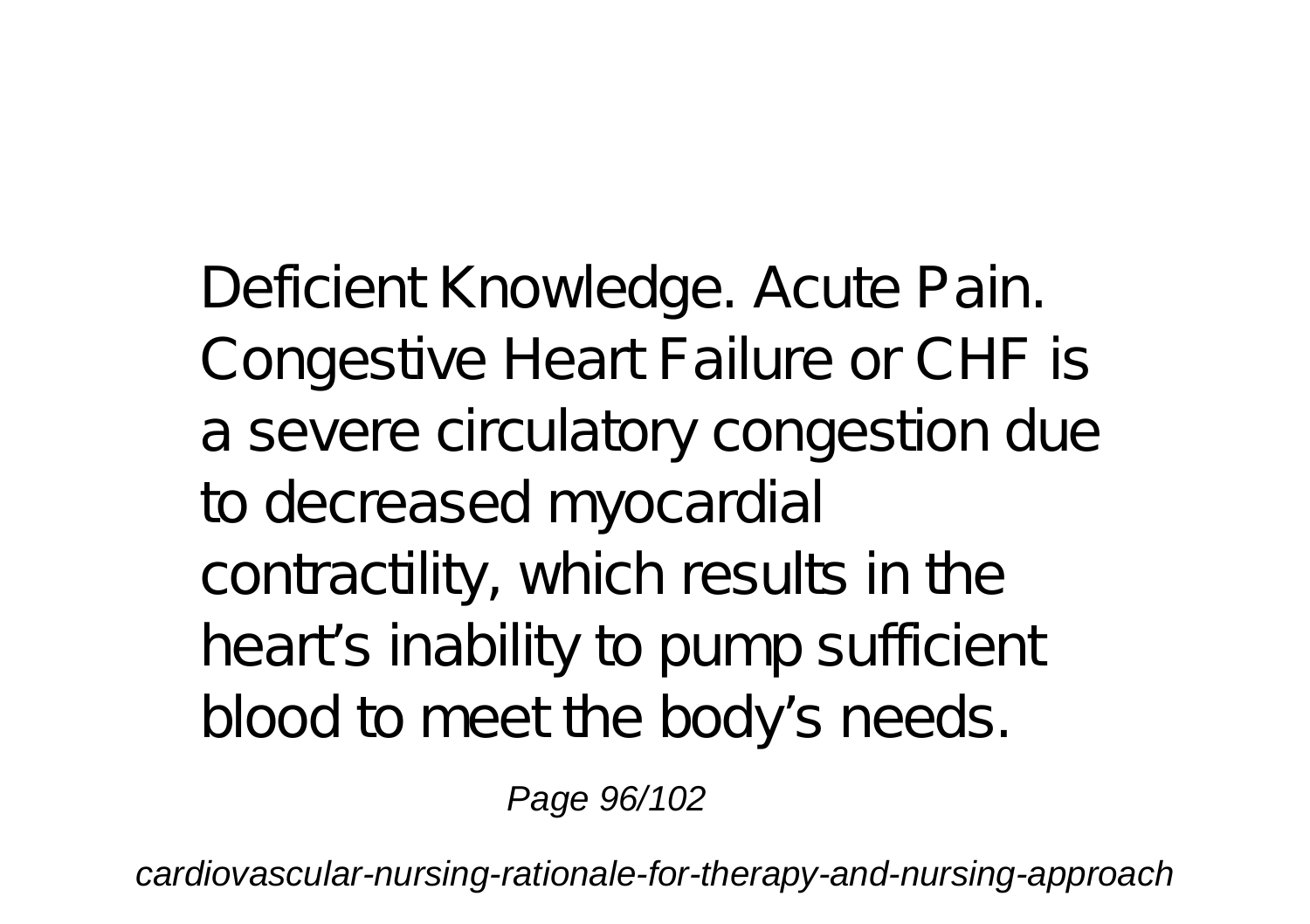cardiovascular-nursing-rationale-for-therapy-and-nursing-approach

Page 97/102

surgery as appropriate e.g.,

THERAPY Goals • Prevent HF symptoms • Prevent further cardiac remodeling Drugs • ACEI or ARB as appropriate •Beta blockers as appropriate In selected patients • ICD • Revascularization or valvular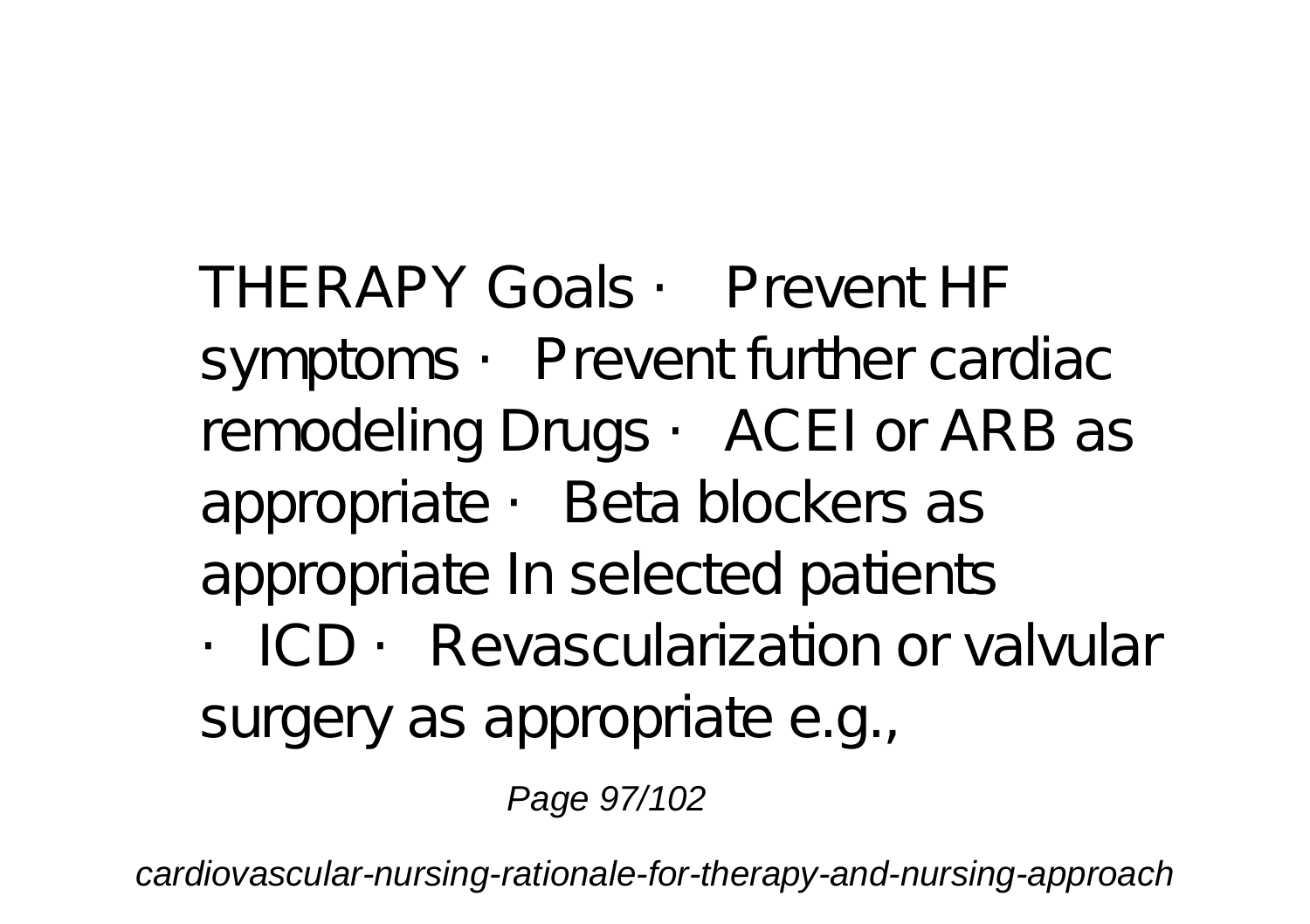Patients with: • Known structural heart disease and • LVH and low FF HF signs and symptoms HF p EF HF r EF THERAPY Goals Add tags for "Cardiovascular nursing; rationale for therapy and nursing approach". Be the first.

Page 98/102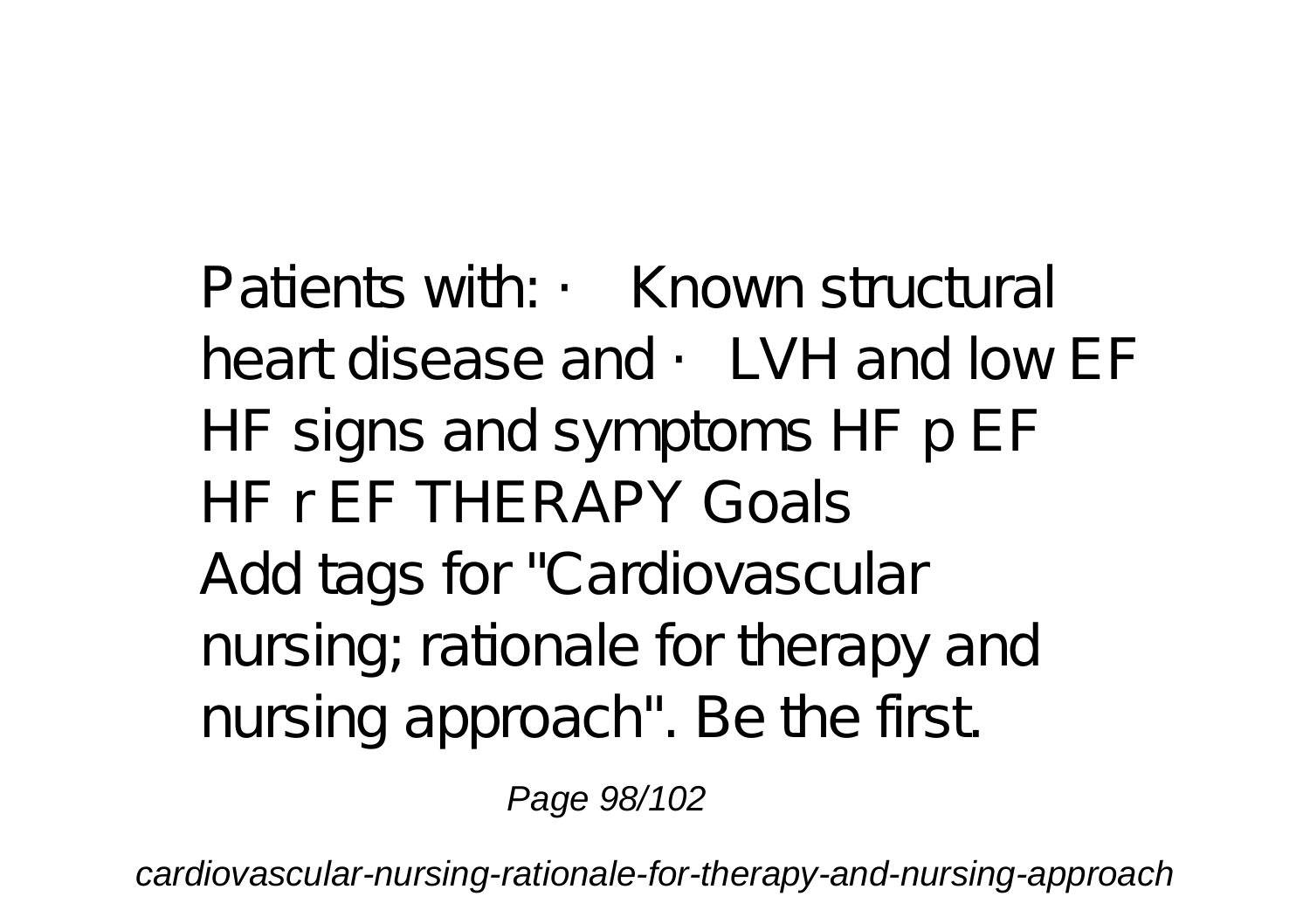Similar Items. Related Subjects: (5) Cardiovascular system -- Diseases -- Nursing. Cardiovascular Diseases -- nursing. Cardiovascular Diseases -- therapy. Appareil cardiovasculaire -- Maladies -- Soins infirmiers.

Page 99/102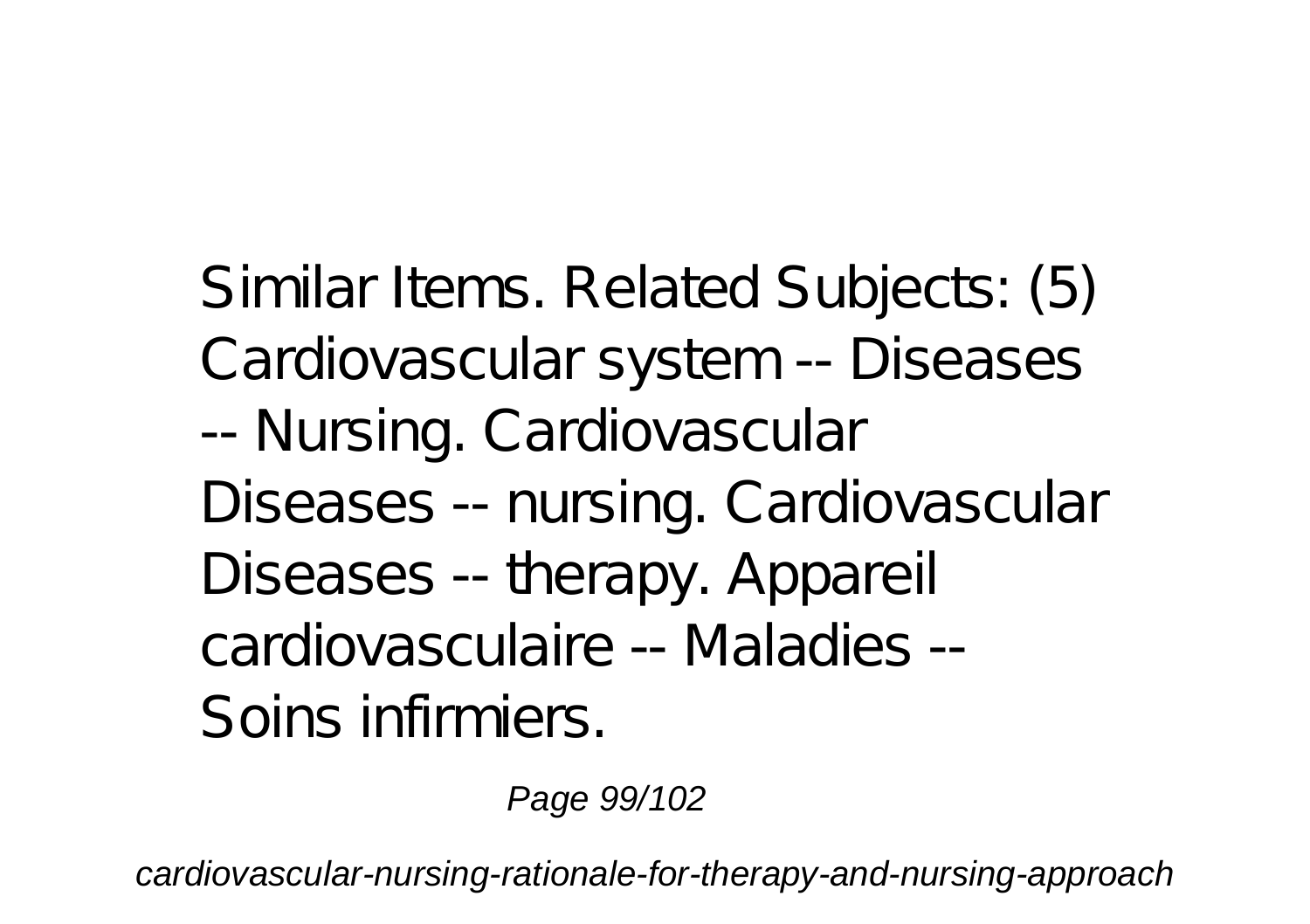Cardiac-Vascular Nursing Exam Sample Questions The following sample questions are similar to those on the examination but do not represent the full range of content or levels of difficulty. The answers to the sample questions are

Page 100/102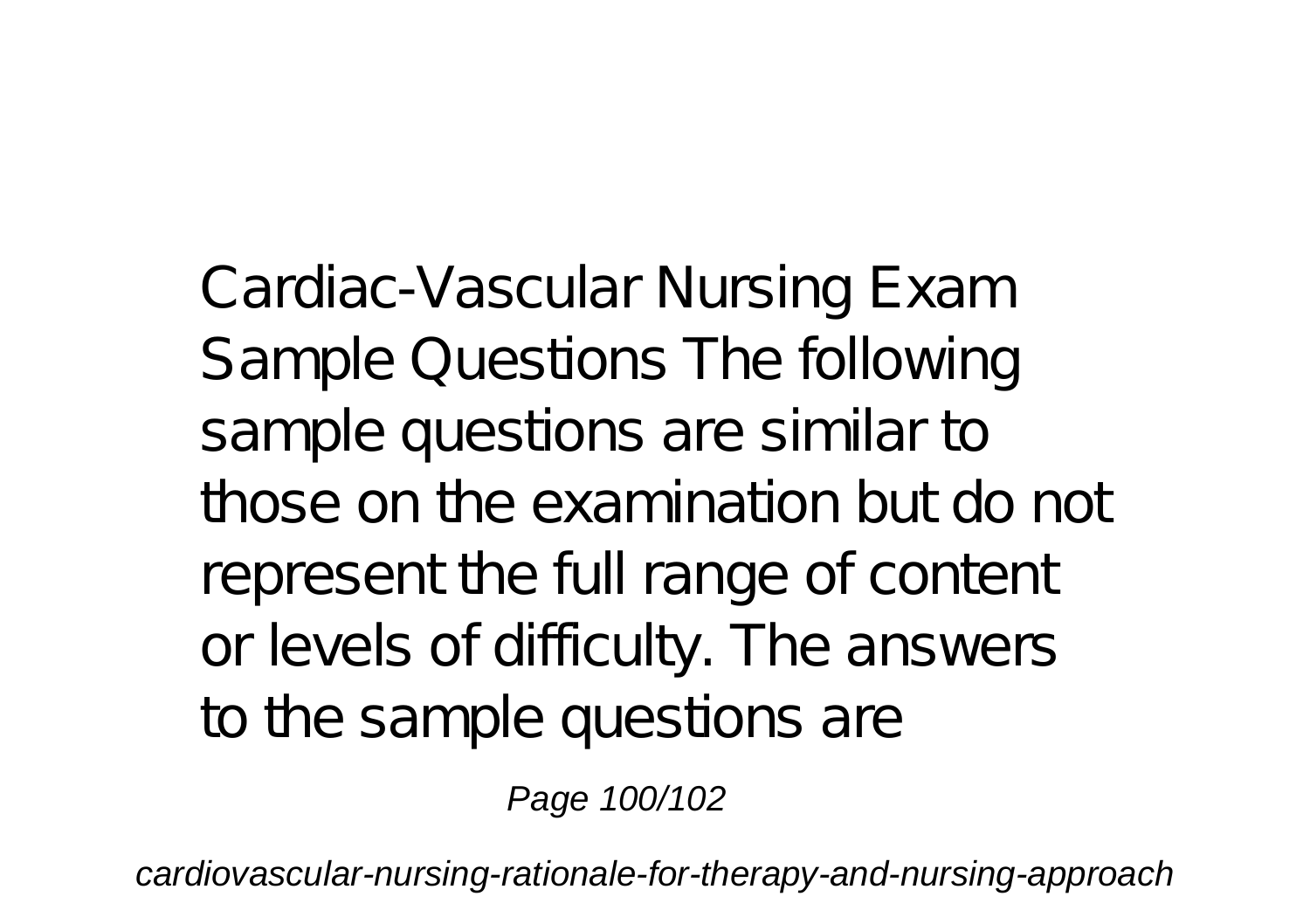provided after the last question.

#### **Cardiac System NCLEX - YouTube Cardiovascular Nursing: Rationale for Therapy and Nursing ...** Page 101/102